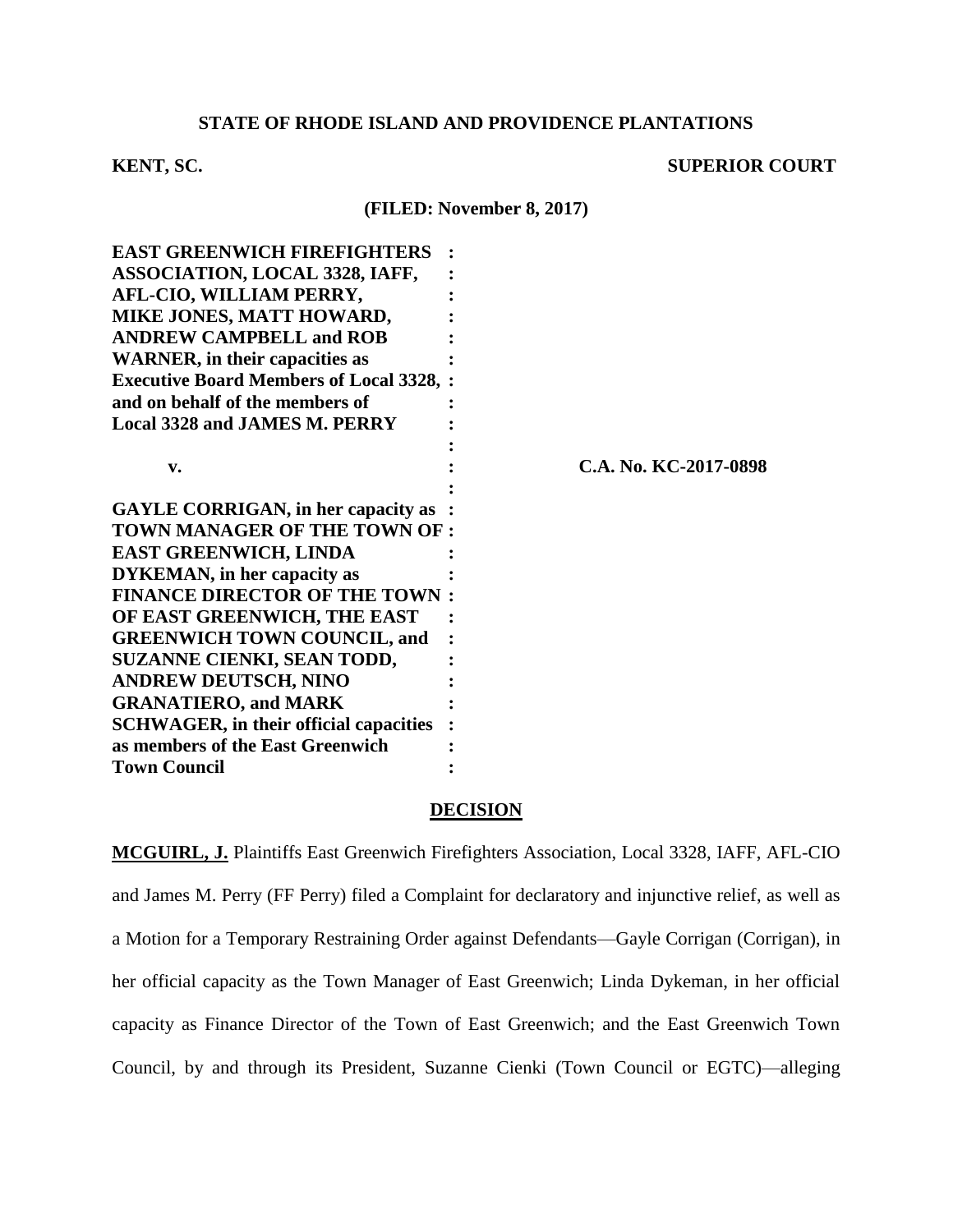violations of the Open Meetings Act (OMA), G.L. 1956 §§ 42-46-1 et seq., the Town of East Greenwich Home Rule Charter (Town Charter), and the Collective Bargaining Agreement (CBA).

The Superior Court issued a Temporary Restraining Order in this matter on August 30, 2017. Defendants were ordered to (1) continue to provide FF Perry with health insurance coverage while he is on Injured on Duty Leave as defined in section 22 of the CBA; (2) continue to provide FF Perry with his full compensation pursuant to G.L. 1956 § 45-19-1, pending further Order of the Court or a decision on the merits of Plaintiffs' Complaint; and (3) consolidate the matter for hearing and advance the matter on the calendar. (TRO 1-2.)

A jury-waived trial commenced on September 18, 2017. On Friday, September 22, 2017 both parties rested. On October 2, 2017, both parties presented closing arguments. The Defendants, at that time, raised several jurisdictional issues and defenses, one of which contending that Plaintiffs failed to name all indispensable parties—the Court found to have merit. On the next day, October 3, 2017 each party submitted post-trial memoranda. The parties returned on October 13, 2017 for a hearing on Plaintiffs' Motion to Amend the Verified Complaint to name additional parties, which this Court granted. At that time, Plaintiffs filed an Amended Verified Complaint. Defense counsel accepted service on Defendants' behalf and requested additional time to present witness testimony. This Court granted Defendants' request and allowed both parties to call additional witnesses. On October 17, 2017, Defendants presented witness testimony from East Greenwich Town Council Vice President Sean Todd and East Greenwich Town Council Member Andrew Deutsch. That same day, both parties again rested. This Court now issues a Decision in this matter pursuant to its jurisdiction under G. L. 1956 §§ 9-30-1 et seq., G. L. 1956 §§ 8-2-13 and 8-2-13.1, and § 42-46-8(c).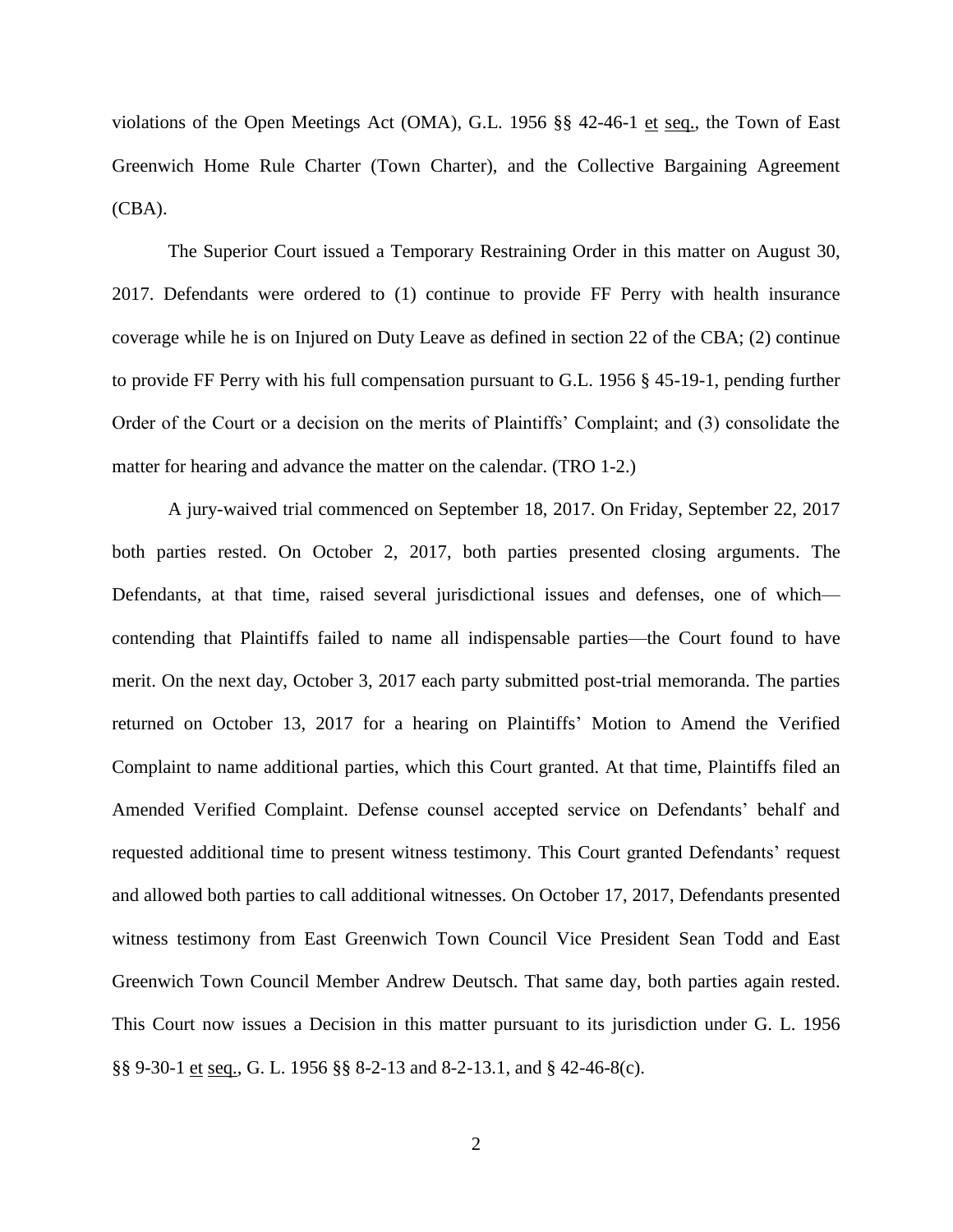## **Jurisdiction**

**I**

## **A**

## **Uniform Declaratory Judgments Act**

Pursuant to § 9-30-1 of the Uniform Declaratory Judgments Act, the court "upon petition, following such procedure as the court by general or special rules may prescribe, shall have power to declare rights, status, and other legal relations whether or not further relief is or could be claimed." Our Supreme Court has held that the purpose of the Uniform Declaratory Judgments Act is to "facilitate the termination of controversies." Fireman's Fund Ins. Co. v. E.W. Burman, Inc., 120 R.I. 841, 845, 391 A.2d 99, 101 (1978). "[T]he decision to grant a remedy under the Declaratory Judgments Act is purely discretionary." Lombardi v. Goodyear Loan Co.*,* 549 A.2d 1025, 1027 (R.I. 1988) (citing Emp'rs' Fire Ins. Co. v. Beals*,* 103 R.I. 623, 628, 240 A.2d 397, 401 (1968)). As a result, the Uniform Declaratory Judgments Act bestows broad jurisdiction on the trial courts to issue declaratory relief. Sec. 9-30-1; see also Sullivan v. Chafee, 703 A.2d 748, 751 (R.I. 1997) (stating that the trial court's "decision to grant or to deny declaratory relief under the Uniform Declaratory Judgments Act is purely discretionary"). A party may be entitled to declaratory relief even though alternative methods of relief are available. Taylor v. Marshall*,* 119 R.I. 171, 180, 376 A.2d 712, 717 (1977).

## **II**

## **Standard of Review**

In a non-jury trial, "the trial justice sits as a trier of fact as well as of law." Parella v. Montalbano, 899 A.2d 1226, 1239 (R.I. 2006) (quoting Hood v. Hawkins, 478 A.2d 181, 184 (R.I. 1984)). '"Consequently, [the trial justice] weighs and considers the evidence, passes upon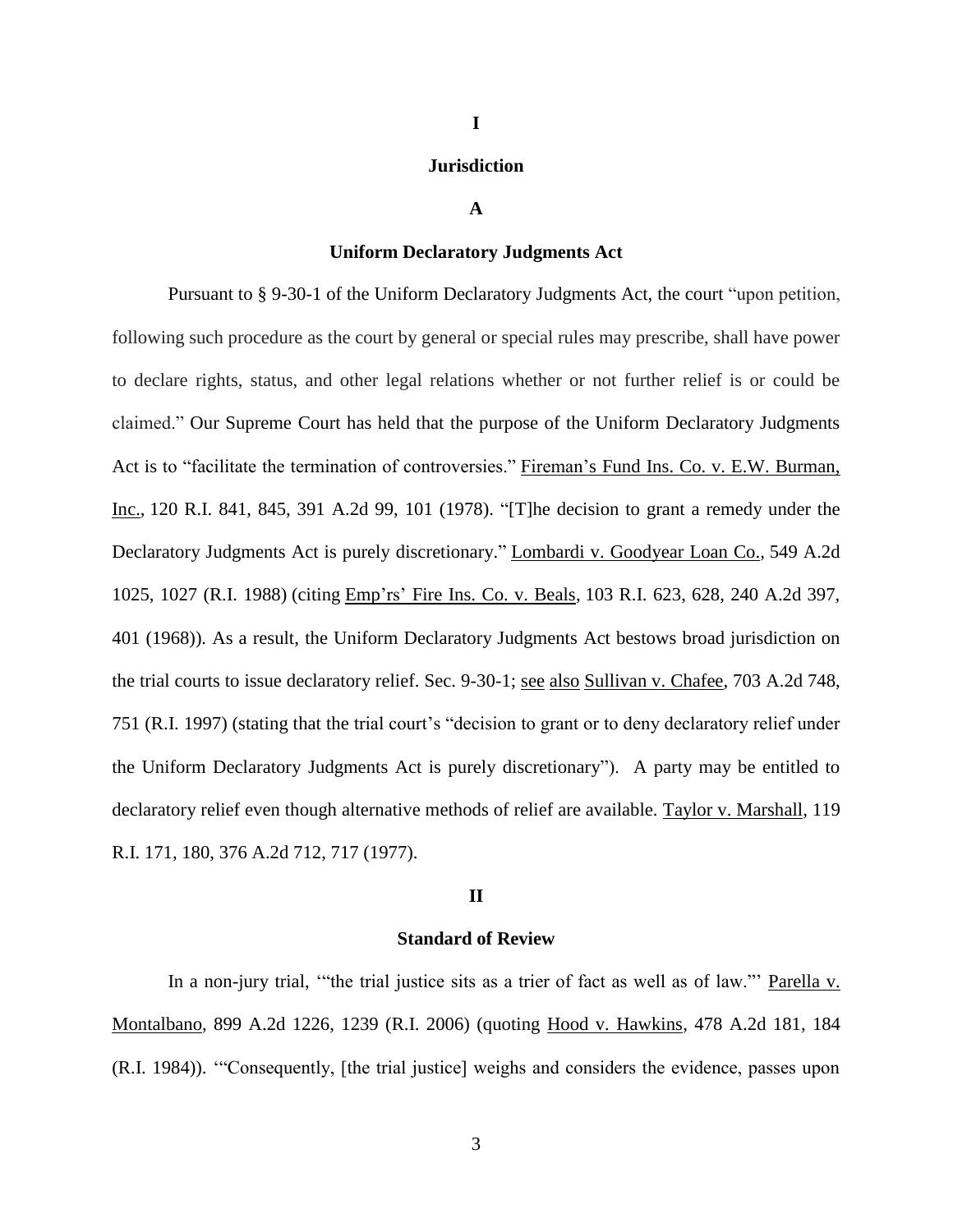the credibility of the witnesses, and draws proper inferences."' Id. (quoting Hood, 478 A.2d at 184). The trial justice may also "'draw inferences from the testimony of witnesses, and such inferences, if reasonable, are entitled on review to the same weight as other factual determinations.'" DeSimone Elec., Inc. v. CMG, Inc., 901 A.2d 613, 621 (R.I. 2006) (quoting Walton v. Baird, 433 A.2d 963, 964 (R.I. 1981)). Furthermore, "[w]hen rendering a decision in a non-jury trial, a trial justice 'need not engage in extensive analysis and discussion of all the evidence. Even brief findings and conclusions are sufficient if they address and resolve the controlling and essential factual issues in the case.'" Parella, 899 A.2d at 1239 (quoting Donnelly v. Cowsill, 716 A.2d 742, 747 (R.I. 1998)). Indeed, the trial court is not required to '"categorically accept or reject each piece of evidence in [its] decision for [the Supreme] Court to uphold it because implicit in the trial justices [sic] decision are sufficient findings of fact to support his rulings."' Notarantonio v. Notarantonio, 941 A.2d 138, 147 (R.I. 2008) (quoting Narragansett Elec. Co. v. Carbone, 898 A.2d 87, 102 (R.I. 2006)).

## **III**

## **Statement of Issues**

In this case, the Court must essentially determine four issues: (1) whether the Court has jurisdiction over the parties; (2) whether FF Perry was properly terminated under any provision of the Town Charter or the CBA; (3) whether FF Perry materially misrepresented himself or lied on his resume and whether there was any valid basis for his termination; and (4) whether the Town Council violated the OMA when it appointed Corrigan as Acting Town Manager and Town Manager.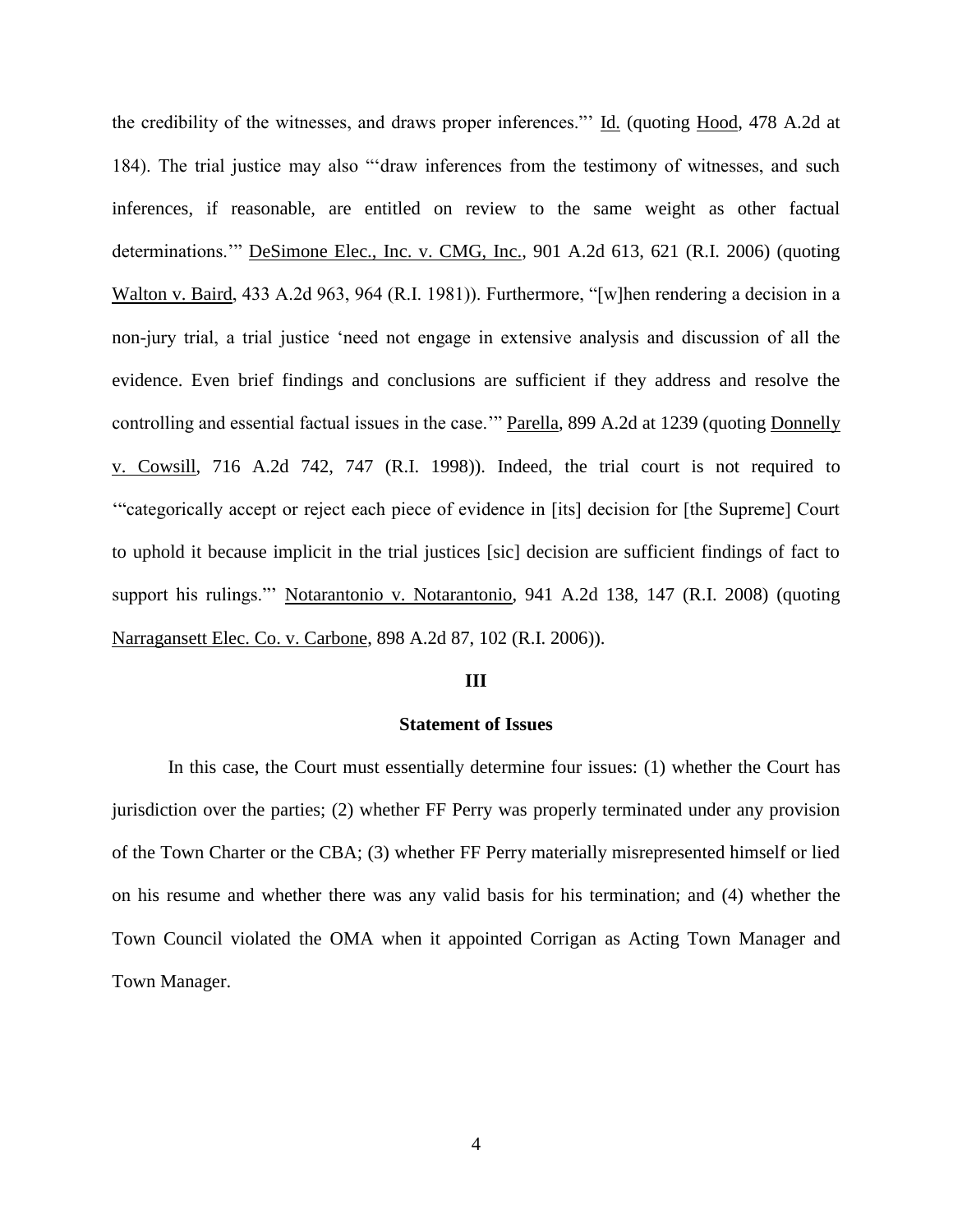## **Findings of Fact**

The Town of East Greenwich (Town) is a municipal corporation having a Town Charter and is a Council-Manager form of government. The Town has a municipal fire department, following the dissolution of the East Greenwich Fire District and the incorporation of the Fire District into the Town in July 2014.

In 2016, the Town implemented the "Town of East Greenwich Fire Department Lateral Transfer Procedures," which established a hiring process for firefighters transferring from other fire departments. (Pls.' Ex. 1.) The stated reasons were to promote the hiring of experienced firefighters that intended to remain at the East Greenwich Fire Department (EGFD). The EGFD wanted to avoid going through the hiring and training process, to ultimately have the new hires seek employment elsewhere. (Tr. 29, Sept. 18, 19, and 20, 2017) (Tr. I). In accordance with the procedures, the EGFD posted the job position and requested applicants submit an application or resume. (Pls.' Ex. 2.) FF Perry applied to the EGFD as a prospective lateral transfer from the Coventry Fire Department, where he had been a career firefighter for seventeen years; serving as Lieutenant for the seven years leading up to his transfer. (Pls.' Exs. 4, 5.) FF Perry had also worked as a per diem dispatcher with the EGFD since November 2014.

In response to the job posting, FF Perry submitted an application and resume though both were not required. (Pls.' Ex. 2.) FF Perry's resume contained the following section:

> **"CERTIFICATIONS**  *"FF Level 1 & 2 NFPA 1001-1002 (Coventry Fire Academy State of RI EMT-Cardiac " Core Hazmat Operations and Mission-Specific PPE Endotracheal Intubation "Confined Space Awareness ACLS " ICS/FEMA 100, 200, 241, 242, 301, 700, 800 "Electric and propane vehicle safety "RI CDL Class-A License"*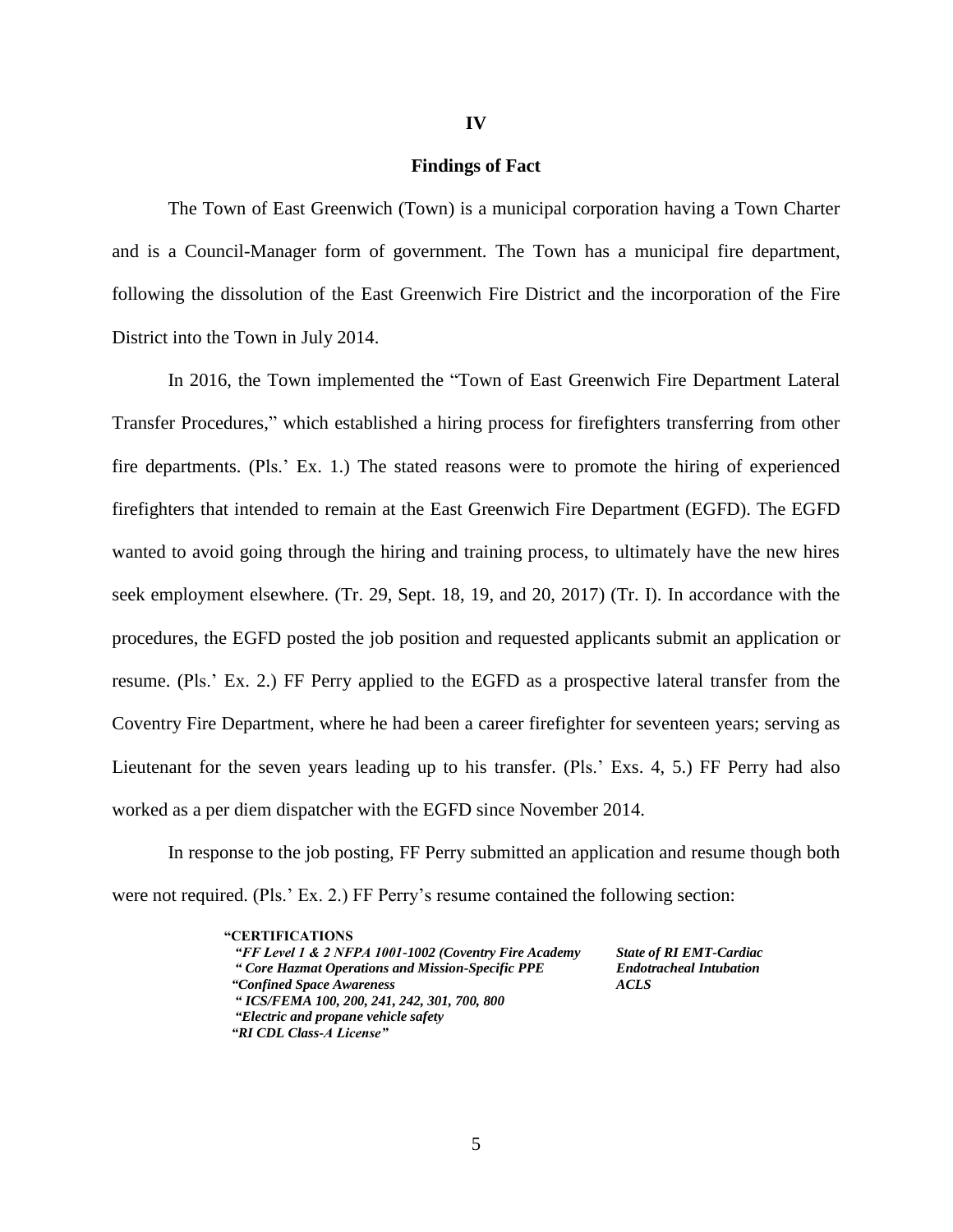(Pls.' Ex. 4.) Thereafter, in May of 2016, an interview panel consisting of Captain Ken Montville, Captain Thomas Mears, Deputy Chief Michael Sullivan, and Union Executive Board Member Matthew Howard—along with Chief McGillivray and the Town's Director of Human Resources—interviewed FF Perry. Subsequent to that interview, FF Perry had a second interview with the former Town Manager, Chief McGillivray, and the Director of Human Resources. (Tr. I 195-96.) On August 2, 2016, the Town appointed FF Perry to the EGFD as a probationary firefighter. $^{1}$  (Pls.' Ex. 7.)

During the eleven months FF Perry served as a probationary firefighter, he successfully completed trainings and received excellent reviews from his supervisors on three separate evaluations, two of which were completed by Chief McGillivray. On June 30, 2017, FF Perry suffered a work-related injury while assisting a patient on a rescue call. As a result of the injury he sustained, FF Perry sought medical treatment from a physician who advised him that he was then not capable of performing his job duties with his injury. After filing his paperwork with the Town, the Town acknowledged FF Perry's injury and subsequently placed FF Perry on "Injured on Duty Leave" (IOD) on July 1, 2017. Since that date, the Town has continued paying FF Perry's required salary and benefits pursuant to § 45-19-1 and through the court Order.

In June of 2017, the Town posted a notice of a special Town Council meeting scheduled for 8:00 a.m. on June 19, 2017 (June 19 meeting). (Pls.' Ex. 12.) The notice contained only one agenda item, which indicated that there would be an "Executive Session" and that the session would be "[c]losed pursuant to RIGL  $42-46-5(a)(1)$  and  $42-46-5(a)(2)$ , discussions concerning the job performance, character, or physical or mental health of a person in the employ of the Town of East Greenwich *. . . .* " Id. (emphasis added). During the executive session at the June

 $\overline{a}$ 

<sup>&</sup>lt;sup>1</sup> Ultimately, EGFD hired six firefighters as lateral transfers.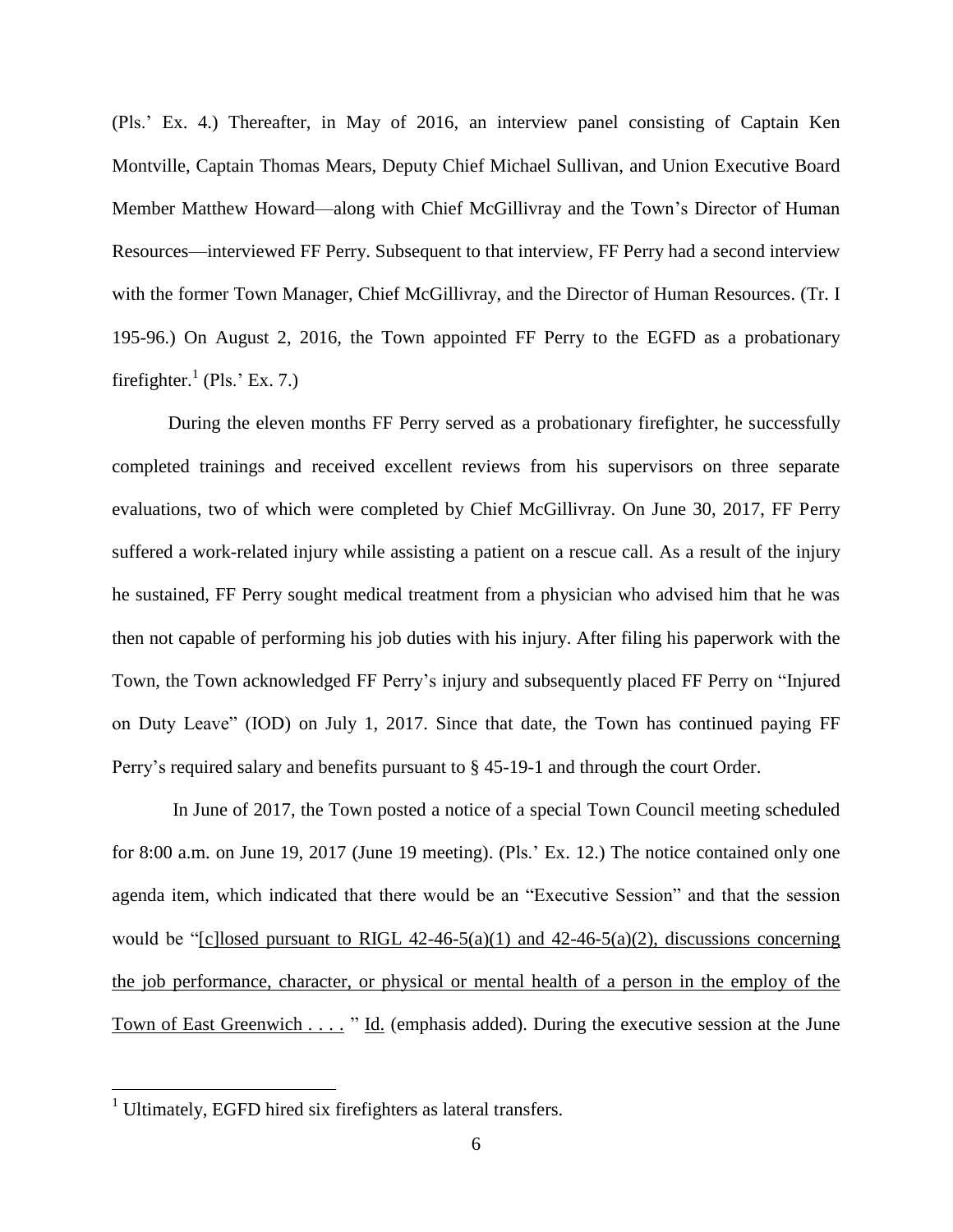19, 2017 meeting, the Town Council voted to appoint Gayle Corrigan as "Acting Town Manager."<sup>2</sup>

A regularly scheduled meeting of the Town Council was held on July 24, 2017. The Town posted an agenda containing one item related to the Town Manager position: "Discussion of Town Manager position." (Pls.' Ex. 19) (emphasis added). At that meeting, in open session, the Town Council voted in favor of a "[m]otion to remove the designation of 'acting' as it relates to the appointment of Gayle Corrigan as the Town Manager." (Pls.' Ex. 20.) The Town Council then voted to go into an executive session where the Town Council members and Corrigan agreed upon an Employment Agreement. (Defs.' Ex. X.)

As Town Manager, Corrigan began a review of the EGFD's Lateral Hiring Procedures and its six lateral hires. It is undisputed that Corrigan did not agree with lateral hiring as a business practice. In early August 2017, a meeting was held at which Corrigan met with Chief McGillivray. Corrigan asked Chief McGillivray questions about FF Perry. She asked why FF Perry was hired as FF Perry's brother, William Perry, was a Lieutenant with the EGFD. She questioned whether such hiring violated the Town's alleged anti-nepotism policy. Chief McGillivray informed Corrigan that Lieutenant Perry received an advisory opinion from the Rhode Island Ethics Commission upon the request of the Director of Human Resources. (Tr. 358-59, Sept. 20 and 21, 2017) (Tr. II). Corrigan told Chief McGillivray that she herself had conducted an audit of the six lateral transfers' personnel files. She found that three of the six did not have Firefighter Level 1 and 2 certificates in his personnel file. Corrigan later requested that

 $\overline{a}$ 

 $2$  Corrigan's appointment as Acting Town Manager is reflected in the notes taken by the Town Solicitor during the executive session. There are no open session minutes or any official minutes or recordings from any portion of the June 19, 2017 meeting.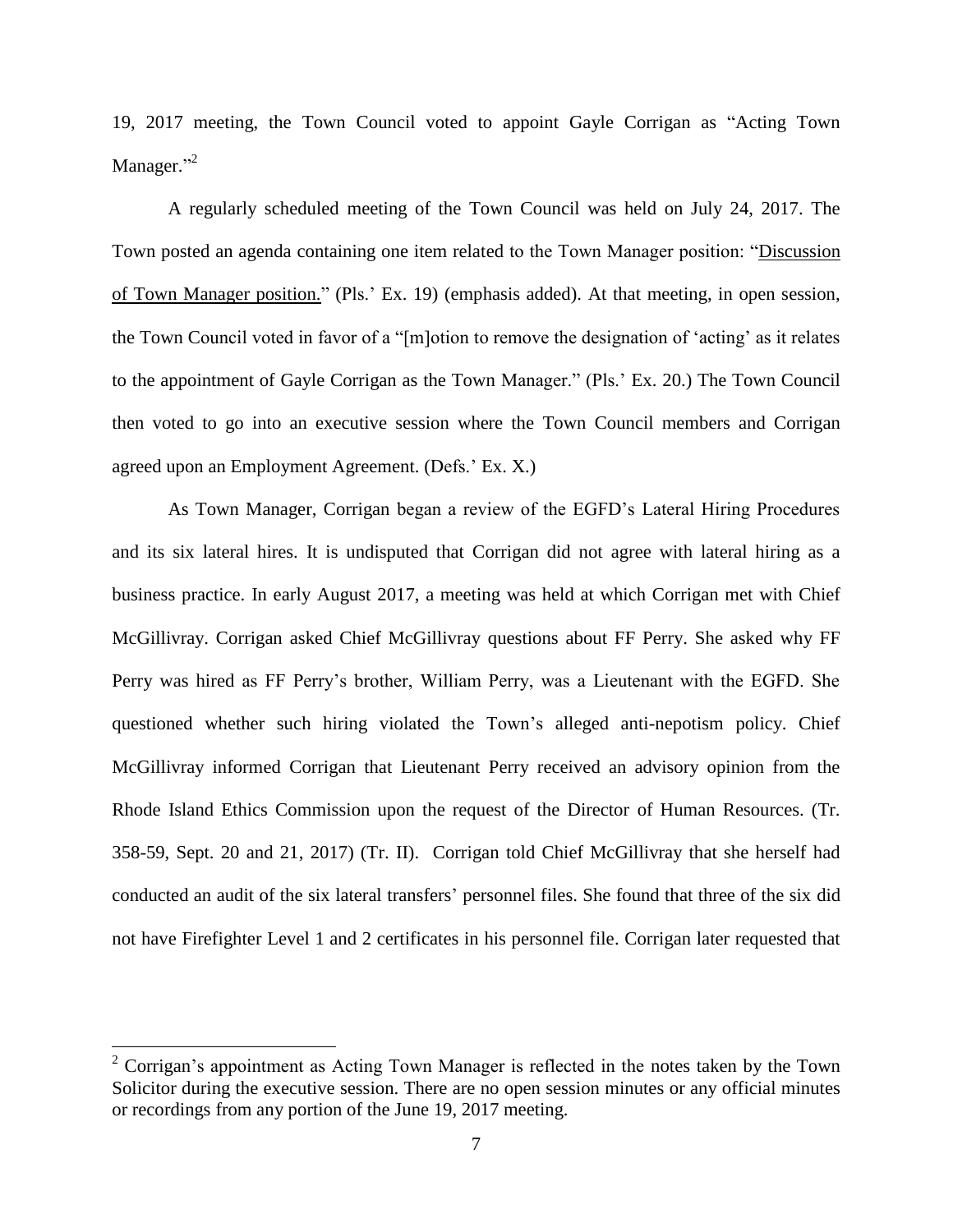Chief McGillivray send her any certificates he had for three of the six lateral transfers, including FF Perry, by the end of the day on Thursday, August 17, 2017.

On Tuesday, August 15, 2017, before complying with Corrigan's request, Chief McGillivray was out of work on leave. He originally notified the former Chief of Staff that he would be out from August 15 until August 29, 2017. Chief McGillivray notified Corrigan that Captain Mears would be filling in as Acting Fire Chief until his return. Although Chief McGillivray's initial notice stated that he would return to work on August 29, 2017, Chief McGillivray sent a subsequent notice to the Town on Friday, August 18, 2017, which Corrigan received, stating that he would be returning to work the following Monday, August 21, 2017, earlier than originally planned.

Despite Chief McGillivray's impending return on Monday, the Town Council scheduled a special meeting for Saturday, August 19, 2017 at 8:45 a.m. to appoint an Acting Fire Chief. The meeting's agenda contained only one item, "[a]ppointment of acting Fire Chief pursuant to Charter Section 109-1(B), until August 29, 2017." (Pls.' Ex. 28.) (emphasis added). According to the notes from that meeting taken by the Town Solicitor, the Town Council appointed Captain Mears as Acting Fire Chief for "operations." (Pls.' Ex. 29.)

Later that day, at approximately 10:18 p.m., Corrigan sent an e-mail to FF Perry stating that he had been dismissed from his position as a probationary firefighter—two or three days before the end of FF Perry's probationary term.

#### **1**

# **Defendants' Challenges of the Court's Jurisdiction**

During closing argument, Defendants asserted that the Court lacks jurisdiction to decide this matter. Defendants claimed four bases for lack of jurisdiction: (1) the East Greenwich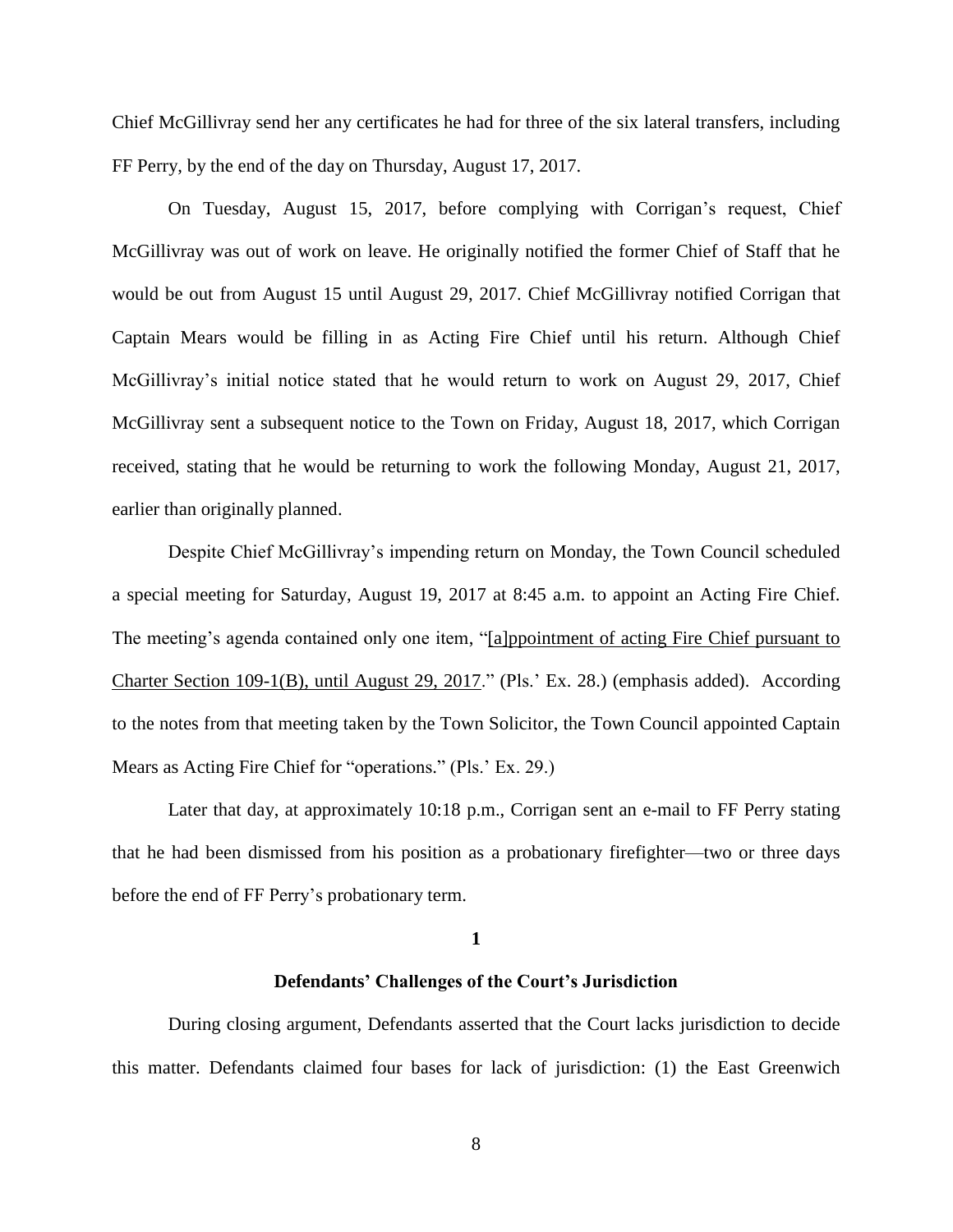Firefighters Association, Local 3328, IAFF, AFL-CIO (the Union) could not bring suit as an entity; (2) the Court lacks subject matter jurisdiction over Plaintiffs because Plaintiffs failed to name all Town Council members as indispensable parties; (3) the East Greenwich Firefighters Association, Local 3328, IAFF, AFL-CIO (the Union) and FF Perry lack standing to bring claims against the Town Council under the OMA; and (4) the Union's remedies are only available through arbitration.

#### **a**

## **FF Perry's Standing**

The Defendants first argue that FF Perry does not have standing because he is not considered to be an "aggrieved party" under the OMA. Section 42-46-8(a) of the OMA grants standing to "[a]ny citizen or entity of the state who is aggrieved as a result of violations of the provisions of [the] chapter . . . ." An aggrieved party has the right to file a complaint with the attorney general, § 42-46-8(a), or retain private counsel for purposes of suing in superior court. Sec. 42-46-8(c). "A party acquires standing either by suffering an injury in fact or as the beneficiary of express statutory authority granting standing. The OMA contains a broad grant of statutory standing." Tanner v. Town Council of E. Greenwich, 880 A.2d 784, 792 (R.I. 2005). The Supreme Court of Rhode Island has held "[i]n statutory standing cases . . . the analysis consists of a straight statutory construction of the relevant statute to determine upon whom the Legislature conferred standing and whether the claimant in question falls in that category." Id. at 792 n.6 (citation omitted). "In conducting this analysis, [a court does] not look at the eventuality of success on the merits but, rather, at whether a party is arguably within the zone of interests to be protected or regulated by the statute in question." Id.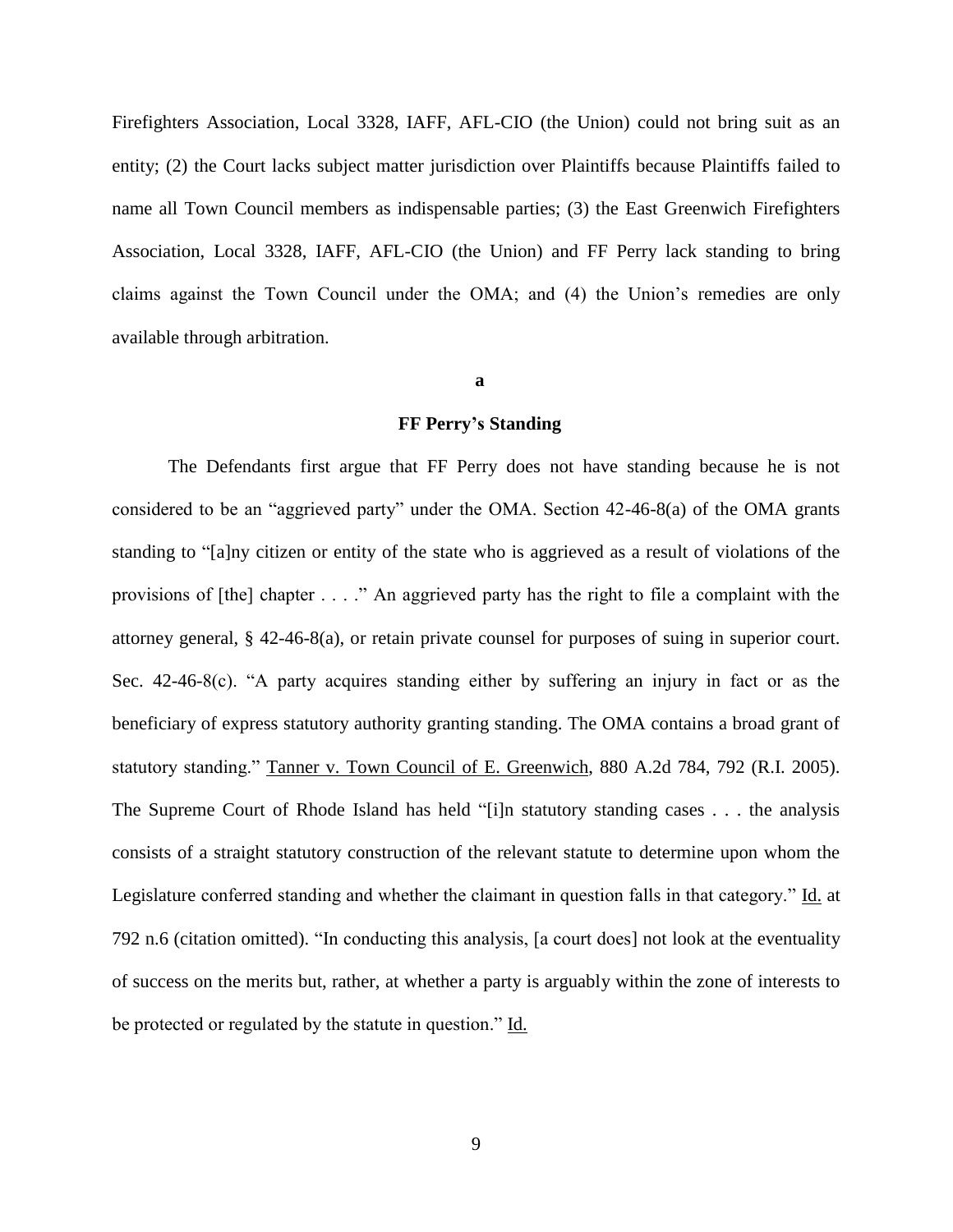Although "aggrieved" is not directly defined in the OMA, this Court finds that FF Perry is an aggrieved party under the construct of the OMA since Corrigan's appointment as Town Manager put Corrigan in a position to terminate FF Perry, and FF Perry was ultimately terminated from the EGFD as a result. See Duffy v. Sarault, 702 F. Supp. 387, 394 (D.R.I. 1988), aff'd, 892 F.2d 139 (1st Cir. 1989) ("It is difficult to imagine a situation in which a person is more aggrieved than when his or her job is abolished.").<sup>3</sup>

## **b**

## **Union's Standing**

Moreover, Defendants assert that the Union lacks standing because it is not registered with the Rhode Island Secretary of State as a corporation. In support of this argument, Defendants claim that the Union's corporate status was revoked in 2009. Defendants, however, have submitted no evidence of this revocation. Nonetheless, this Court rejects this argument since unions are distinguishable from corporations.

Under G.L. 1956 § 28-8-1, a union may bring suit on behalf of union members:

"Suits or actions at law for the violation by an employer of contracts of employment between the employer and his or her employees who are represented by a labor union as their legally constituted bargaining agent, and whose rights and duties as employees are set forth in a collective bargaining agreement between the employer and labor union, as the legal representative of the employees, may be brought in the name of the union for the benefit of the employees."

 $\overline{a}$ 

 $3$  The Court notes that even if it found that the Union lacked standing, it would nevertheless determine the merits of the case. See R.I. Ophthalmological Soc'y v. Cannon, 113 R.I. 16, 25, 317 A.2d 124, 129 (1974) ("The court has, on occasion, overlooked the question of standing and proceeded to determine the merits of a case because of the substantial public interest in having the matter resolved.").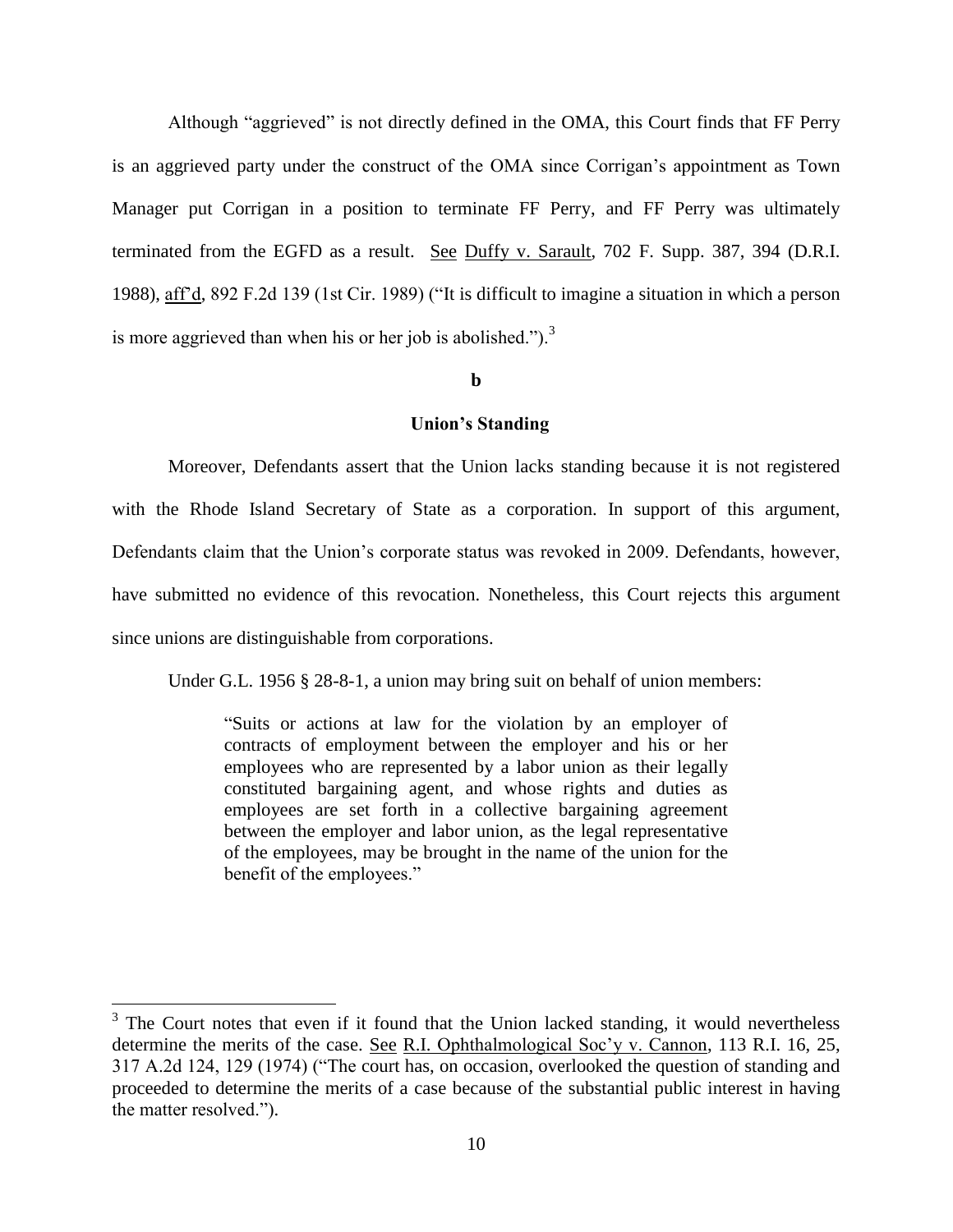Moreover, § 28-8-2 also states, "[l]abor organizations may sue as a legal entity for the benefit and on behalf of the employees whom they represent in the superior court of the state of Rhode Island having jurisdiction of the parties."

The Defendants admitted that the Union is the exclusive bargaining agent for the employees of the EGFD. In addition, Plaintiffs filed an Amended Verified Complaint adding Mike Jones, Matt Howard, Andrew Campbell, and Rob Warner—the Executive Board Members of the Local 3328—as representatives of the Union. Furthermore, this Court has already found that FF Perry has standing under the OMA. Therefore, because FF Perry has standing to bring suit, this Court finds that the Union also has standing pursuant to § 28-8-1.

## **c**

## **Indispensable Parties**

The Defendants also argue that the Court lacks jurisdiction because Plaintiffs did not name all indispensable parties. Specifically, Defendants contend that Plaintiffs were required to join all members of the Town Council, each in his official capacity—namely, Town Council President Sean Todd and Town Council members Andrew Deutsch, Nino Granatiero, and Dr. Mark Schwager.

Pursuant to the Uniform Declaratory Judgments Act, "[w]hen declaratory relief is sought, all persons shall be made parties who have or claim any interest which would be affected by the declaration, and no declaration shall prejudice the rights of persons not parties to the proceeding." Sec. 9-30-11. Our Supreme Court, in Sullivan, held "plaintiffs' failure to join all [] city council members as parties to the lawsuit is fatal to their declaratory-judgment action." 703 A.2d at 754. Moreover, "[a] court may not assume subject-matter jurisdiction over a declaratoryjudgment action when a plaintiff fails to join all those necessary and indispensable parties who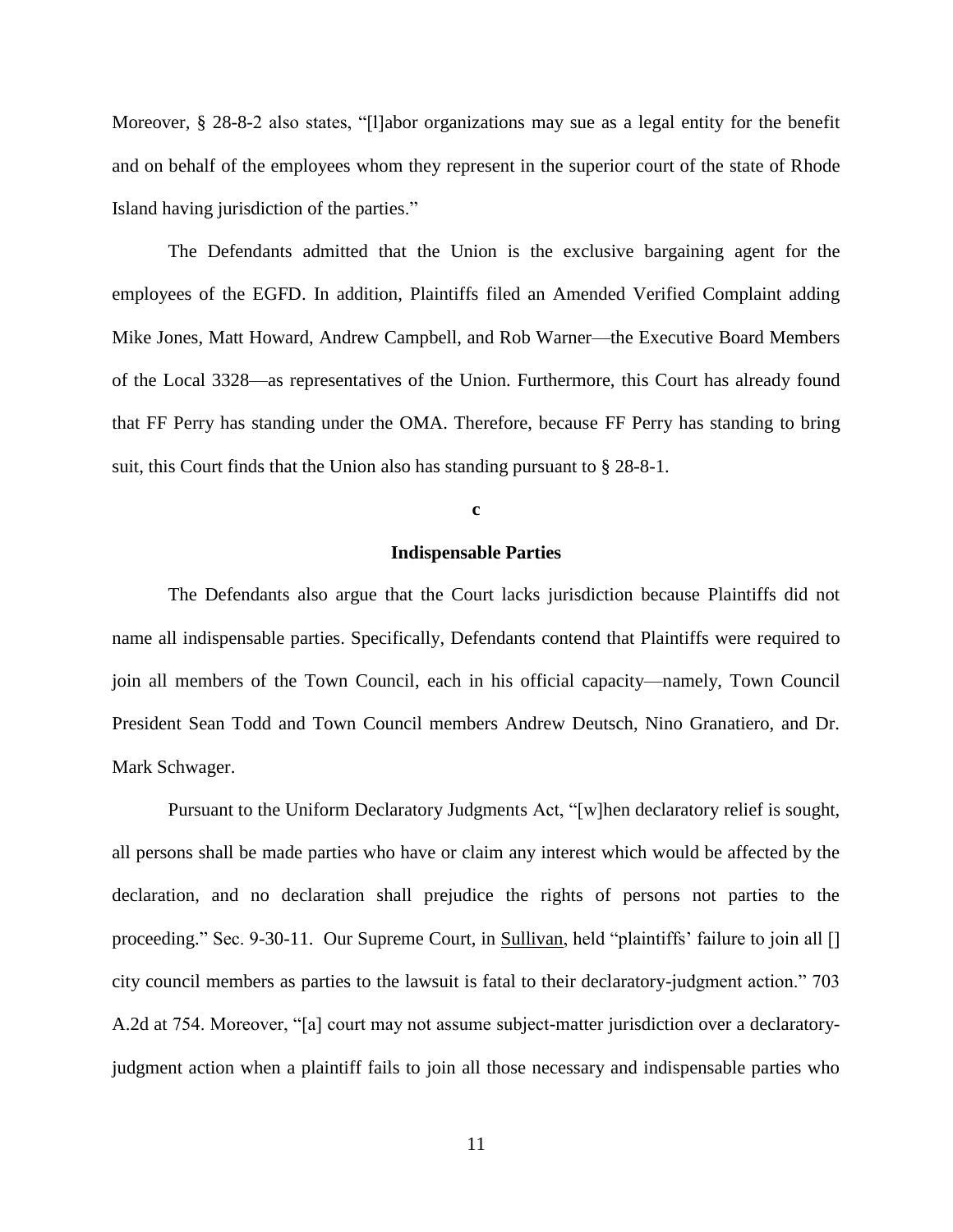have an actual and essential interest that would be affected by the declaration." Rosano v. Mortg. Elec. Registration Sys., Inc., 91 A.3d 336, 340 (R.I. 2014) (affirming the hearing justice's decision to dismiss the action because of the plaintiff's failure to join all indispensable parties that had an actual and essential interest in the matter). The Sullivan Court explicitly stated that it

> '"would neither excuse nonjoinder nor allow the appearance of fewer than all board members to constitute representation of all the board members who had an interest in that controversy-especially because it was not impracticable (because of board size or unavailability for service of process) for the plaintiff mayor to have joined all interested board members."' Sullivan, 703 A.2d at 754 (quoting In re City of Warwick, 97 R.I. at 298, 197 A.2d at 289).

To name the additional parties, Plaintiffs have made a Motion to Amend the Verified Complaint. It is well settled that in Rhode Island, the court "assumes a liberal position with respect to the amendment of pleadings under Rule 15, and 'affords great deference to the trial justice's ruling on a motion to amend.'" Catucci v. Pacheco, 866 A.2d 509, 513 (R.I. 2005) (citing Kenney v. Providence Gas Co., 118 R.I. 134, 140, 372 A.2d 510, 513 (1977) (quoting Normandin v. Levine*,* 621 A.2d 713, 715 (R.I. 1993))). "[The Court] ha[s] long held both that the decision about whether to permit a party to amend his or her pleading is one that is left exclusively to the sound discretion of the trial justice and that we shall not disturb that decision unless it constitutes an abuse of discretion." Normandin*,* 621 A.2d at 715.

Pursuant to § 9-30-11 and our Supreme Court precedent in Sullivan, this Court granted Plaintiffs' Motion for Leave to Amend the Verified Complaint to join the four Town Council members who were not individually named as Defendants. See Super. R. Civ. P. 15. On October 13, 2017, Plaintiffs cured any jurisdictional defect by filing an Amended Verified Complaint including all five Town Council members in their official capacities as Defendants.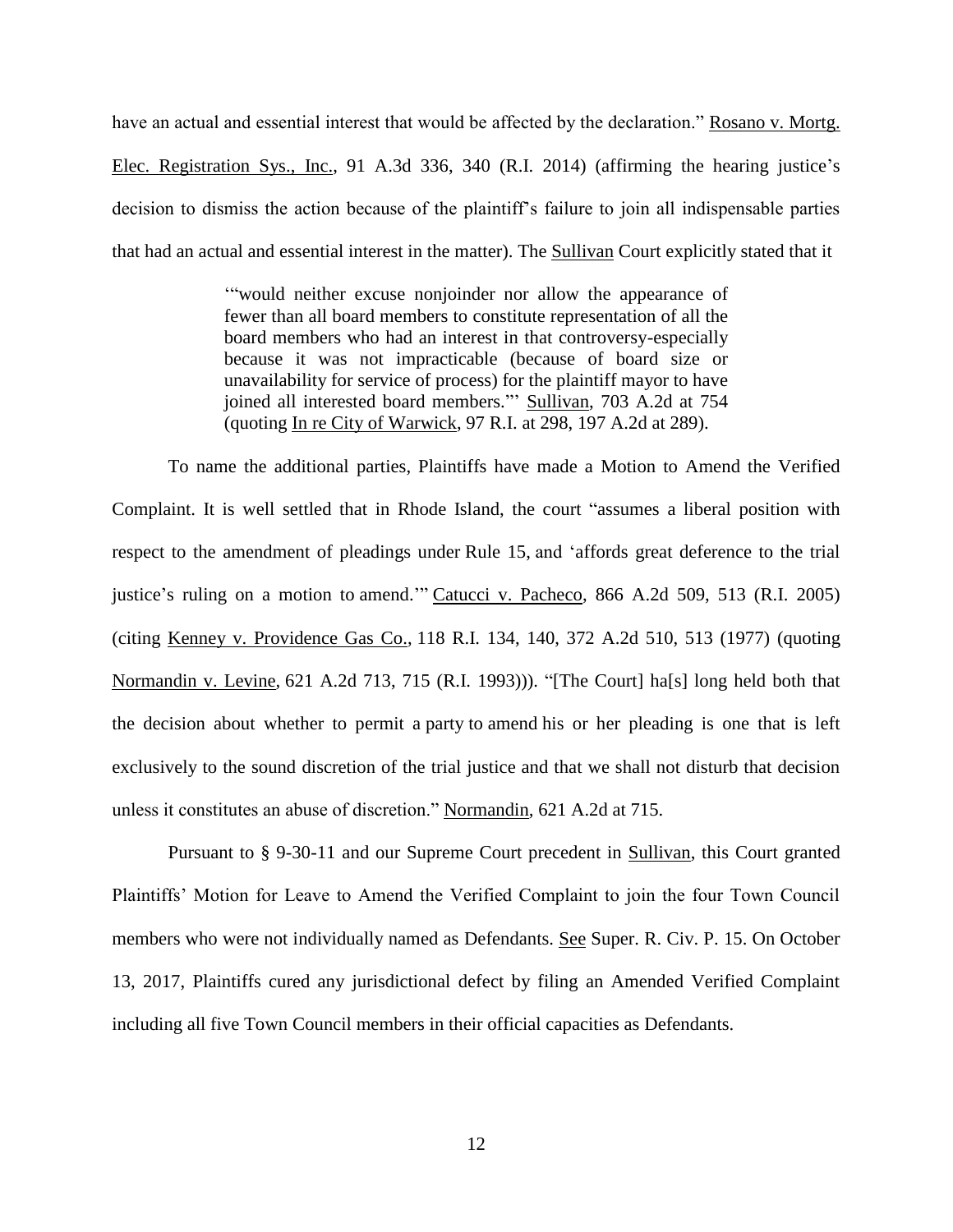## **Arbitration Clause**

**d**

The final jurisdictional argument asserted by Defendants in their closing argument is that under § 46-8 of the CBA, "[i]f an agreement [on the grievance] cannot be reached to the satisfaction of the  $[Union] \dots [it]$  shall request arbitration of the grievance  $\dots$ . [t]he selection of the arbitrator and conduct of the proceedings shall be govern[ed] by the [AAA rules]. The decision of the arbitrator shall be final and binding." (Defs.' Post-Tr. Mem. 9.) Defendants contend that FF Perry is bound by the terms of the CBA, and thereby the arbitration clause, because the Union has secured counsel on FF Perry's behalf—in other words, FF Perry is a member of the Union and subject to the terms of the CBA. Id.

The Rhode Island Supreme Court in City of Newport v. Local 1080, Int'l Ass'n of Firefighters, AFL-CIO (City of Newport v. Local 1080) determined that retired firefighters were not subject to the grievance process included in the collective bargaining agreement because "the parties did not intend to arbitrate disputes regarding retiree healthcare . . . ." 54 A.3d 976, 982 (R.I. 2012). The court held that "such disputes must be resolved, if at all, judicially rather than through arbitration." Id. Commenting on City of Newport v. Local 1080, our Supreme Court in Providence Sch. Bd. v. Providence Teachers Union, Local 958, AFT, AFL-CIO stated: "[w]e determined that several provisions of the collective-bargaining agreement compelled this conclusion, including the provision defining the terms 'member,' 'employee,' and 'fire fighter' in such a way that plainly excluded retired firefighters." 68 A.3d 505, 510 (R.I. 2013) (citing City of Newport v. Local 1080, 54 A.3d at 981).

Upon reviewing the CBA in the instant matter, this Court finds that the grievance procedures found in § 46-8 of the CBA do not apply to firefighters on probationary status.

13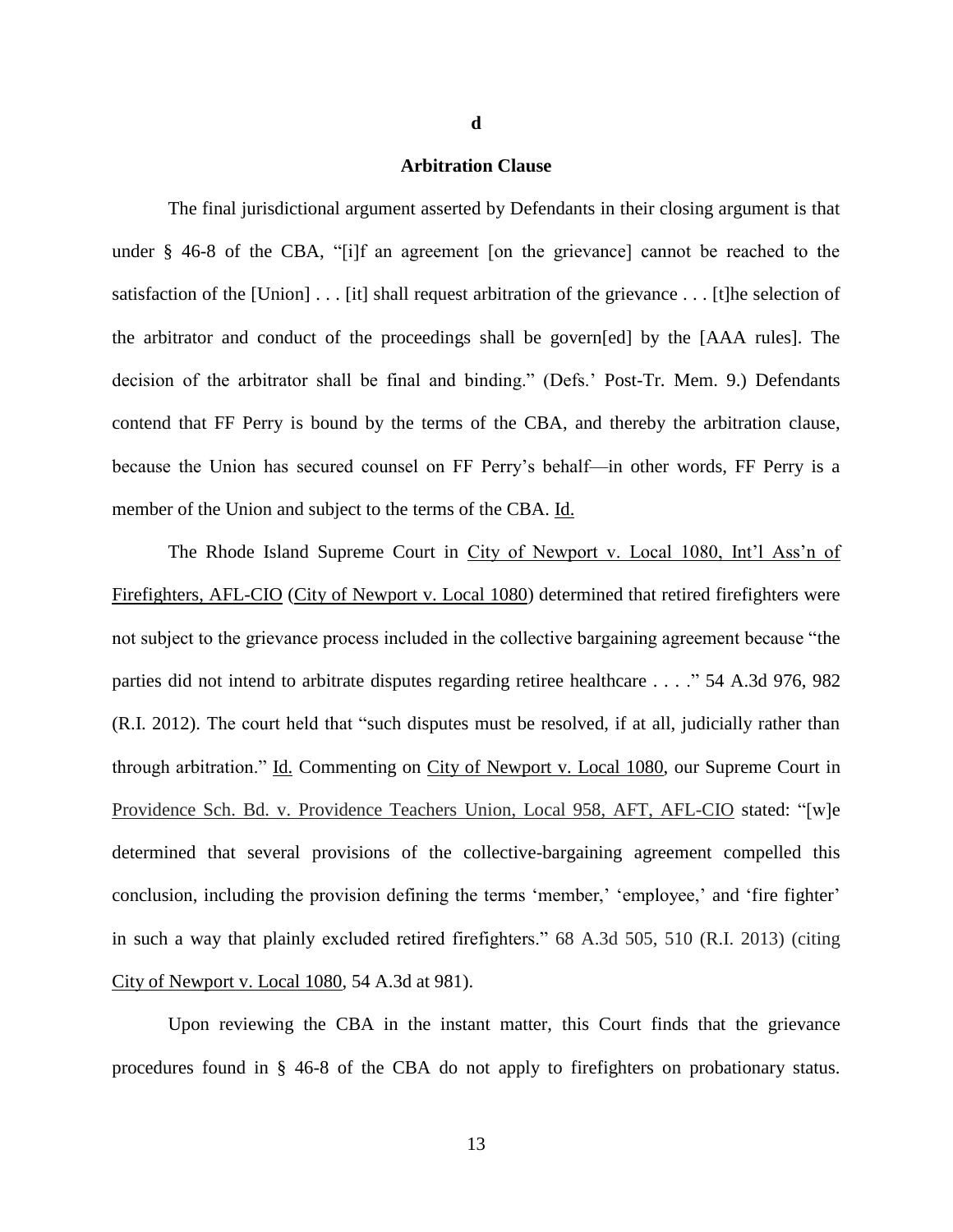Section 1-2 of the CBA states: "The Town of East Greenwich recognizes the East Greenwich Fire Fighters Association Local 3328, International Association of Fire Fighters, AFL-CIO as the exclusive bargaining agent for all permanent employees of the East Greenwich Fire Department . . . ." (Defs.' Ex. B.) Section 9-1 of the CBA provides: "Every employee appointed to a position in the service of the East Greenwich Fire Department shall be required to complete a probation period of twelve (12) months before obtaining permanent status." Id. A reading of both provisions indicates that the CBA is the exclusive bargaining agent for all permanent employees, but firefighters must complete a probation period of twelve months before obtaining permanent status. See City of Newport v. Local 1080, 54 A.3d at 982.

It is undisputed that FF Perry was still on probationary status when he was terminated. Based on the language contained within §§ 1-2 and 9-1 of the CBA, this Court finds that firefighters on probationary status are not considered to be permanent firefighters, and therefore, the CBA is not the exclusive bargaining agent for probationary firefighters. Consequently, § 46-8 is not applicable to this matter, which must, as a result "be resolved, if at all, judicially rather than through arbitration." City of Newport v. Local 1080, 54 A.3d at 982.

## **1**

## **Authority to Terminate FF Perry Under the Town Charter or CBA**

At issue is whether the Town Charter or CBA provided Corrigan with the authority to terminate FF Perry from his employment as a probationary firefighter. The parties have argued that under the Town Charter and the CBA, there are four distinct methods to terminate an employee.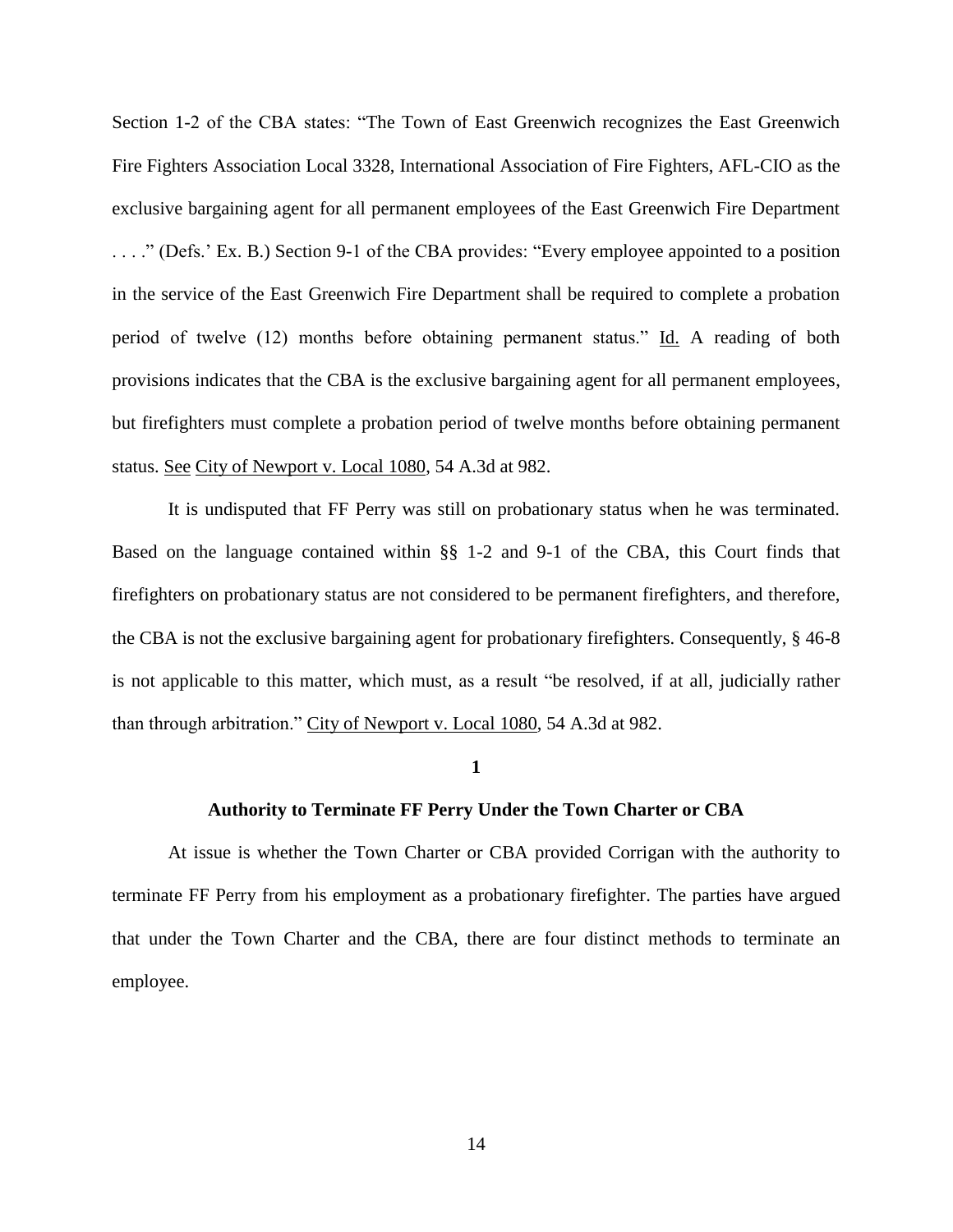## **Town Charter § C-109.2(A)(2)**

"At the time of their permanent appointment, all members of the [Fire] Department shall have served for a **period of not less than 12 months in probationary status**, during which time **they may be removed by the Town Manager, with or without cause, upon the recommendation of the Fire Chief.**" (Defs.' Ex. G) (emphasis added).

Corrigan sent FF Perry a termination letter pursuant to § C-109.2(A)(2) of the Town Charter—

Plaintiffs' Exhibit 30—in which Corrigan wrote:

"Dear Mr. James Perry:

"This letter is to inform you that, pursuant to my authority under the Town of East Greenwich Home Rule Charter, § C-109.2(A)(2), you are hereby removed and dismissed from your position as a probationary firefighter with the East Greenwich Fire Department effective immediately." (Pls.' Ex. 30.)

Section  $C-109.2(A)(2)$  of the Town Charter was the only basis cited by the Town in the letter terminating FF Perry.

The Plaintiffs allege that Corrigan violated  $\S$  C-109.2(A)(2) of the Town Charter when she terminated FF Perry without the recommendation of the Fire Chief. Specifically, Plaintiffs assert that  $\S$  C-109.2(A)(2) does not grant the Town Manager the unilateral authority to terminate a probationary firefighter. Instead, they maintain, the provision explicitly requires that the Town Manager must receive a recommendation from the Fire Chief before terminating a probationary firefighter. Thus, Plaintiffs contend FF Perry's termination under Town Charter § C-109.2(A)(2) is invalid. The Town has argued that Corrigan had some inherent special power as the Acting Fire Chief for "administrative purposes."

The Rhode Island Supreme Court has held that "when construing a municipal charter, the usual rules of statutory construction apply." Providence Teachers Union Local No. 958 v.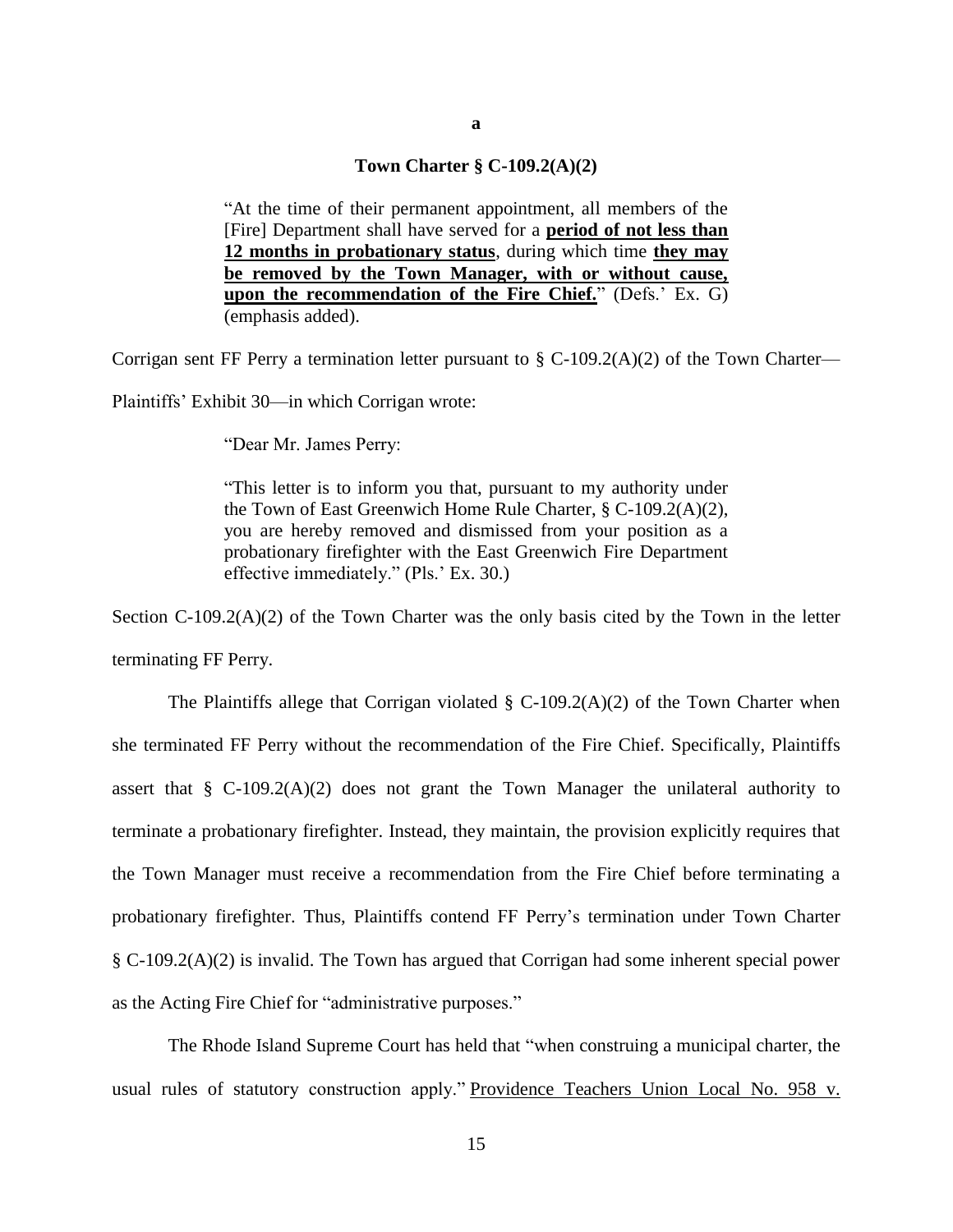Napolitano, 554 A.2d 641, 643 (R.I. 1989) (citing Coventry Sch. Comm. v. Richtarik, 122 R.I. 707, 713, 411 A.2d 912, 915 (1980)). Moreover, it is well settled that "the provisions of city charters should be construed so as to give, so far as possible, reasonable meaning and effect to all parts of the section in question." Carter v. City of Pawtucket, 115 R.I. 134, 138, 341 A.2d 53, 56 (1975). However, "when the language of the statute is clear and unambiguous, the court must interpret it literally, giving the words of the statute their plain and ordinary meanings." Labor Ready Ne., Inc. v. McConaghy, 849 A.2d 340, 345 (R.I. 2004). Based on the plain and ordinary meaning of the words contained within the provision and by applying their reasonable meaning, it is evident that  $\S$  C-109.2(A)(2) of the Town Charter clearly requires that a Town Manager receive the recommendation of the Fire Chief to terminate a probationary firefighter. Carter, 115 R.I. at 138, 341 A.2d at 56.

Although Corrigan cited Town Charter  $\S$  C-109.2(A)(2) as the provision granting her the authority to terminate FF Perry, it is undisputed that Corrigan never received a recommendation to terminate FF Perry from Chief McGillivray or Acting Fire Chief Mears. (Tr. I 46-47, 142.) It is undisputed that Corrigan never even attempted to discuss the termination with Chief McGillivray or Acting Fire Chief Mears before she terminated FF Perry. Id.

Since Corrigan terminated FF Perry without any recommendation from the Fire Chief, the Town has argued that Corrigan had some authority to act as Acting Fire Chief. Apparently, in this instance, in order to attempt to effectuate that grant of authority, the Town set up a special Town Council meeting to appoint an Acting Fire Chief. The Plaintiffs question whether Chief McGillivray's absence from August 15 through August 29, 2017—only two weeks—falls within the definition of an "extended absence or disability" to necessitate the appointment of an Acting Fire Chief. Fire Chief McGillivray and Captain Mears both testified that throughout the duration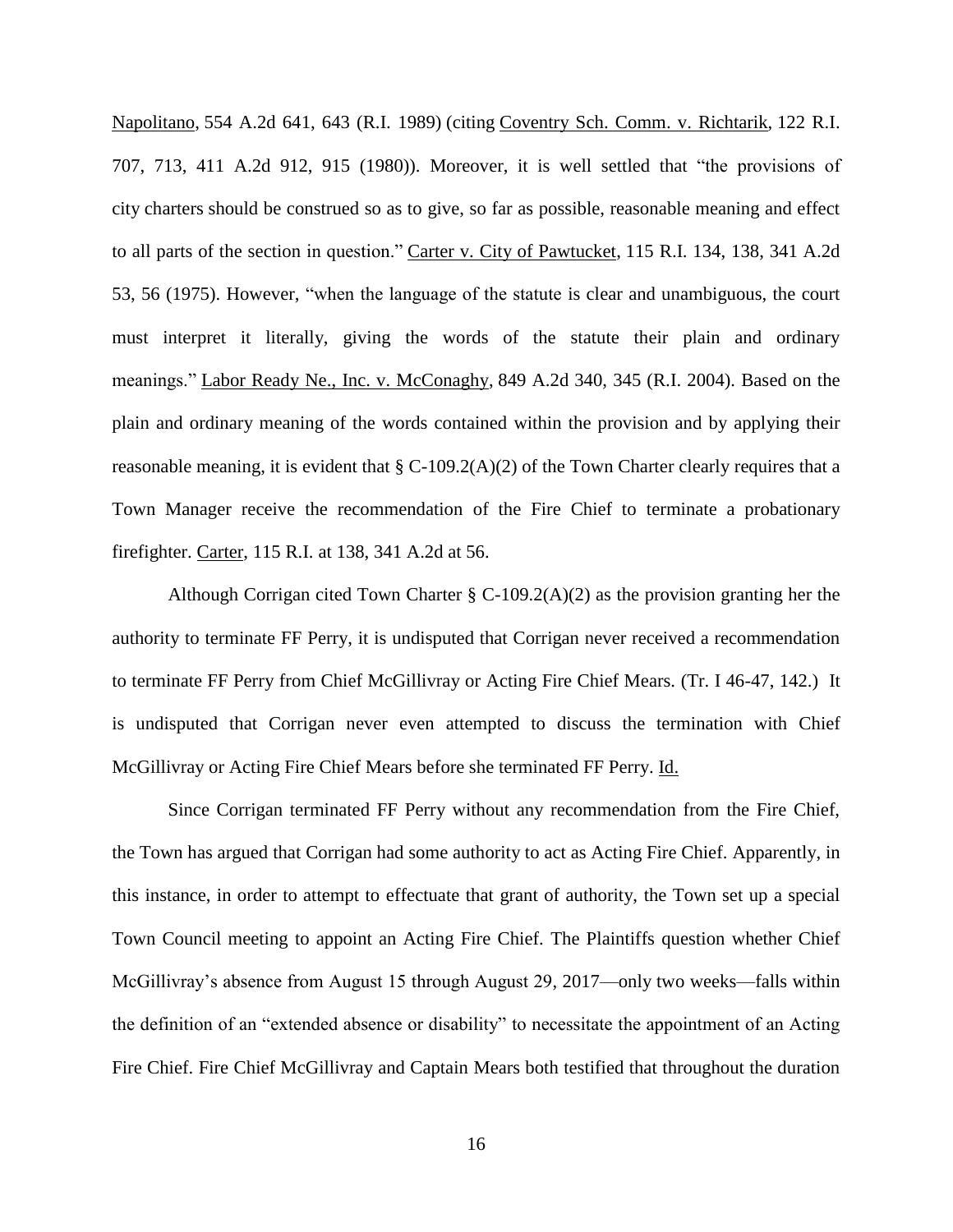of their individual careers with the EGFD, they had never heard of the Town Council calling a special meeting to appoint an Acting Fire Chief. (Tr. I 43, 47, 156-58.)

Section C-109.1(B) of the Town Charter states: "In case of the extended absence or disability of the Fire Chief, the Town Manager shall appoint an Acting Fire Chief with the approval of the Town Council." (Defs.' Ex. G.) (Emphasis added.) On Friday, August 18, 2017, the day before the meeting, Corrigan was aware that Chief McGillivray would be returning to work the following Monday, August 21, 2017. (Tr. II 434.) Notably, § C-87 of the Town Charter—the provision dictating when an Acting Town Manager shall be designated—quantifies a temporary leave as a period of time less than thirty-five consecutive days: "[T]he Town Manager shall designate, subject to approval of the Town Council, a qualified officer of the Town to exercise the powers and perform the duties of Town Manager during his or her temporary absence or disability for a period of 35 consecutive days or less." (Defs.' Ex. G.) This was the first and only time the Town Council appointed an Acting Fire Chief. Defendants rely on § C-109.1(B) of the Town Charter to support their contention that the special meeting of the Town Council held on August 19, 2017 was necessary to appoint an Acting Fire Chief.

The Town Council convened a special Town Council meeting on Saturday, August 19, 2017 at 8:45 a.m. Despite the notice stating, "Appointment of acting Fire Chief," (Pls.' Ex. 28) the Town Council voted to appoint Captain Mears as Acting Fire Chief "for operational purposes." Fire Chief McGillivray and Captain Mears testified that they had never heard of being an Acting Fire Chief for operational or administrative purpose. See Tr. I 43, 47, 156-58. In fact, Captain Mears testified that Corrigan informed him through text message, phone call, and voicemail that the Town Council designated him Acting Fire Chief. Id. at 157-58. Captain Mears asserts he did not know he was appointed Acting Fire Chief "for operations" until it was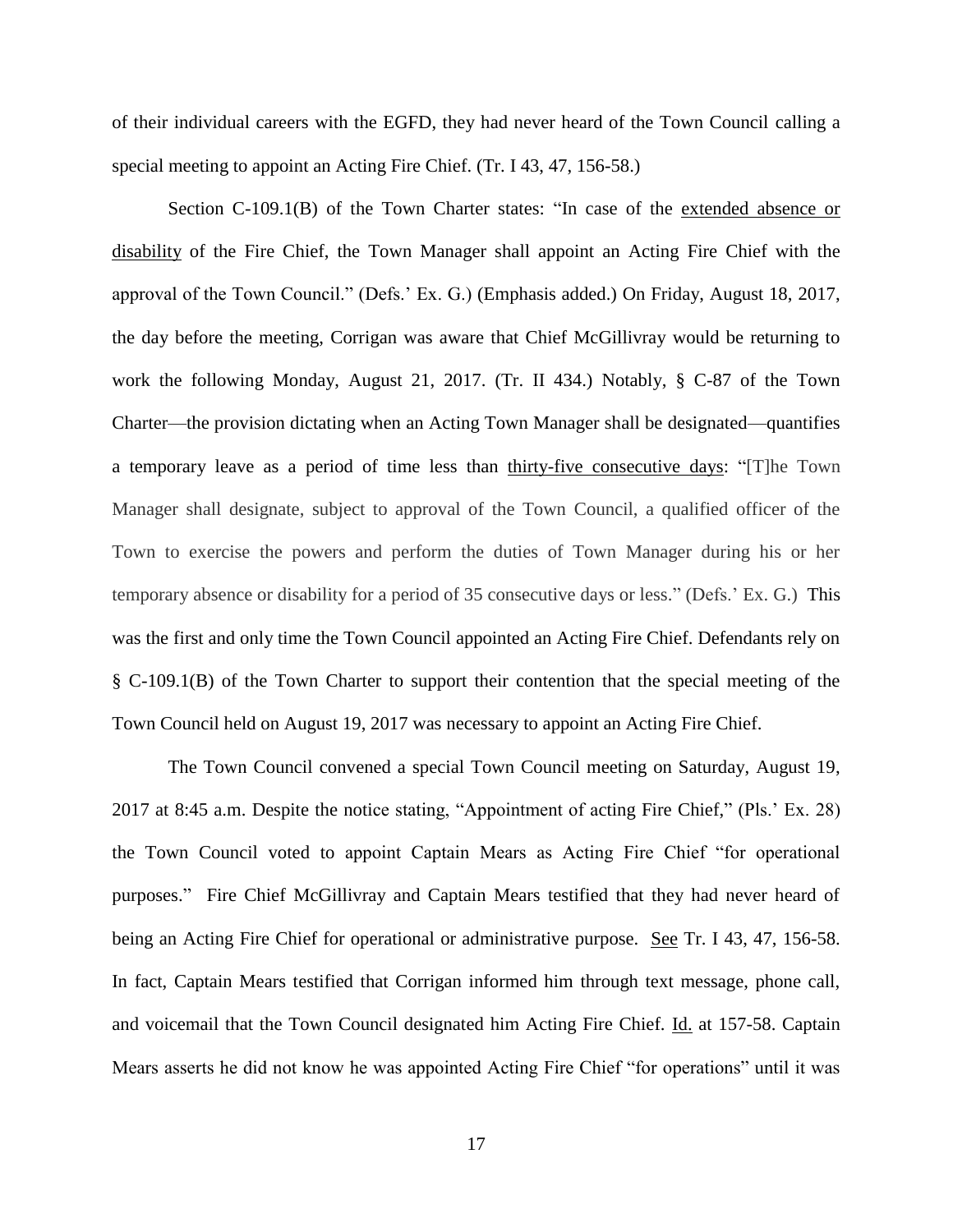elicited through testimony in this matter. Id. Although her text message and the voicemail do not include the "operational purpose" language, Corrigan claims that she told Captain Mears he was Acting Fire Chief for "operations only" during a phone call for which there is no record. (Tr. II 570.)

Corrigan testified that since Captain Mears was appointed Acting Fire Chief "for operations only," she then—through her authority as Town Manager—would serve as Acting Fire Chief "for administrative purposes"; whereby she retained all administrative responsibilities and authority of the Fire Chief. See Tr. II 430. Pursuant to Corrigan's reasoning, in Chief McGillivray's absence, she had the authority to terminate FF Perry under § C-109.2(A)(2) of the Town Charter because she as the Town Manager had her own recommendation as the Acting Fire Chief "for administrative purposes." There has been no other evidence presented that Corrigan undertook any administrative task aside from terminating FF Perry as Acting Fire Chief for "administrative purposes."<sup>4</sup>

The Defendants rely on the Town Manager's general administrative powers under the Town Charter to support Corrigan's authority to act as Fire Chief. Section C-109.1(A) of the Town Charter provides: "The Fire Chief and Deputy Fire Chief shall be appointed by the Town Manager with the approval of the Town Council." (Defs.' Ex. G.) Moreover, § C-85 of the Town Charter designates the "Powers and Duties" of the Town Manager. Section C-85 states, in relevant part:

 $\overline{a}$ 

<sup>&</sup>lt;sup>4</sup> In an e-mail sent by Chief McGillivray, he indicated that Captain Mears would be performing the duties of the Fire Chief with the exception of payroll in his absence. (Pls.' Ex. 25; Tr. I 50.) Defendants presented no evidence that Corrigan performed the payroll duties for the EGFD during Chief McGillivray's absence. In fact, in Corrigan's termination letter to FF Perry, Corrigan instructed FF Perry to speak with Captain Mears to coordinate the return of property belonging to the EGFD. This statement seems to undermine the Town's assertions that Corrigan was responsible for performing administrative duties. (Pls.' Ex. 30.)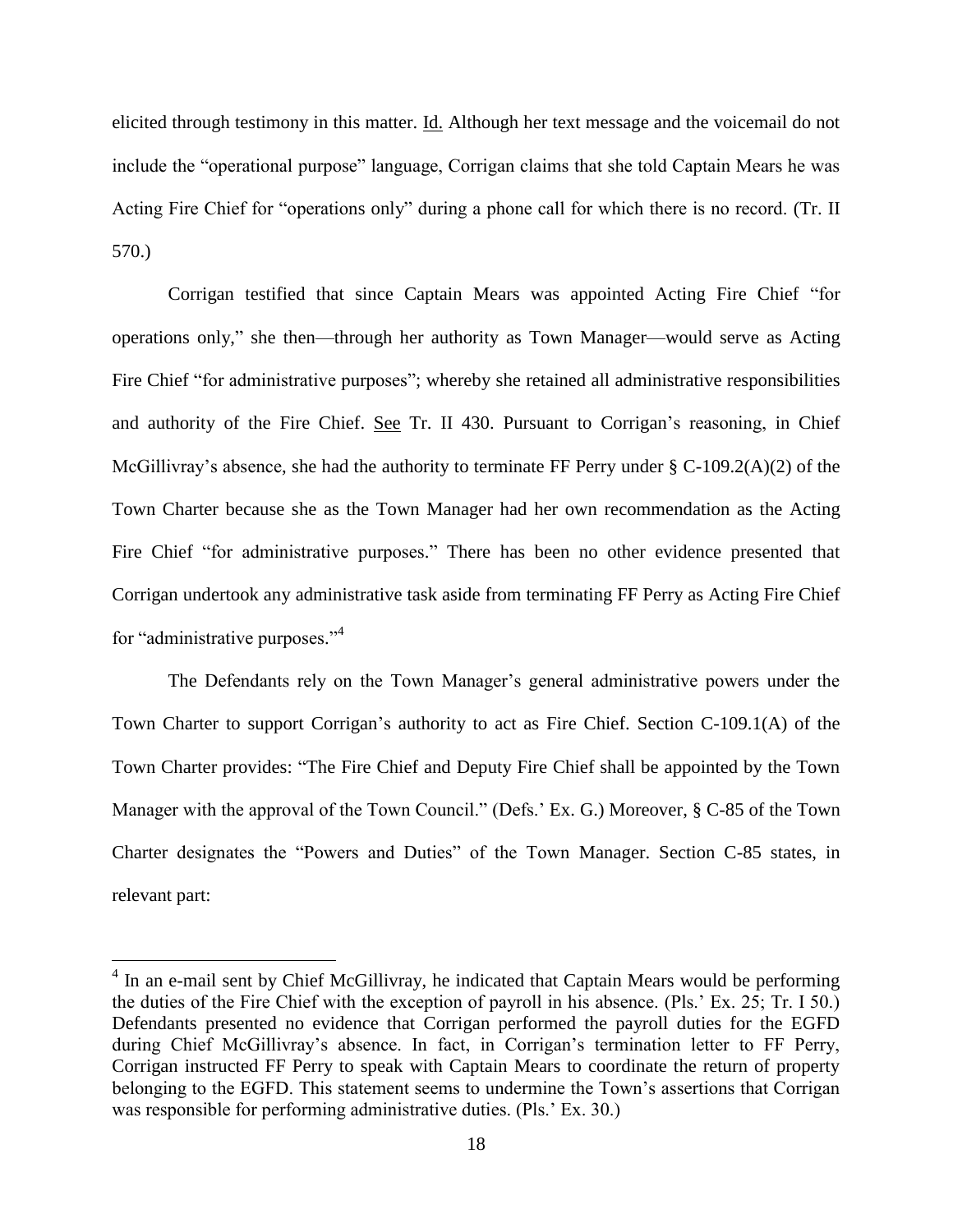"The Town Manager shall be the chief administrative officer of the Town. With the consent of the Town Council he or she may head one or more departments. He or she shall be responsible to the Town Council for the proper administration of all affairs of the Town and to that end has power and shall be required to:

"A. Appoint and, when necessary for the good of the service, suspend or remove any officer, including department heads and employees of the Town, except as otherwise provided by this Charter or law or personnel ordinance. All appointments, suspensions and removals of departments and officers made by the Town Manager shall be subject to the approval of a majority of all members of the Town Council."

Nowhere in either source of authority cited does it state that the Town Manager has the power to appoint herself as Acting Fire Chief without at least the approval of the Town Council. Id. Nowhere in the Town Charter or the CBA has the Town drawn a distinction between an Acting Fire Chief "for operations" and an Acting Fire Chief "for administrative purposes." There is also no evidence that Corrigan received the Town Council's approval to act as the Acting Fire Chief for "administrative purposes."

This Court finds Corrigan did not properly terminate FF Perry under § C-109.2(A)(2) of the Town Charter. Corrigan did not receive the recommendation from either the Fire Chief or Acting Fire Chief as required by the Town Charter. The Town's argument that Corrigan could appoint herself Acting Fire Chief for "administrative purposes"—a position that does not exist without any authority from the Town Council so that she could then recommend, to herself as Town Manager, that FF Perry be fired is not persuasive to this Court and somewhat absurd. See Carter, 115 R.I. at 138, 341 A.2d at 56 (holding that city charters should be construed to give "reasonable meaning and effect" to all parts of the provision in question).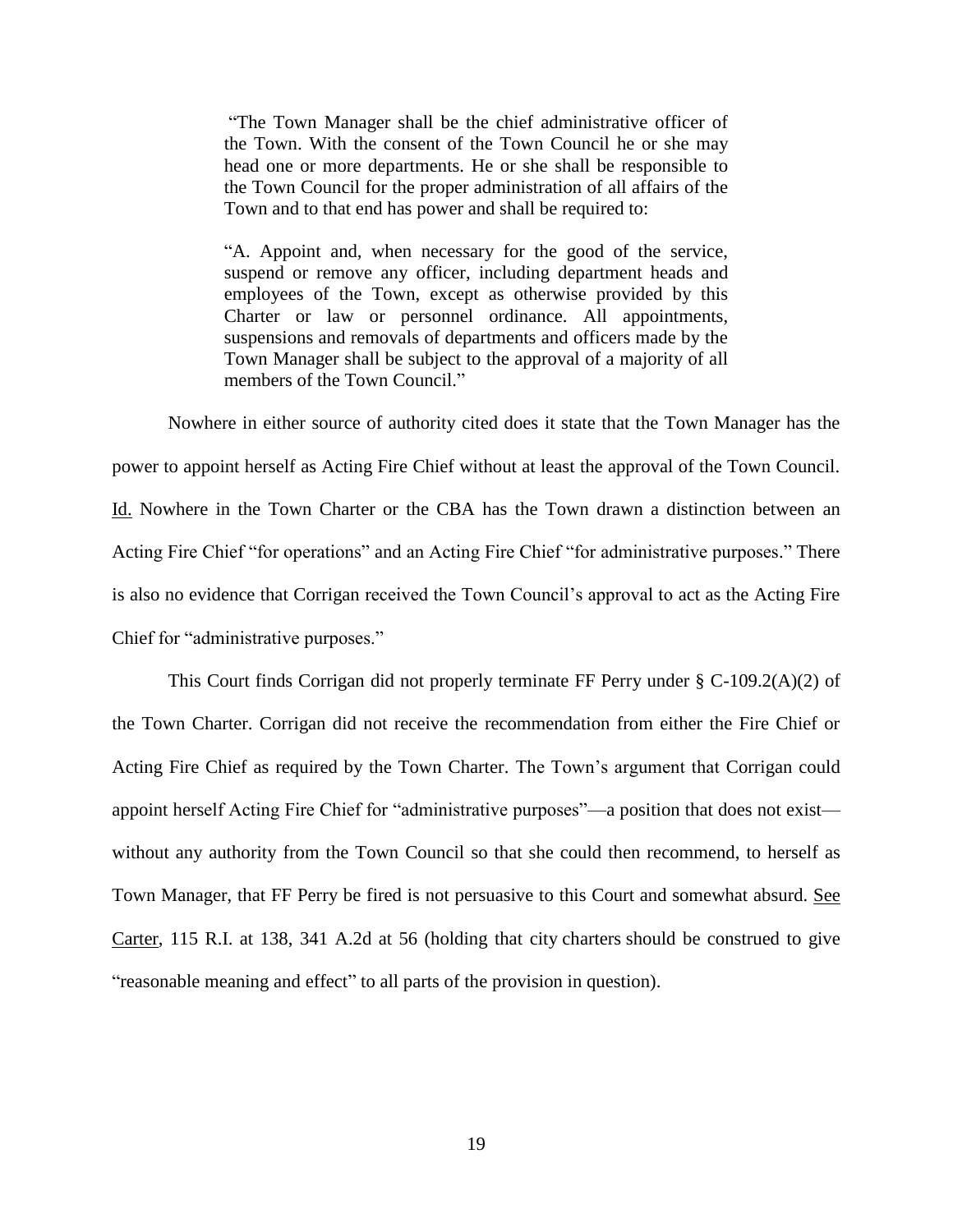## **Collective Bargaining Agreement § 9-2**

"An employee **may be dismissed** at any time **during the probation period** when, in the **judgment of the Chief and the Town**, the **quality of his work is not such as to merit continuation** of employment." (Defs.' Ex. B.) (emphasis added).

In their arguments, Defendants note that § 9-2 of the CBA also grants the Town Manager the authority to terminate probationary firefighters.

It is well settled that when a court is tasked with interpreting a contract, it must first determine whether "the language of a contractual agreement is plain and unambiguous" and, if so, "its meaning should be determined without reference to extrinsic facts or aids." Clark-Fitzpatrick, Inc. v. Gill, 652 A.2d 440, 443 (R.I. 1994). "In determining whether a contract is clear and unambiguous, the document must be viewed in its entirety and its language be given its plain, ordinary and usual meaning." Paradis v. Greater Providence Deposit Corp.*,* 651 A.2d 738, 741 (R.I. 1994). "In applying this standard, [our Supreme Court] has consistently held that a contract is ambiguous only when it is reasonably and clearly susceptible of more than one interpretation." Id. Accordingly, § 9-1 of the CBA clearly and unambiguously provides that the Town Manager may terminate a probationary firefighter only when the Fire Chief and the Town agree that the quality of the firefighter's work does not merit the continuation of his or her employment. Id.

Here, there was no evidence presented to suggest that the quality of FF Perry's work did not merit continuation. Corrigan never made that argument, nor, based on the testimony, could she have done so with any evidence in support. In her review of FF Perry's personnel file, Corrigan learned that FF Perry placed first in the interview process and performed well on his job performance evaluations. (Pls.' Ex. 8.) Included in FF Perry's personnel file were three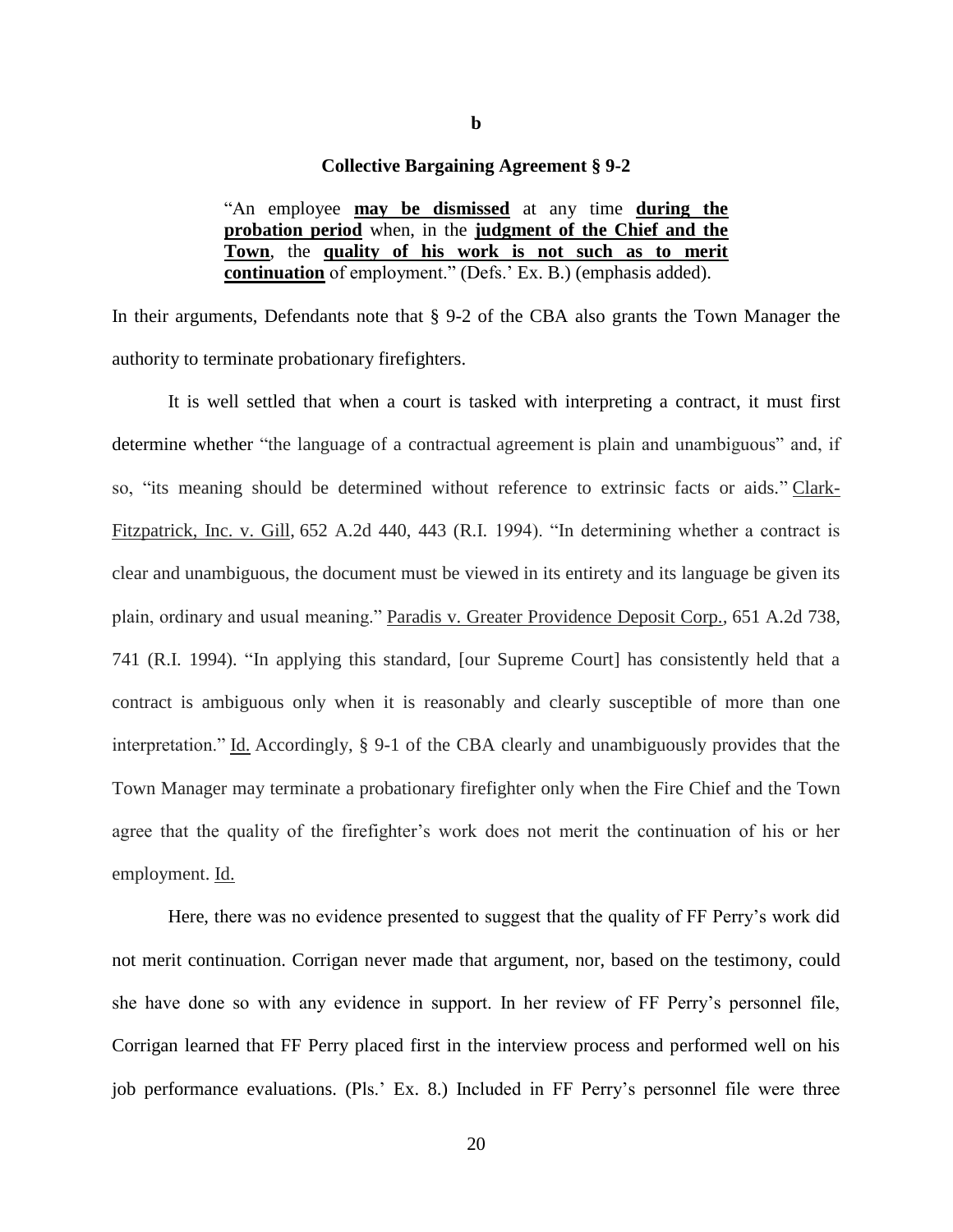evaluations completed by supervisors during his probationary period. One evaluation completed by Chief McGillivray on January 10, 2017 stated that FF Perry "[c]ompletes all assigned duties/tasks without prompting"; that FF Perry "[s]hows pride in his work! Always first to get to daily duties"; and is a "[v]ery positive and excellent worker!" Id. Another evaluation completed by Chief McGillivray in May of 2017 stated that FF Perry showed "[e]xcellent work ethic. Nonstop; [s]ets a great example"; that FF Perry was "thorough in accomplishing all tasks/duties assigned"; and that he "does an excellent job and I wouldn't be surprised if this person becomes a leader in the future." Id. A third evaluation by Lieutenant Grady from August 11, 2017, only eight days before FF Perry's termination, stated that FF Perry "has a great deal of experience in [his] field and eager to attend repeat/additional training" and that he "performs Fire/EMS duties professionally with confidence and little to no supervision." Id. Corrigan also knew from his personnel file that FF Perry had twenty-seven years of experience as a firefighter at the time he applied for a position with the EGFD. This experience included seven years as a Lieutenant with the Coventry Fire District where he assisted in the training of new firefighters. (Tr. I 170; Tr. II 580.)

CBA § 9-2 establishes two requirements to terminate a probationary firefighter: (1) the Fire Chief and the Town agree that the firefighter should be dismissed and (2) the quality of the firefighter's work is not such as to merit continuation of employment. The first requirement of § 9-2 of the CBA was not met since it is undisputed that Corrigan did not have a recommendation from either Chief McGillivray or Acting Fire Chief Mears. It is also undisputed that FF Perry was certainly qualified to perform his job; evidenced by his nearly twenty-eight years of fire service and the excellent reviews he received on his evaluations from his superiors as a probationary firefighter with the EGFD. The quality of FF Perry's work did not warrant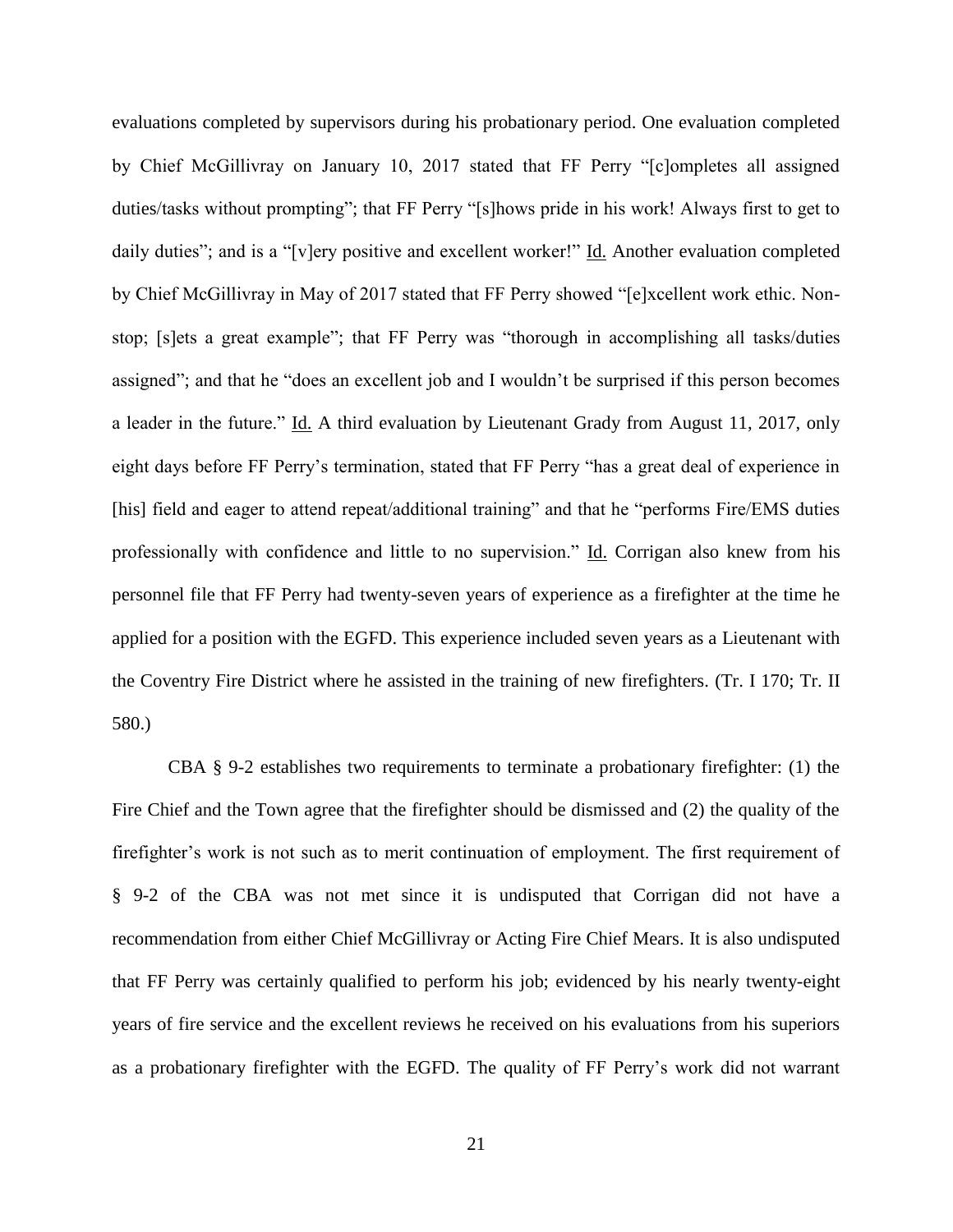dismissal. Accordingly, Corrigan lacked the authority to terminate FF Perry under § 9-2 of the CBA.

**c**

## **Town Charter § C-109.2(B)**

"Any member of the **permanent Department**, below the rank of Fire Chief and Deputy Fire Chief, **may be dismissed by the Town Manager with the approval of the Town Council** in accordance with the General Laws of Rhode Island." (Defs.' Ex. G.) (emphasis added).

Plaintiffs also argue that Corrigan did not have proper authority under § C-109.2(B) of the Town Charter to terminate FF Perry. The plain and clear language of § C-109.2(B) applies only to permanent members of the EGFD and requires that the Town Manager receive approval from the Town Council. It is undisputed that FF Perry was on probationary status at the time he was terminated. It is also undisputed that Corrigan did not have the approval of the Town Council to terminate FF Perry. Section C-109.2(B) of the Town Charter is not applicable to a probationary employee and, in any event, would have required the Town Council's approval, which Corrigan did not have. Clearly, Corrigan did not have the authority to terminate Firefighter Perry under § C-109.2(B). See Paradis*,* 651 A.2d at 741; Clark-Fitzpatrick, Inc.*,* 652 A.2d at 443.

#### **d**

#### **Collective Bargaining Agreement § 45-1**

"An employee may be dismissed at any time **for just cause** ascertained **after careful and factual consideration**. An employee who is dismissed shall, at the time of his dismissal, be given a written explanation of the reason(s) for his dismissal, and if later reinstated, shall be compensated for all back pay and benefits which would have been afforded him had he not been dismissed." (Defs.' Ex. B.) (emphasis added).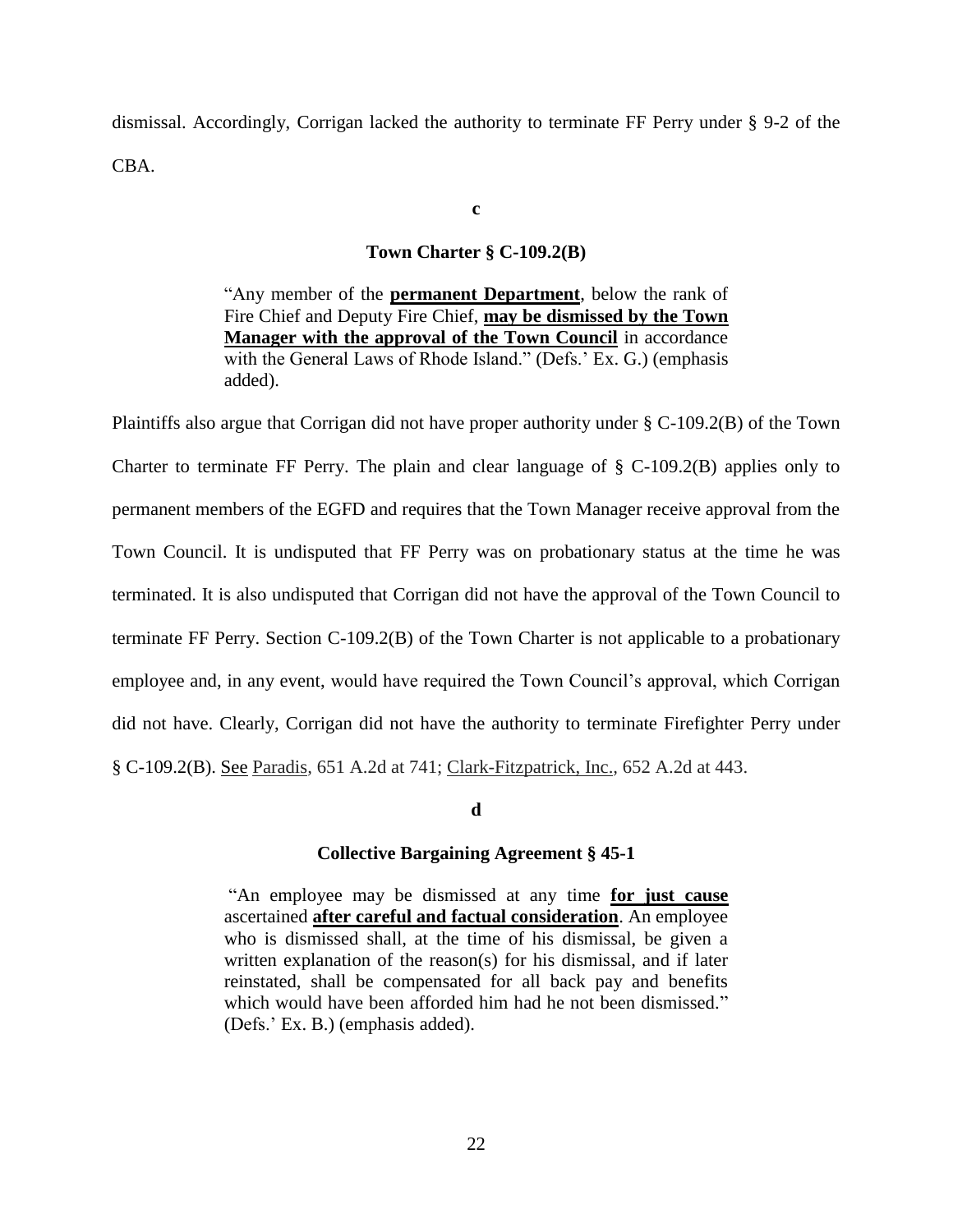Defendants further assert that § 45-1 of the CBA granted Corrigan the authority to terminate FF Perry.

A plain and ordinary reading of § 45-1 of the CBA provides a basis for terminating permanent firefighters and does not refer to firefighters on probation. See Clark-Fitzpatrick, Inc.*,* 652 A.2d at 443. Consequently, this Court does not find that this section applies to FF Perry. Nevertheless, since Defendants have argued just cause, for the purposes of discussion, this Court will address the provision as if it is applicable to firefighters on probationary status. The language within this provision of the CBA plainly and unambiguously indicates that an employee may be terminated if the Town can provide "just cause" for the termination after "careful and factual consideration." Defs.' Ex. B; see Paradis*,* 651 A.2d at 741. The Court will, therefore, consider whether Corrigan acted in accordance with the CBA requirements; specifically, whether her actions were supported by "just cause" after "careful and factual consideration."

The Town, in 2016, instituted lateral transfer procedures and hiring practices. The former Town Manager, the Town Council, and Chief McGillivray had all supported the lateral transfer procedures because lateral hiring would decrease the amount of spending on overtime compensation and promote employee retention. (Tr. I 28-29.) The Town drafted job requirements, created a pay schedule and training program, and hired six firefighters—who left other employment to join the EGFD, trained for six weeks, and worked for EGFD for nearly a full year.

Corrigan's initial involvement with the Town began when her company, Providence Analytics, was hired by the Town to conduct a fiscal analysis of the school department and, eventually, the entire municipality. (Tr. II 439-40.) Corrigan stated that her analysis revealed a

23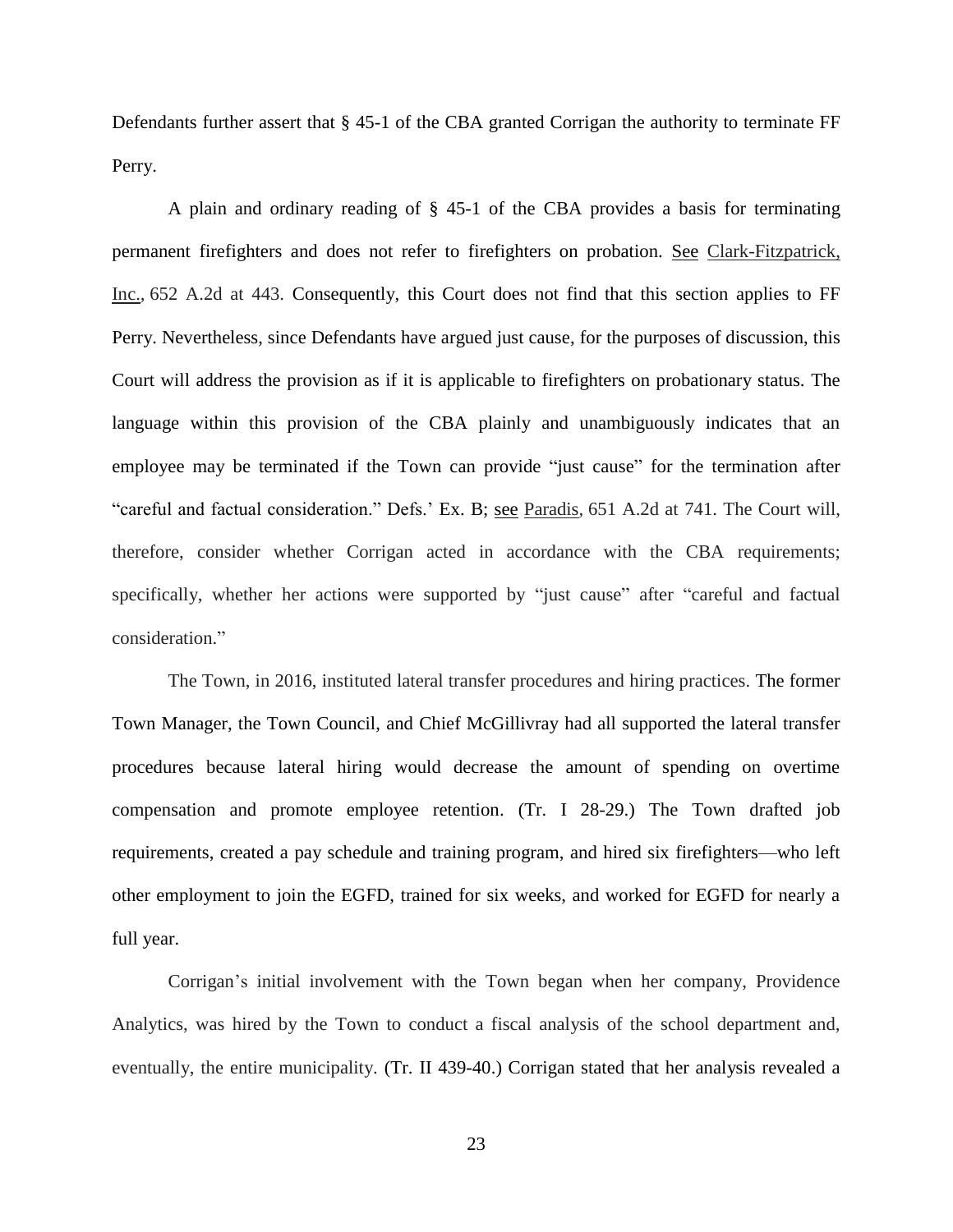structural deficit and, in her professional opinion, the lateral transfer procedures were a major contributing factor. Id. at 508. Corrigan further testified that her prior work experiences, along with the results of her analysis, led her to disagree with the lateral transfer process as a business practice for many reasons, including financial impact and diversity concerns. Id. at 421-24.

Once Corrigan became Acting Town Manager, she began an actual review of the lateral transfer procedures as part of the "One Town" restructuring plan, developed by Corrigan. Id. at 501. Corrigan began her own "audit" of only the six lateral transfers' files; she did not review the files of any other EGFD firefighters. Id. at 470.

At this time, Corrigan knew or should have known from the files that FF Perry met all of the job requirements established by the EGFD Lateral Hiring Procedures. These requirements were contained in the "Conditional Job Offer" sent to FF Perry on August 2, 2016:

> "All employees hired for the position of Firefighter/EMT shall meet the following requirement[s] prior to an official job offer: "1. Be a citizen of the United States of America.

- 
- "2. Pass a pre-employment drug test and physical examination by physicians chosen and paid for by said Department.
- "3. Be at least eighteen (18) years of age.
- "4. Be a licensed Rhode Island EMT-C or higher and maintain Rhode Island EMT-C certification as a condition of continued employment.
- "5. Pass a National and State criminal background check (RIGL 45-2-3.4) and motor vehicle history.
- "6. Possess a valid driver's license." (Pls.' Ex. 7.)

Furthermore, the "Conditional Job Offer" contained an additional requirement of submitting proof of "a duly licensed Rhode Island EMT-C." Id. This language is also reflected in CBA § 11, "New Employees." (Defs.' Ex. B.) Corrigan admitted that she believed FF Perry met these requirements as well as the requirements set forth in the Lateral Transfer Procedures:

"2. The resumes/applications will be reviewed by the Director of Human Resources and Fire Chief . . . .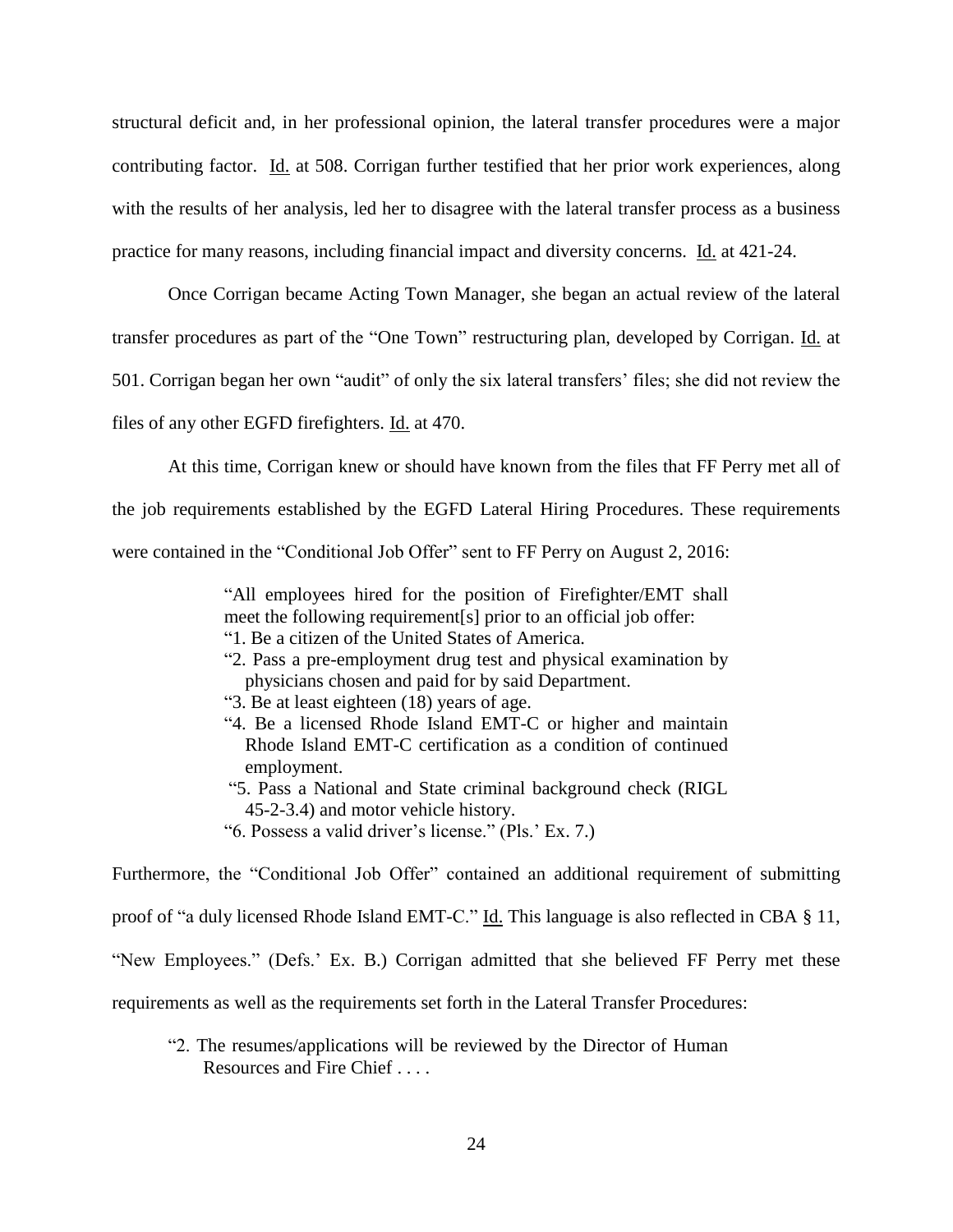- "3. An interview team consisting of the Deputy Chief, a Union Representative, and 2 Captains using the Town's scoring system and selected interview questions will interview those chosen.
- "4. The resumes/applications will be reviewed by the interview team.
- . . . . "6. The Town Manager shall interview/review the top candidates prior [to] a conditional offer of employment.
- . . . .
- "9. If the candidate has not passed a RIAFC Physical Performance Assessment (PPA) within the last 12 months, at the time of application, they will be required to complete and pass the next PPA to maintain their employment . . . ." (Pls.' Ex. 1; Tr. II 411-12.)

Nowhere does the EGFD or State law require that a firefighter must be certified in Firefighter Level 1 and 2 to the NFPA 1001 standards—or, more importantly, possess a paper certificate for such certifications.

In order to further evaluate the issues involving FF Perry's certificates, a discussion of the history and practices of the fire service and firefighter training in Rhode Island is needed. At trial, Captain Howard Tighe of the Portsmouth Fire Department and the current Chairperson of the Rhode Island Fire Education Training Coordinating Board provided testimony regarding firefighter training practices in Rhode Island. (Tr. I 81, 84.) Said testimony was corroborated, in large part, by every other firefighter who testified at trial.

Captain Tighe testified that historically and until the early 2000s, most Rhode Island fire departments trained new firefighters in-house and did not provide any paperwork upon completion. Id. at 111-12. He further testified that Rhode Island does not have any statutory training requirements. Id. at 102. Firefighter Level 1 and 2 are the basic guidelines used to train entry level firefighters. Id. at 83. Firefighter Level 1 and 2 teaches new firefighters basic fire chemistry, classes of fire, how to fight fires in certain types of occupancies, hazardous material situations, etc. Id. at 101. "It's [a] basic training or basic bible of how to be a firefighter . . . ." Id. at 25-26, 101. In the early 2000s, Rhode Island fire departments began using a standardized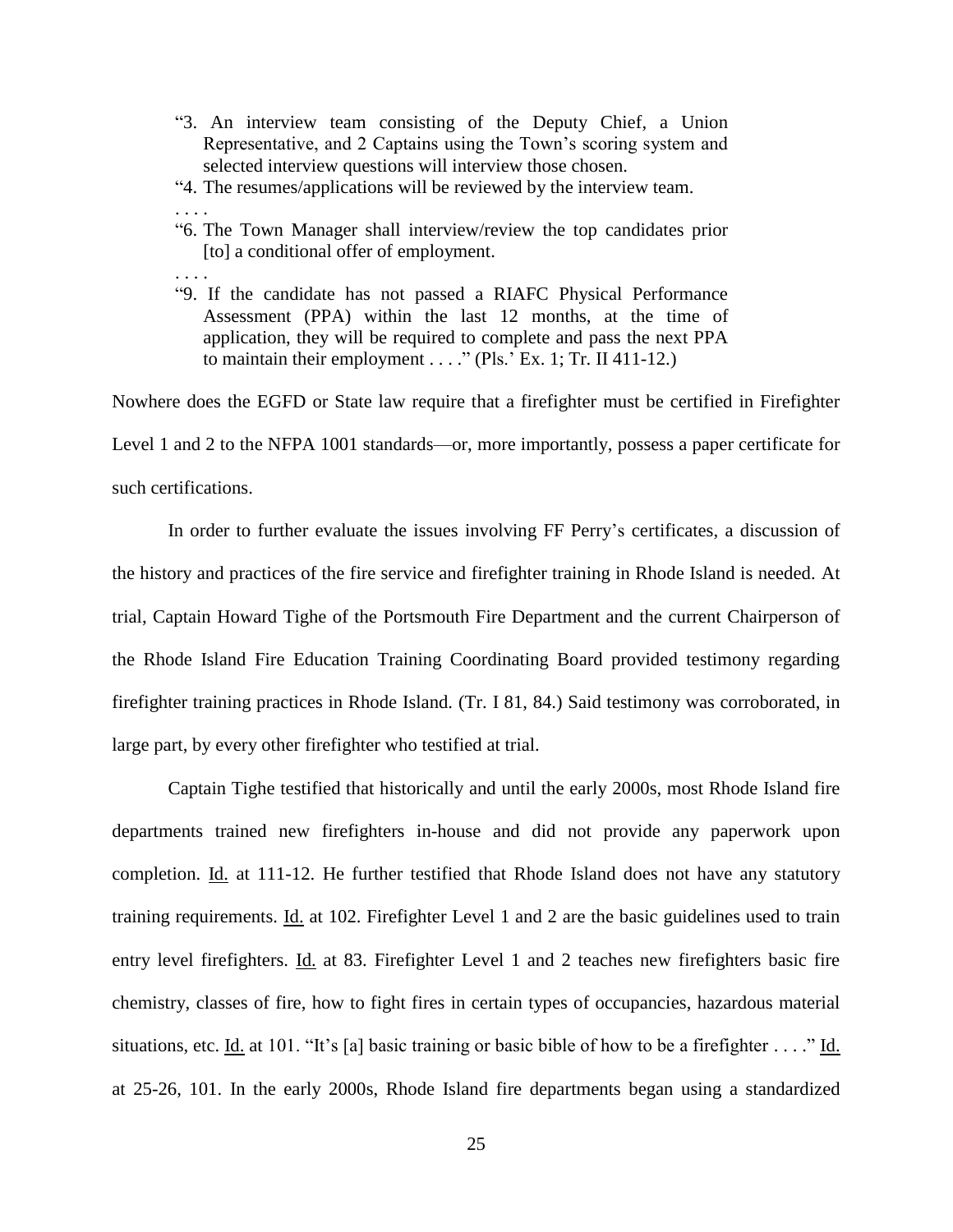training mechanism developed by the National Fire Protection Agency (NFPA). The NFPA establishes the standard for professional qualifications for firefighters, which local governments and fire departments began to adopt. Id. at 61, 295-96. The NFPA sets the curriculum standards for basic training that firefighters receive before becoming a full-time firefighter. Id. at 25, 61, 83. The NFPA 1001 standard identifies the minimum job performance requirements for firefighters whose duties are primarily structural in nature. (Tr. II 394-95.) The NFPA 1002 standard identifies the minimum job performance requirements for firefighters who drive and operate fire apparatus. Id. at 395.

Chief McGillivray explained that "[f]irefighter [Level] 1 and [Level] 2 is [NFPA] 1001 training. That's kind of the basic training every firefighter gets before he becomes a full time firefighter." (Tr. I 25.) He further indicated that historically, firefighters "used to say firefighter 1 and 2 . . .," which meant firefighters had NFPA 1001 and NFPA 1002 training; "[NFPA] 1002 is actually a separate certification . . . for pump operation<sup>[]</sup> now." <u>Id.</u> at 35. "[NFPA] 1001 is [Firefighter] Level 1, [Firefighter] Level 2. That stays within the 1001 standard." Id. Mark Pare, Director of the Rhode Island Fire Academy, testified that "[f]irefighter 1 and 2 are the levels of training which are contained within the NFPA [1001] standard" (Tr. II 394.) NFPA 1002 is a separate standard from Firefighter Level 1 and 2 that establishes the standard for "fire apparatus driver . . . professional qualifications." Id. at 395.

Currently, most departments use "canned" training materials to internally train new hires in Firefighter Level 1 and 2. (Tr. I 83.) Once the new hires complete training, they are considered certified in Firefighter Level 1 and 2. To this day, Rhode Island does not require firefighters to be certified in Firefighter Level 1 and 2. Id. Captain Tighe estimated about eighty-five percent of fire departments in Rhode Island still develop and enforce their own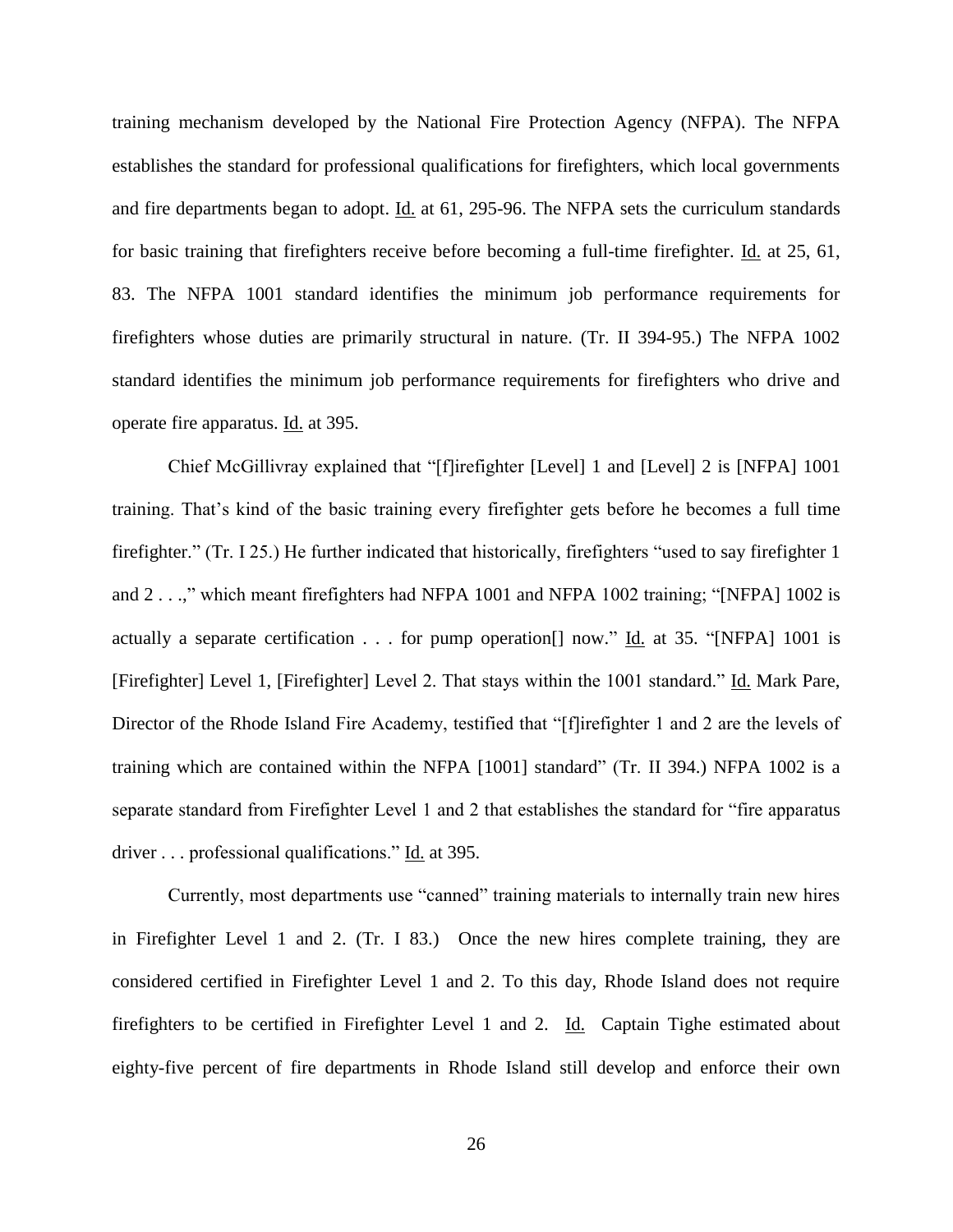individual training requirements, while the remaining fifteen percent receive training through the Rhode Island Fire Academy. Id. at 121. Over the last few years, a developing trend emerged whereby more fire departments have been using the Fire Academy more often to train new hires. (Tr. II 397.) Rhode Island did not have a municipal fire academy program until March of 2017 and has only had two graduating classes. (Tr. I 85, 133.) "[T]he majority of the departments, especially in the '90's [] would have internal courses, because there was really no program [] set up for municipal fire departments at the Fire Academy." Id. at 85.

Captain Tighe also testified that prior to this new trend, firefighter training could only be through individual departments. Id. Even though now most fire departments want their firefighters to be certified in Firefighter Level 1 and 2 and utilize the Fire Academy, individual fire departments are still free to train their own firefighters. Id. at 120-21. Captain Tighe was unable to testify as to the number of fire departments that do internal training and provide physical certificates upon completion. Id. at 126. The decision to provide physical certificates to firefighters who successfully complete training through a local fire department, therefore, remains with the fire chief of that department. Id. at 121. The evidence was overwhelming that it was common practice for firefighters in Rhode Island to receive training and be certified in Firefighter Level 1 and 2 and never receive a physical certificate upon completion. Captain Tighe along with Chief McGillivray, Captain Mears, and Lieutenant Perry testified that they did not personally receive certificates after joining the fire service and completing their in-house training. Id. at 26, 96, 138, 297. Captain Tighe explained individual departments were responsible to train their own personnel.

Captain Tighe explained that a major issue developed when firefighters "who had done internal [training] programs, who had been certified and working for years, and been promoted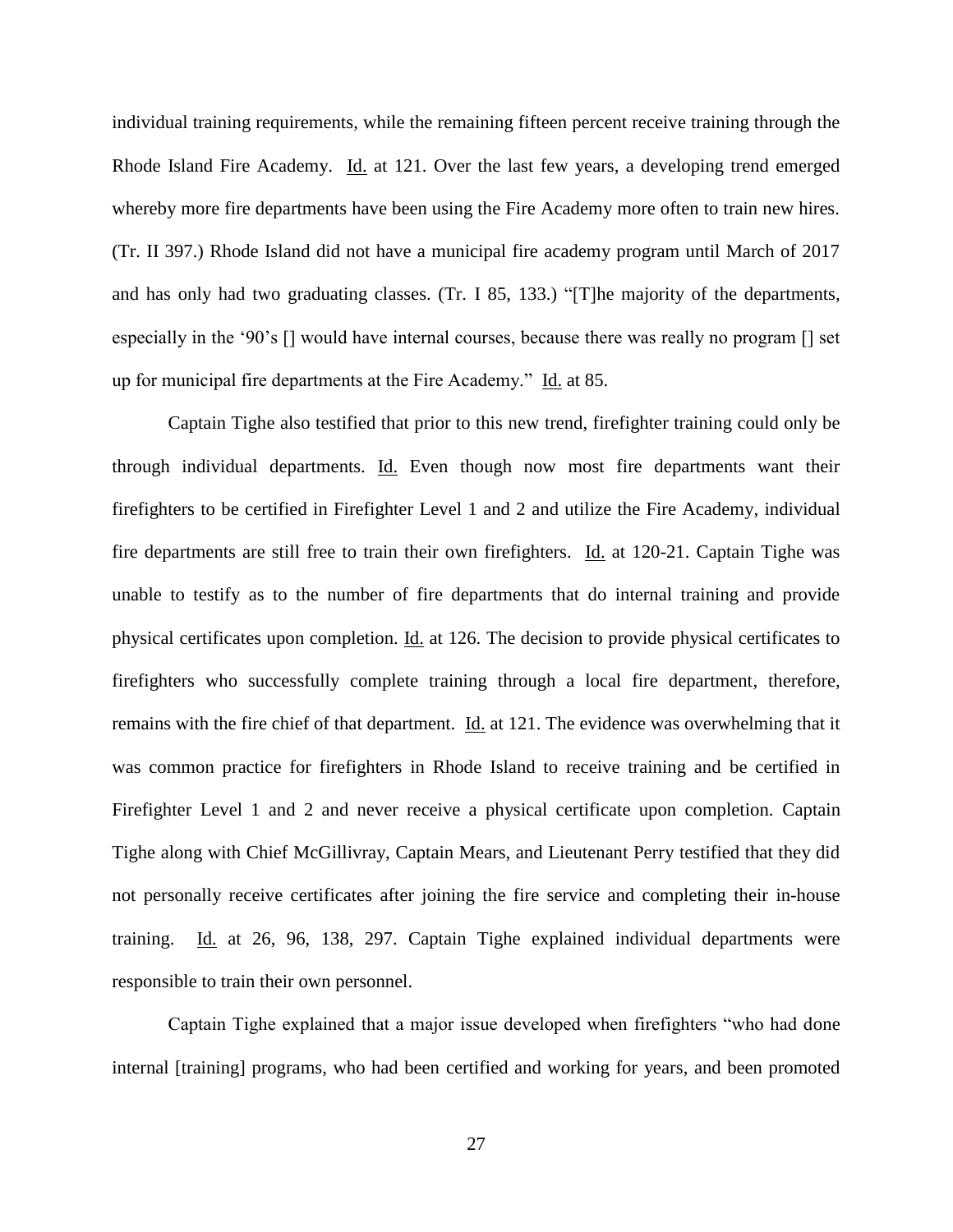up through the ranks," wanted to take advanced training courses—to become a fire instructor, for example—but did not have a certificate to validate their training. Id. at 108. This issue was very common in the fire service. Id. at 85.

Historically, the firefighters seeking to take advanced training courses were not allowed to do so because they had trained with their individual fire department and were not given certifications. To remedy the problem and to allow firefighters to take the advanced training courses, the Rhode Island Fire Education Training Coordinating Board established the "equivalency program" and subsequently the "challenge process." Id. at 108. Typically, firefighters with ten or more years of experience utilized the challenge process or the equivalency program since the certification issue commonly affected firefighters within that group. Id. at 87-88. Captain Tighe explained:

> "[I]n order to take advanced programs, [firefighters] need[] [] [Firefighter Level 1 and 2] prerequisites. The easiest way . . . to certify people who had been in the fire service 10, 15, 20, 25 years [was] to take into consideration what [internal training] they had done [] and [with] the verification of the local fire chief, [the Rhode Island Fire Education Training Coordinating Board] would give [firefighters] the equivalency paperwork for firefighter [Level] 1 and 2 and allow them to continue their education." Id. at 87.

After submitting their resume, with the signature of approval of the current fire chief of the department where the firefighter completed his or her initial training, "the Rhode Island Fire Academy [issued a letter] saying 'based upon your experience and your work history, you meet the equivalency of firefighter [Level] 1 and 2 . . .' and use[d] that as a prerequisite to get into an advanced class." Id. at 127. Eventually, after the equivalency program closed, the Fire Education Training Board offered the challenge process. Id. at 86. The challenge process was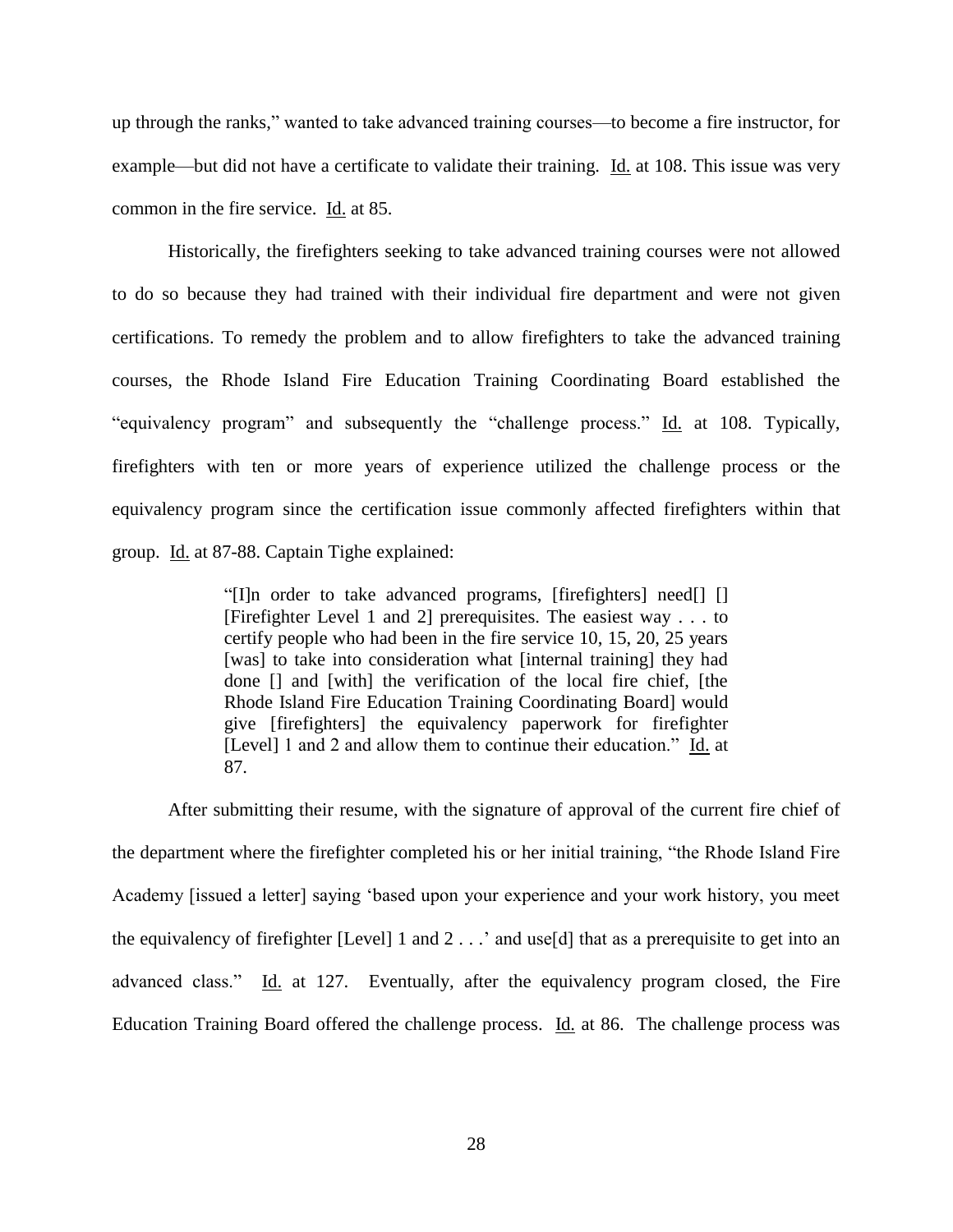an examination offered to firefighters throughout the State that challenged the Firefighter Level 1 examination. Id. Upon completion, firefighters were able to take advanced courses. Id.

Having reviewed the history and practice of firefighter training in Rhode Island, the Court refers to § 45-1 of the CBA, which requires that there must be "careful and factual consideration" before an employee may be terminated for "just cause." This Court must also examine Corrigan's efforts to investigate the alleged "lies" and "material misrepresentations" made by FF Perry on his resume.

Corrigan explained that her investigation into the lateral transfers began in early August of 2017, when she requested paperwork from Chief McGillivray regarding the lateral transfer procedures. (Tr. II 552.) A few weeks later, a meeting between Corrigan, Chief McGillivray, and the Town Solicitor was held to discuss the CBA and the lateral transfers. (Tr. I 39-40.) During the meeting, Corrigan specifically inquired about FF Perry. Id. at 56. On August 11, 2017, Corrigan sent Chief McGillivray an e-mail stating that she completed an audit of the six lateral transfers' personnel files. (Pls.' Ex. 23.) She indicated that three of the six lateral transfers did not have certificates in their files to support that they were certified in Firefighter Level 1 and 2. Id. She concluded the e-mail by requesting that Chief McGillivray produce evidence of the three firefighters' certifications, including FF Perry's, by the following Thursday, August 17, 2017. Id. Corrigan testified that she did not receive the requested documents from Chief McGillivray by that Thursday because he went out on leave. (Tr. II 552.) After learning that Chief McGillivray was out of work, Corrigan contacted the Rhode Island Fire Academy to request records regarding any certifications the lateral hires had obtained through the Academy. (Defs.' Ex. W.) Without receiving a response from either Chief McGillivray or the Fire Academy, Corrigan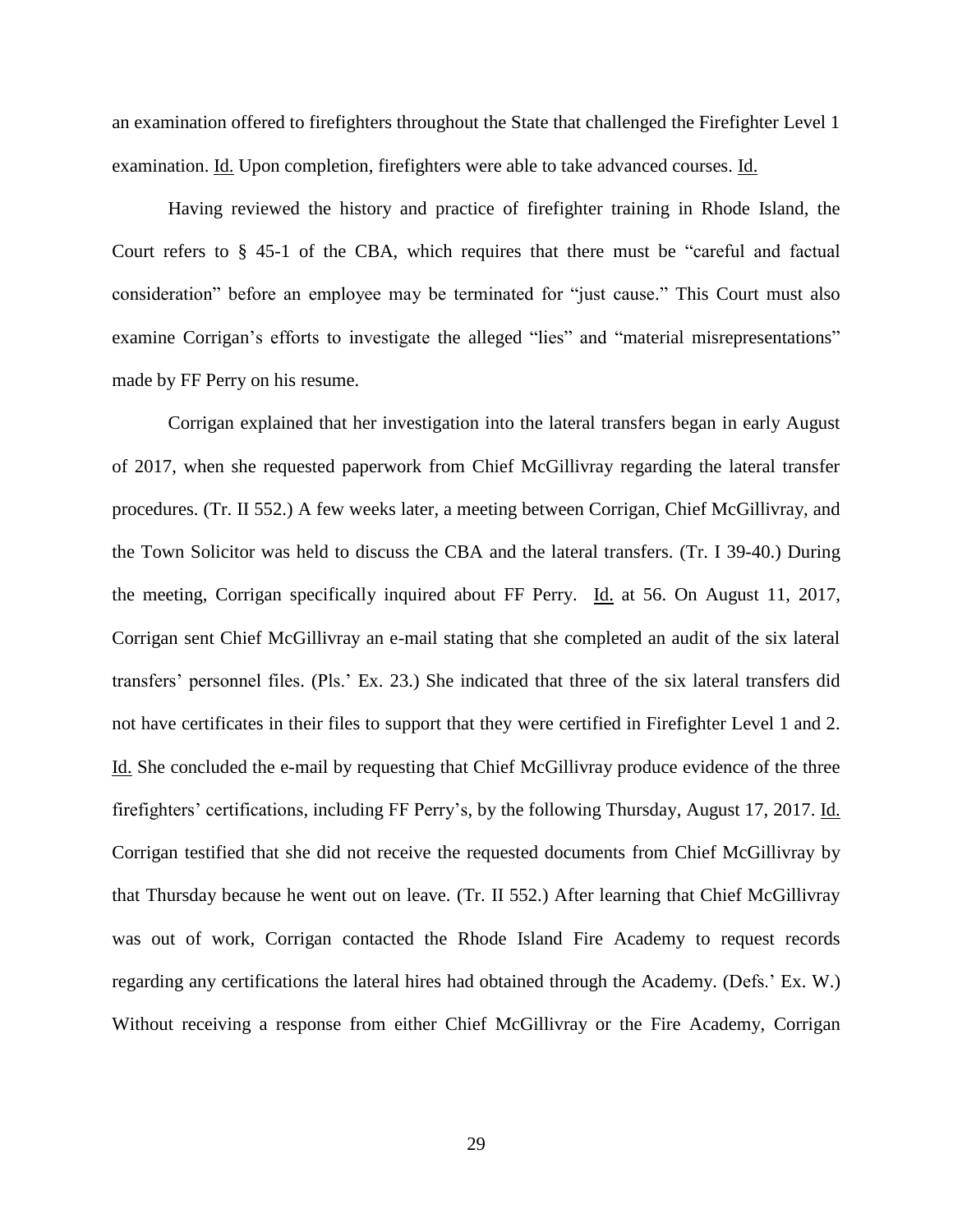considered her investigation completed and issued FF Perry's termination letter, just two days later.<sup>5</sup> (Tr. II 552-53.)

During her testimony at trial, Corrigan testified that there was "no question [Firefighter Perry] was certified or trained in Firefighter [Level] 1 and 2, but, not in NFPA 1001 – 1002." Id. at 411-12. Based on Corrigan's testimony regarding her prior work experience with the fire service—having worked with five fire chiefs as the Chief of Staff in Central Falls and as the District Manager of the Coventry Fire District—Corrigan knew or should have known the common practices for firefighter training in Rhode Island, as well as how those practices differ from training in other work fields. Id. at 491-92. Through her employment history, Corrigan had many opportunities to work with members of the fire service in Central Falls, the Central Coventry Fire District, and Woonsocket. Id. at 548-49. It is obvious to the Court that Corrigan knew or should have known local fire departments, in the past, did not provide certificates as proof of completion, which is why processes such as the equivalency program and challenge process were developed.

The Court cannot help but note other efforts that due diligence would have required. Corrigan testified to the following: (1) that she did not attempt to reach out to the Coventry Fire Department where FF Perry indicated he had received his Firefighter Level 1 and 2, NFPA 1001- 1002 training to verify his qualifications, id. at 554; (2) she did not attempt to contact other possible sources of information from the Town's hiring process, such as the former East

 $\overline{a}$ 

 $5$  On Wednesday, August 23, 2017, the Rhode Island Fire Academy received an e-mail from the Chief Clerk of the EGFD, which stated: "Please find enclosed the request from the Town Manager." (Defs.' Ex. W.) (emphasis added). On that same day, an hour later, the Rhode Island Fire Academy provided a spreadsheet containing a list of any classes the lateral transfers had taken with the Rhode Island Fire Academy. Id. Corrigan testified that the information provided by the Rhode Island Fire Academy confirmed the conclusions she drew from her investigation. (Tr. II 523.) Corrigan also testified that she asked for the information prior to August 23, 2017; however, there was no evidence presented to support that claim. Id. at 521.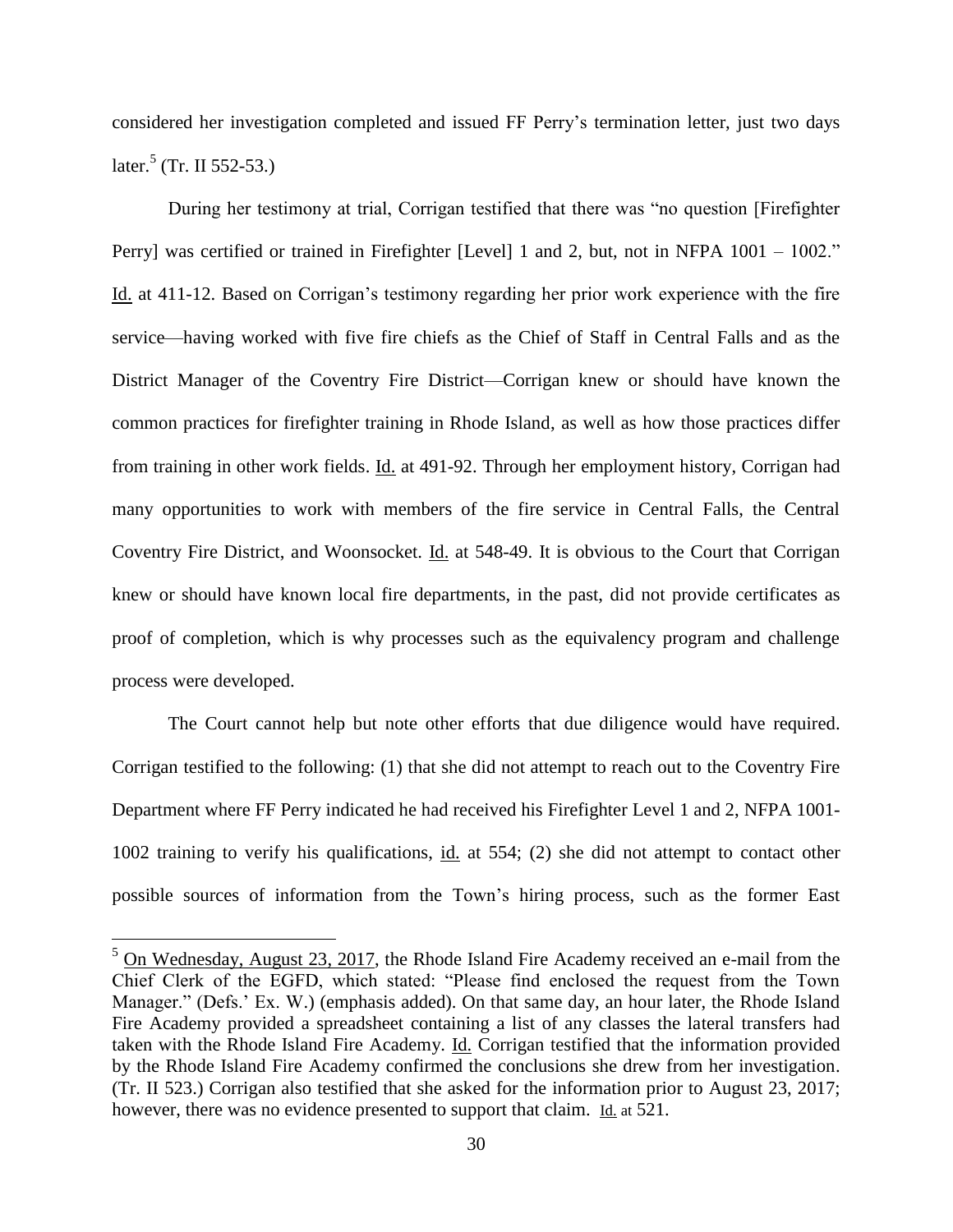Greenwich Town Manager and the former Human Resources Director, who took part in the lateral transfers' application and interview process, id.; (3) she did not consult with members of the EGFD, including Captain Mears, who sat on FF Perry's interview panel, id. at 471; (4) she did not request any information from the members of the Firefighters Union Executive Board, id. at 553; (5) she did not speak with her former colleagues from either the Central Falls Fire Department or the Central Coventry Fire Department, id.; (6) she did not speak with any fire departments that she knew had dealt with similar issues arising from the lack of certificates, such as the Woonsocket Fire Department, id. at 521; (7) she never attempted to discuss qualifying FF Perry through either the equivalency program or the challenge process—even though FF Perry would have met the requisite qualifications according to testimony from Chief Warren of the Coventry Fire Department, id. at 554-56, and Captain Tighe (Tr. I 81); (8) Corrigan never considered whether the other firefighters in East Greenwich had "certificates" even though she considered it a liability issue (Tr. II 547); (9) Corrigan never attempted to contact FF Perry prior to his dismissal, id. at 553; and (10) Corrigan never told Chief McGillivray that FF Perry would be fired if his certificates were not given to Corrigan by Thursday, August 17, 2017. Id. at 474-75.

Based on the minimal and incomplete information gathered during her "investigation," without considering the seemingly logical simple efforts that could have been undertaken to obtain further information, Corrigan sent FF Perry a termination letter, via e-mail, at 10:15 p.m. on Saturday, August 19, 2017. (Pls.' Ex. 30.) The termination letter was issued in such haste due to Chief McGillivray's return on Monday, August 21, 2017 and FF Perry's status as a probationary firefighter ending within days. Setting aside the lack of professionalism displayed by the Town with respect to the manner in which FF Perry was terminated, this Court finds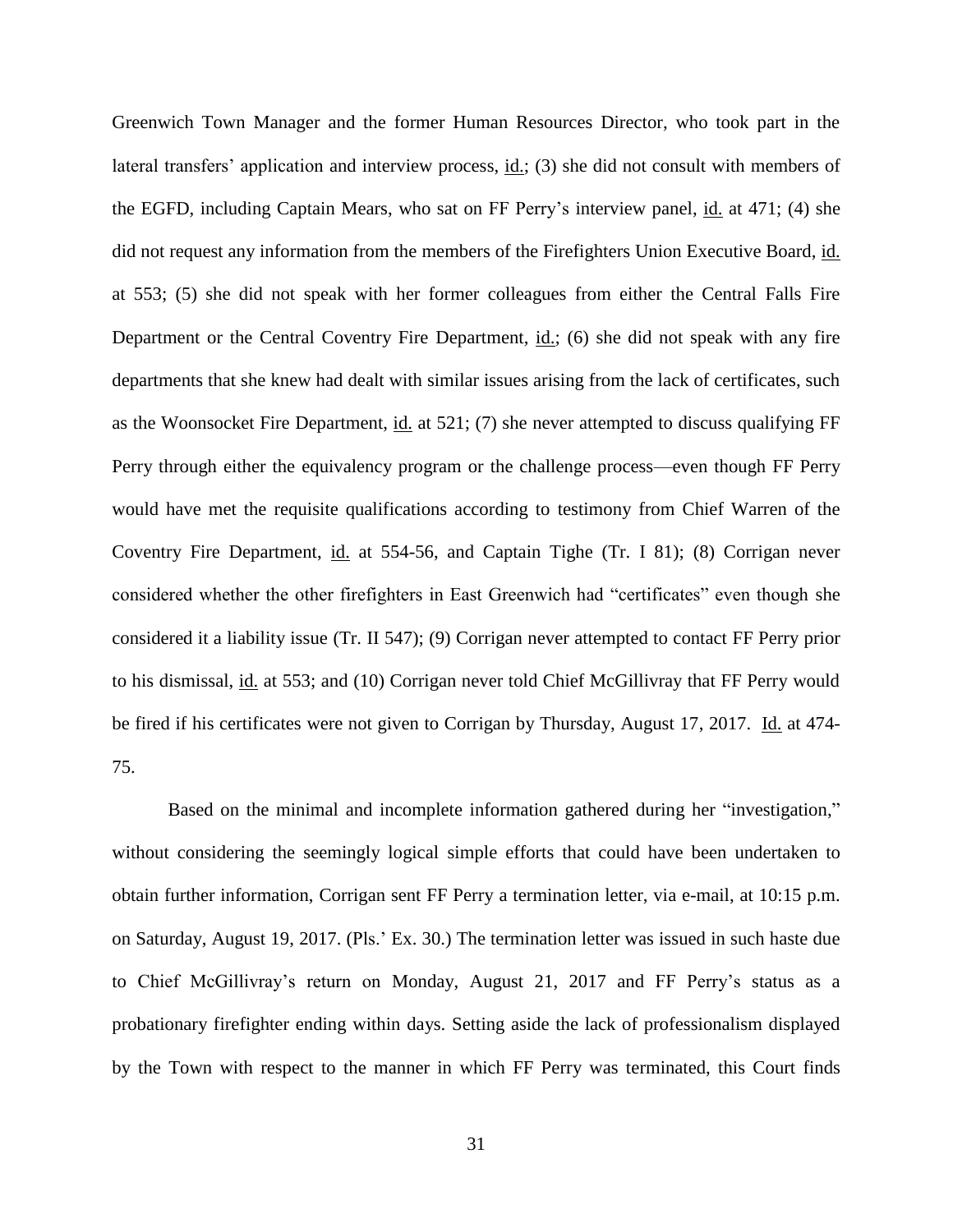without question based on the credible evidence before it that Corrigan did not engage in "careful and factual consideration," as required by § 45-1 of the CBA before terminating FF Perry for "just cause." See Paradis*,* 651 A.2d at 741; Clark-Fitzpatrick, Inc.*,* 652 A.2d at 443.

**2**

## **Valid Basis for Terminating FF Perry**

The Court next considers whether there was a valid basis for terminating FF Perry. As stated in her letter to FF Perry, as well as her in-court testimony, Corrigan believed that FF Perry lied on his resume by materially misrepresenting that he possessed certificates when he listed "F[irefighter] Level 1 & 2 NFPA 1001-1002 (Coventry Fire Academy)." (Pls.' Ex. 4.) A misrepresentation is defined as "any manifestation by words or other conduct by one person to another that, under the circumstances, amounts to an assertion not in accordance with the facts." Halpert v. Rosenthal, 107 R.I. 406, 413, 267 A.2d 730, 734 (1970). A misrepresentation is considered material when it is "likely to affect the conduct of a reasonable man with reference to a transaction with another person." Id. Relying on that definition, this Court finds Corrigan's accusation that FF Perry materially misrepresented himself and lied on his resume to be unfounded.

Corrigan advanced a number of theories regarding FF Perry's alleged "lies" and "misrepresentations." Corrigan stated that FF Perry lied when "[h]e said he had certifications that he did not indeed possess." (Tr. II 419.) She went on to claim that she issued FF Perry's termination letter because she "could not verify he had the certifications that he stated on his resume." Id. at 522. Corrigan also stated that FF Perry incorrectly stated that he met the certifications for NFPA 1001 and 1002. Id. at 420.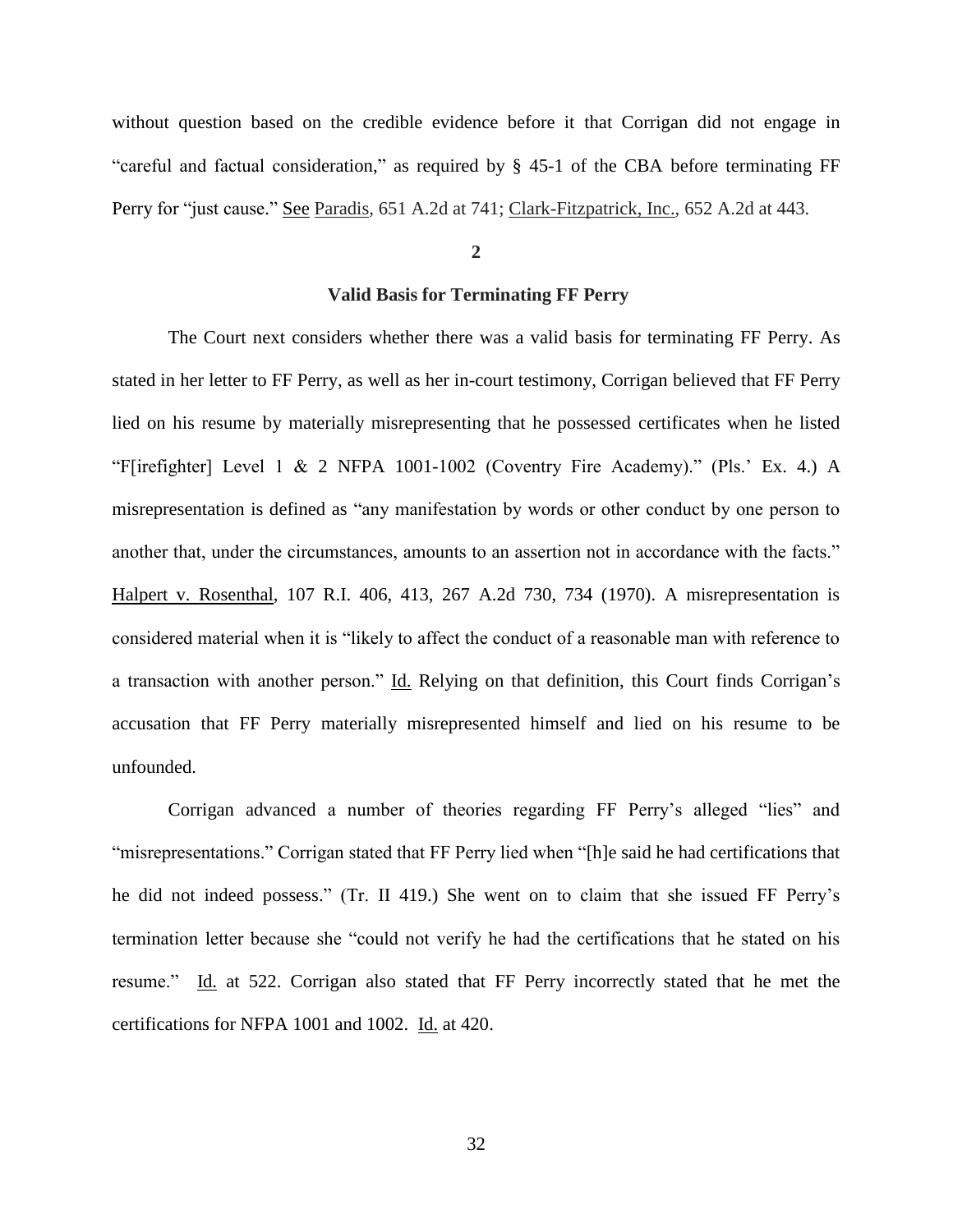On his resume, FF Perry listed "F[irefighter] Level 1 & 2 NFPA 1001-1002 (Coventry Fire Academy)" under the heading "Certifications." (Pls.' Ex. 4.) The word "certification" is defined as "the state of being certified." Merriam-Webster Collegiate Dictionary (11th ed. 2004). Being "certified" is defined as "complying or meeting specified [requirements](http://thelawdictionary.org/requirements/) or standards." Id. A certification is distinguishable from a certificate, which is "[a] written assurance, or official representation, that some act has or has not been done, or some event occurred . . . ." Black's Law Dictionary, (10th ed. 2010). Therefore, it is clear that being certified does not necessarily require possession of a certificate. FF Perry's resume listed a number of certifications, only some of which he received physical certificates for and provided with his EGFD application.<sup>6</sup> (Defs.' Ex. E.) FF Perry also testified that he included the words "Coventry Fire Academy" to indicate where he trained and became certified in Firefighter Level 1 and 2. (Tr. I 191.)

On his resume, FF Perry listed the heading "Certifications"; under that, he wrote "FF Level 1 & 2 NFPA 1001-1002 (Coventry Fire Academy). (Pls.' Ex. 4.) Captain Tighe testified that in his experience—as Chairperson of the Rhode Island Fire Education Training Coordinating Board and as an interviewer on numerous interview panels—he had "seen similar resumes or paperwork submitted." (Tr. I 94.) To him, it meant that a firefighter "completed an internal program and met that standard of firefighter 1 and 2, which was commonplace with the majority of the fire departments . . . in that time period." Id. Captain Tighe further explained that he had "seen similar resumes or paperwork submitted that people list under Certification," and he did

 $\overline{a}$ 

 $6$  Corrigan only detailed her concern for the Firefighter Level 1 and 2, NFPA 1001 and 1002 certificates; she never inquired into any of the other certifications that FF Perry listed on his resume and for which he did not provide physical certificates.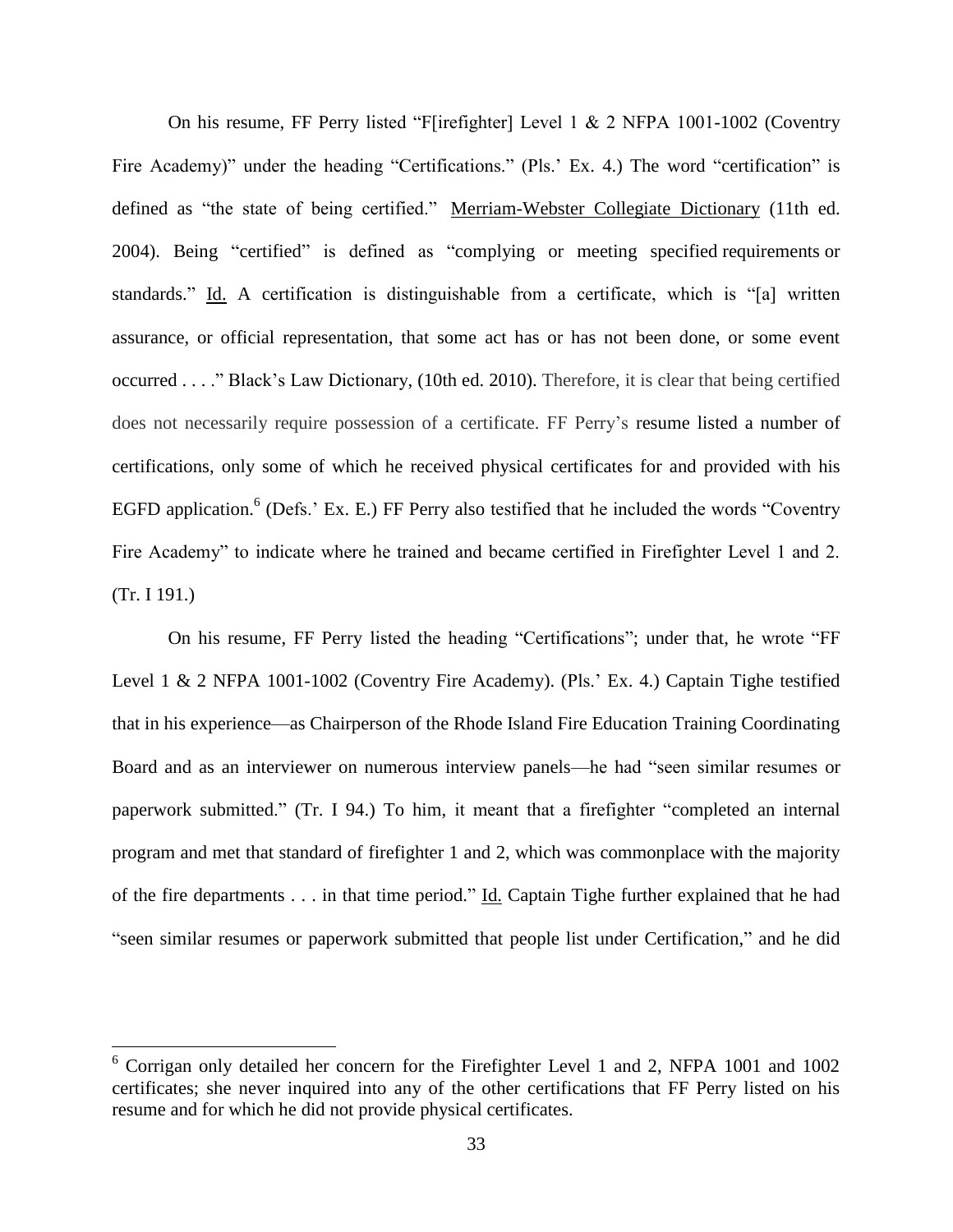not think "that[] [is] an uncommon practice that people put that information of where they took the program, because there's so much confusion . . . ." Id.

When specifically asked what the language on FF Perry's resume meant to him, Captain Tighe testified that "[i]t mean[t] [Firefighter Perry] took an internal program [with the] Coventry Fire Academy." Id. at 129. During his testimony, Chief McGillivray also answered that FF Perry's resume "means [Firefighter Perry] got his firefighter [Level] 1 and 2 training at a Coventry fire academy . . . he got his basic firefighter training at the Coventry Fire Academy." Id. at 33. Captain Tighe also confirmed that based on his training, education, and experience he would not consider the resume to be misleading. Id. at 130.

A reasonable person could deduce the meaning of the language contained within FF Perry's resume. Not only did FF Perry not write that he had Firefighter Level 1 and 2 certificates on his resume, but he also never told anyone he had the certificates. In his interview, FF Perry stated that when he completed Firefighter Level 1 and 2 training with the Coventry Fire Academy, he was advised he met the standard and was certified. Id. at 190. He explained that he listed certifications to indicate that he was certified in Firefighter Level 1 and 2, not to indicate that he had paper certificates. Id. FF Perry testified that he "never listed [he] had a certificate from the Fire Academy or anything like that." Id. at 221. When asked about the questions raised by the Town's Human Resources Director during his interview regarding the certificates, FF Perry testified that he told her, "I did not receive a certificate from my employer." Id.

Chief McGillivray and Captain Mears both testified that FF Perry disclosed during his interview that he did not have physical certificates for Firefighter Level 1 and 2. Id. at 35, 158. Chief McGillivray testified that during FF Perry's interview, "he said he did not have physical certificates for the training but that he had received it as part of his employment with the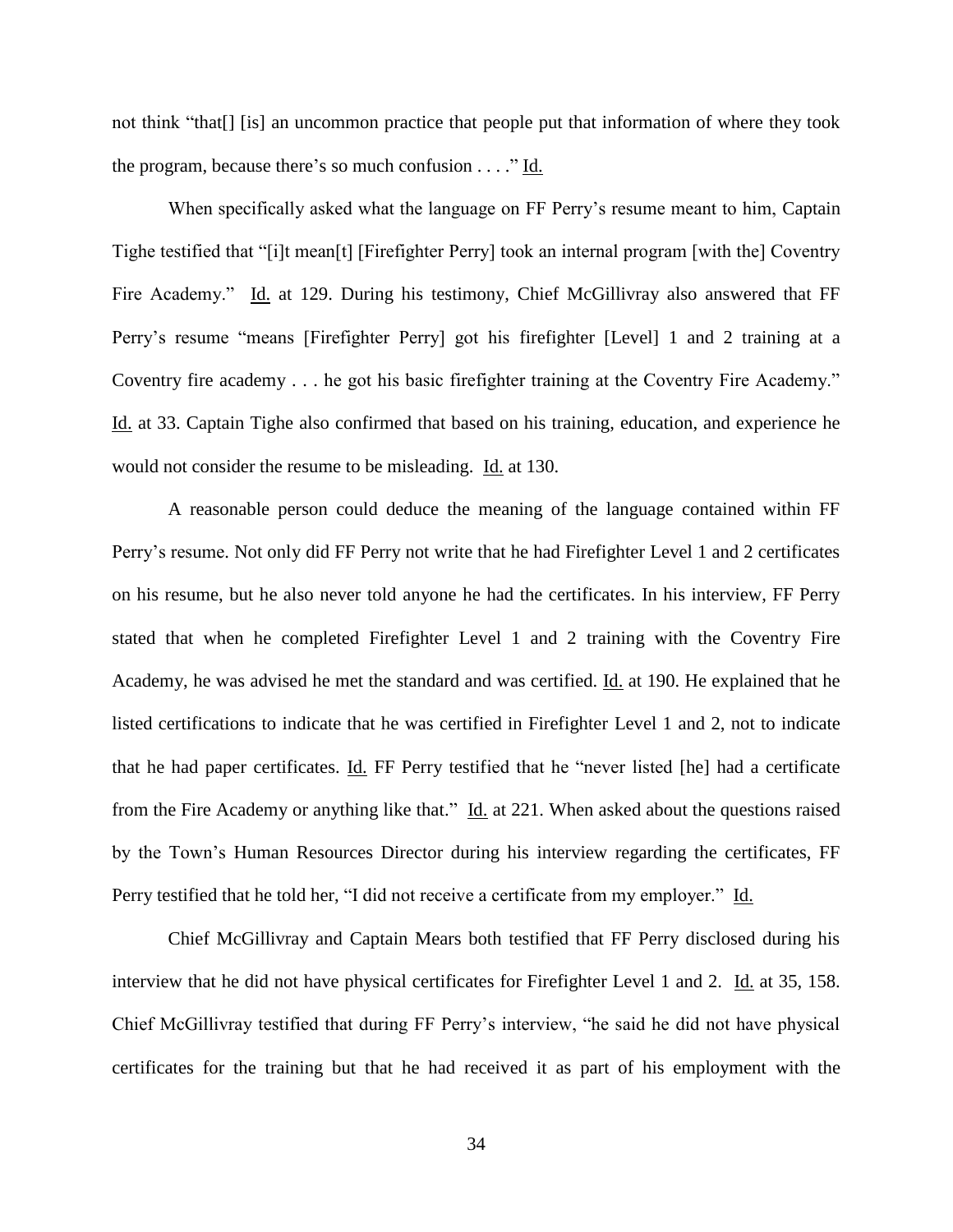Coventry Fire District." Id. at 32. Captain Mears confirmed that FF Perry never said that he had certificates: "He said he had trained through Coventry Fire [Academy]. He never said he had certificates. He said he didn't have certificates." Id. at 159. Captain Mears additionally stated that during FF Perry's interview, "the Human Resources Director asked questions and [Firefighter Perry] explained he had [Firefighter Level 1 and 2] training with [the] Coventry Fire [Academy], but because of the paperwork and the Chief at the time not doing recordkeeping, [] he couldn't get the certificate." Id. at 138. FF Perry also stated that during the interview Captain Mears told the Director of Human Resources, "back then it was common practice that a lot of departments didn't give you a certificate." Id. at 221.

Captain Mears also testified that it did not surprise him that FF Perry did not have the paper certificates. Id. at 138. He testified that he was familiar with the process because the same issue regarding certificates happened to him when he started with the EGFD. Id. Despite Captain Mears' having completed training, the EGFD did not provide him with a paper certificate—even though he "[a]bsolutely" considered himself trained in Firefighter Level 1 and 2. Id.

Chief McGillivray also stated that not receiving a physical certificate "was common practice." Id. at 74. When asked whether it was alarming that FF Perry wrote that he had a certification on his resume but did not possess the physical certificate, Chief McGillivray testified, "No . . . Like I said, it was common practice you got on-the-job-training, you got certified and went to work." Id. Similarly, Captain Tighe stated "[t]hat was like I indicated ... very commonplace in that era where people would take that internal program and say [they] met that curriculum. It was very common." Id. at 129.

35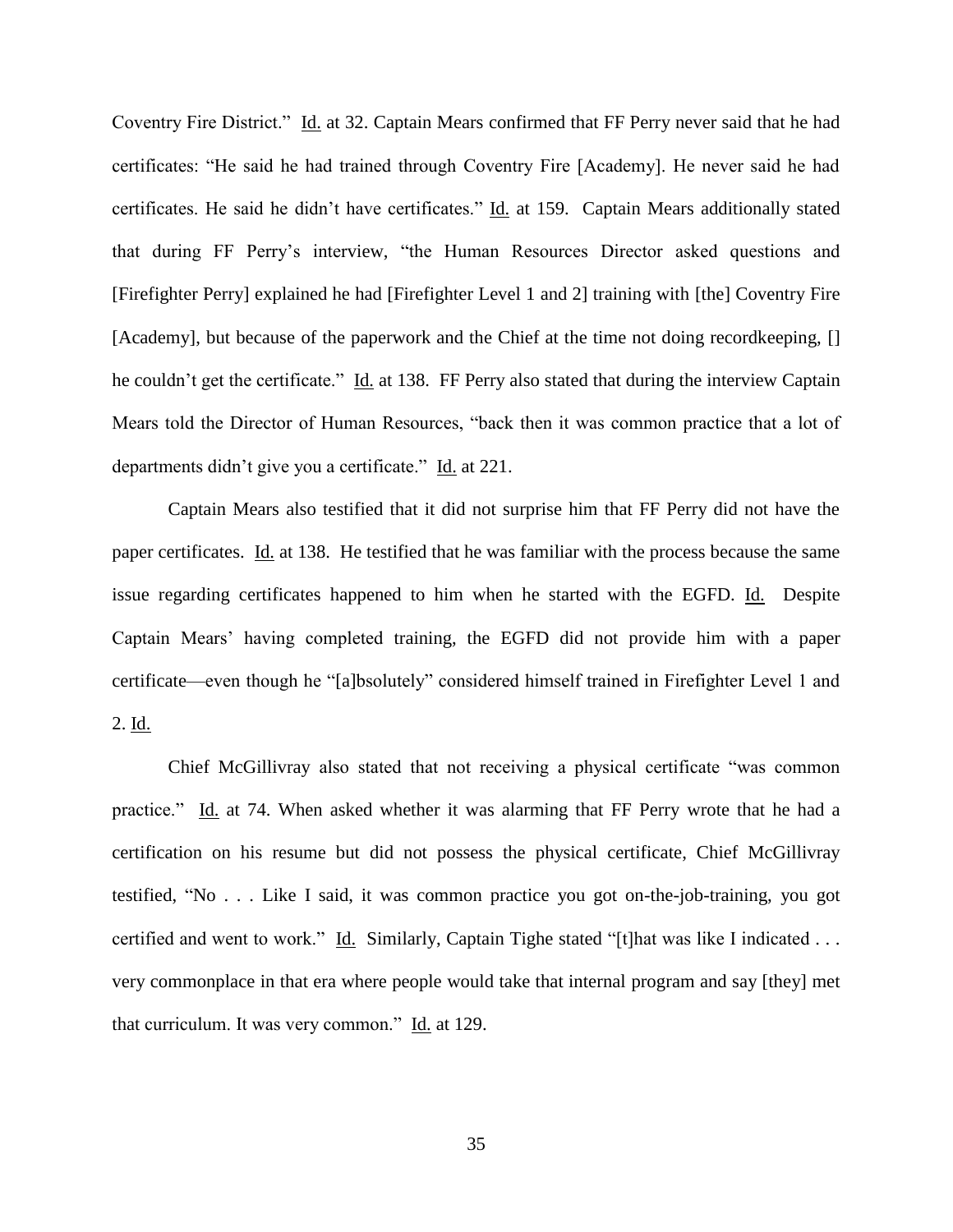Furthermore, every firefighter that testified at trial agreed that FF Perry was qualified in Firefighter Level 1 and 2. Chief McGillivray also stated that he believed FF Perry when he said he had been trained in Firefighter Level 1 and 2, NFPA 1001-1002 and that the practice was "standard back . . . in the day . . . every fire department that I've belonged to, my personal experience is that they give you the training, they give you the job." Id. at 32-33. Captain Tighe also testified that FF Perry would have "[a]bsolutely" satisfied the requirements of the equivalency program or the challenge process based on his training, experience, and number of years in the fire service. Id. at 128. Further, Chief Warren, the current Fire Chief of the Coventry Fire Department—where FF Perry received his Firefighter Level 1 and 2 training—testified that, if requested, he would have verified that FF Perry successfully completed Firefighter Level 1 and 2 training to the NFPA 1001 standard. (Tr. II 579, 581.) Additionally, FF Perry successfully completed NFPA 1002 training, which involved training with the fire trucks and equipment. (Tr. I 176.)

Moreover, those present during FF Perry's interview also agreed that FF Perry was qualified for the position. As required by the Lateral Transfer Procedures, FF Perry was interviewed by a team consisting of Captain Ken Montville, Captain Thomas Mears, Deputy Chief Michael Sullivan, and Union Executive Board Member Matthew Howard. (Pls.' Ex. 1.) Chief McGillivray and the Director of Human Resources were also present during FF Perry's interview. (Tr. I 31-32.) Using both the interview questions and the Town's scoring system, the interview panel scored FF Perry higher than all other interviewees. (Pls.' Ex. 1.) Additionally, Chief Warren provided further evidence of FF Perry's qualifications when he stated that FF Perry was even asked while serving as a Lieutenant with the Coventry Fire District to assist with the basic training of new firefighters. (Tr. II 580.)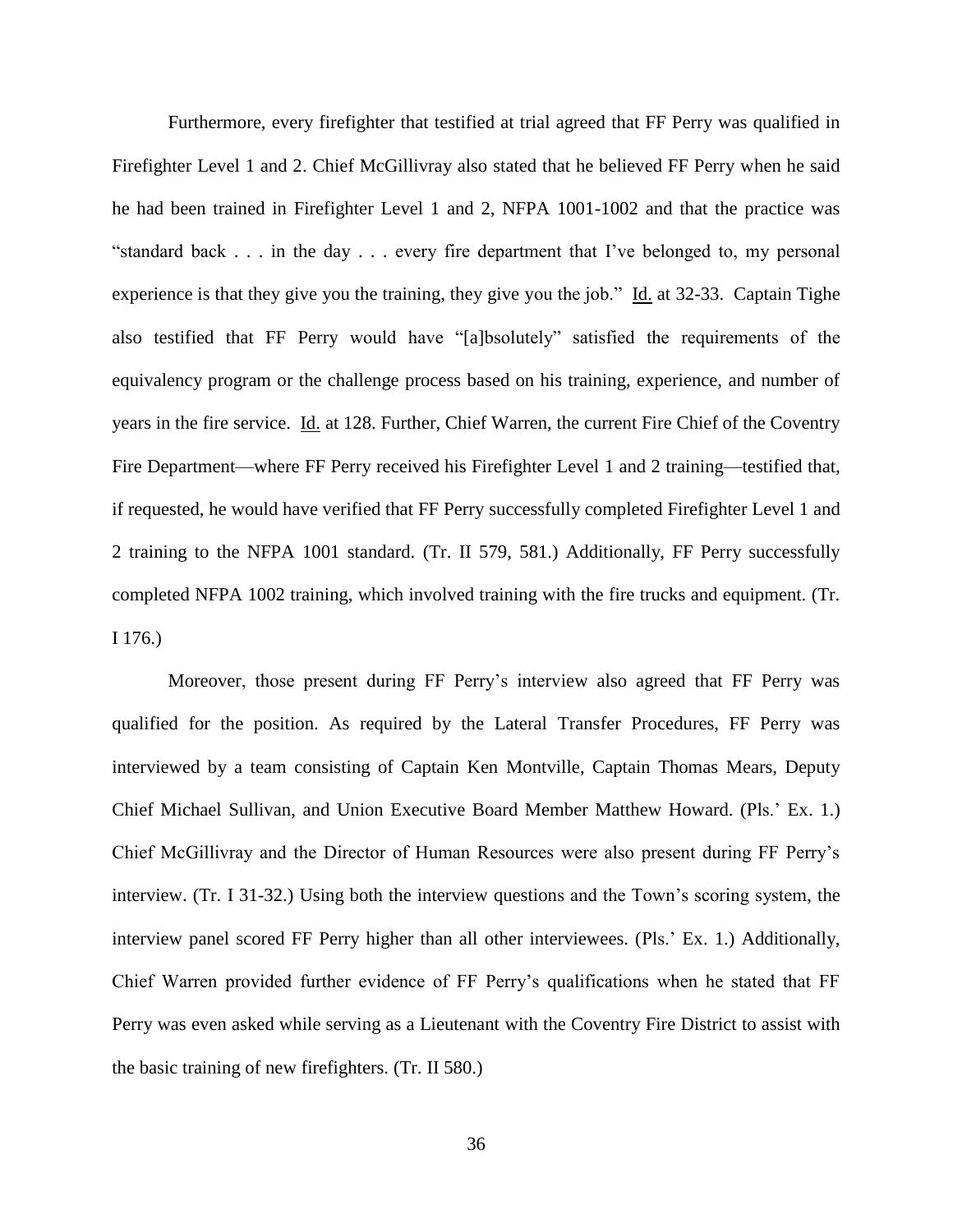In light of the overwhelming evidence presented, this Court finds that FF Perry did not misrepresent or lie about his qualifications on his resume. FF Perry did not write that he had certificates. FF Perry was honest and forthcoming with the interview panel. During the interview when FF Perry was asked about his certificates by the Director of Human Resources, FF Perry openly disclosed that he did not have physical certificates and it was explained that firefighters commonly did not receive certificates. There were no further concerns raised by the interview panel or by the former Town Manager in the second interview.

In spite of this testimony, Corrigan still argued in her testimony that FF Perry lied on his resume. By then, she was not disagreeing that FF Perry was certified in Firefighter Level 1 and 2. But, she disagreed that his certification met the NFPA 1001 standard. Corrigan could provide no explanation for this opinion, even though it was in contrast to all other expert testimony. Corrigan then finally suggested that his certification was not verifiable. This Court finds that opinion to be also incorrect. FF Perry's training was verifiable either through the testimony of the witnesses—including Coventry Fire Chief Warren and Captain Tighe—or through the equivalency program or challenge process.

It is clear from the evidence that (1) FF Perry did not lie on his resume or misrepresent a material fact—he never used the word "certificate"; (2) the reference to "(Coventry Fire Academy)" on FF Perry's resume was very common and clear to any firefighter; (3) a reasonable person with any knowledge of firefighter training practices knew or should have known that the language contained within FF Perry's resume meant that he successfully completed Firefighter Level 1 and 2 training through the Coventry Fire Academy; (4) FF Perry stated in his interview that he did not have physical certificates; (5) the lack of physical certificates was common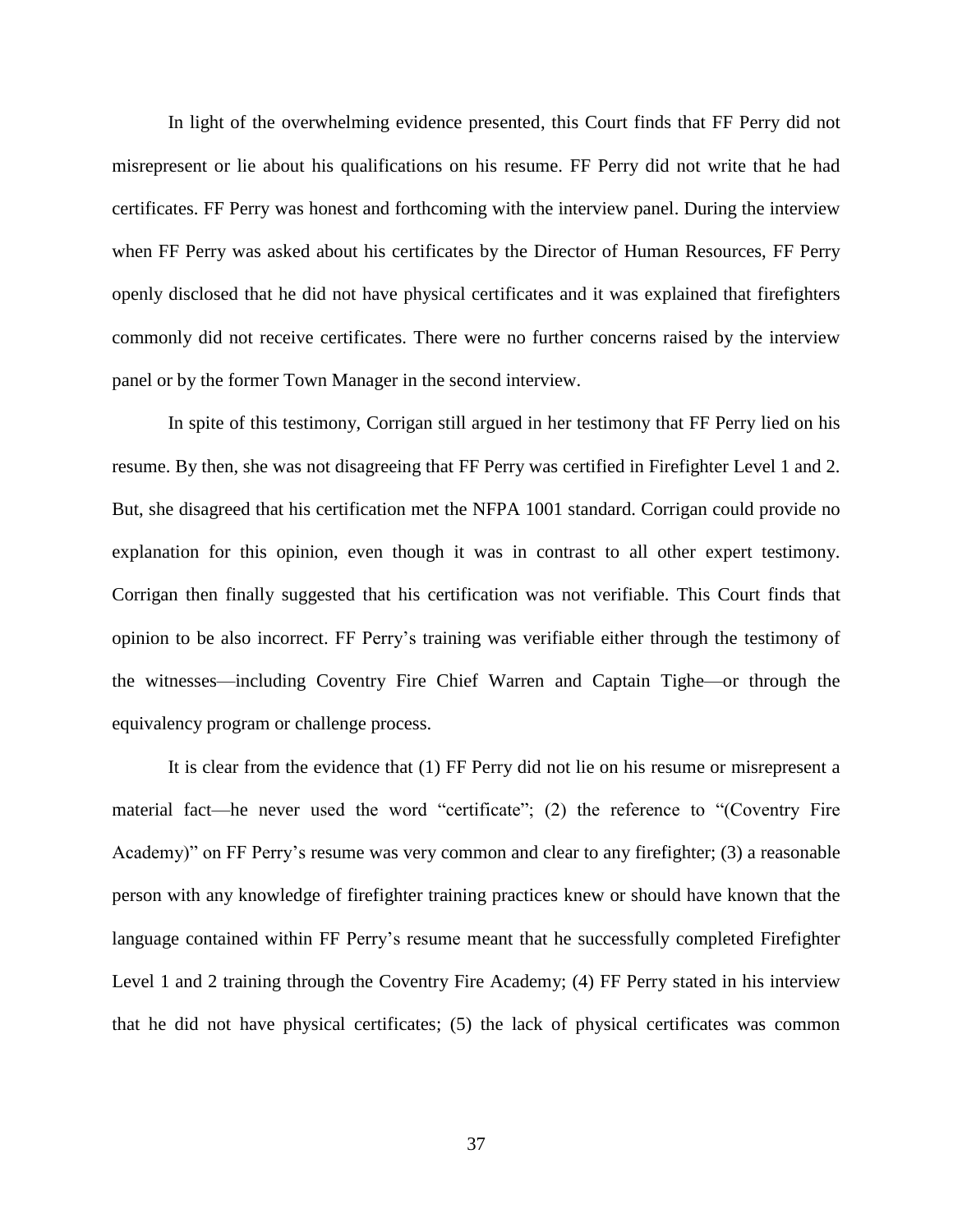practice in Rhode Island firefighter training; (6) there is no question FF Perry was both qualified and certified; and (7) FF Perry's certifications were verifiable.

This Court finds the Town's claims that FF Perry intentionally misrepresented himself and that he lied on his resume to be unwarranted toward a first responder who has dedicated himself to the fire service for twenty-eight years. There was no valid basis to terminate FF Perry.

### **3**

# **Open Meetings Act Violation**

*"It is essential to the maintenance of a democratic society that public business be performed in an open and public manner and that the citizens be advised of and aware of the performance of public officials and the deliberations and decisions that go into the making of public policy."* Sec. 42-46-1.

In an effort to achieve its intended goal, the OMA requires that "[a]ll public bodies shall give written notice of their regularly scheduled meetings . . ." and "supplemental written public notice of any meeting within a minimum of forty-eight (48) hours . . . before the date." Sec. 42-46-6(a) and (b). "This [supplemental] notice shall include the date the notice was posted; the date, time, and place of the meeting; and a statement specifying the nature of the business to be discussed." Sec. 42-46-6(b). Moreover, "the burden shall be on the public body to demonstrate that the meeting in dispute was properly closed pursuant to, or otherwise exempt from the [OMA] . . . ." Sec. 42-46-14.

The Court emphasizes, "[i]t is well settled that when the language of a statute is clear and unambiguous, [the] Court must interpret the statute literally and must give the words of the statute their plain and ordinary meanings." Accent Store Design, Inc. v. Marathon House, Inc., 674 A.2d 1223, 1226 (R.I. 1996). "Moreover when [the Court] examine[s] an unambiguous statute, 'there is no room for statutory construction and [the Court] must apply the statute as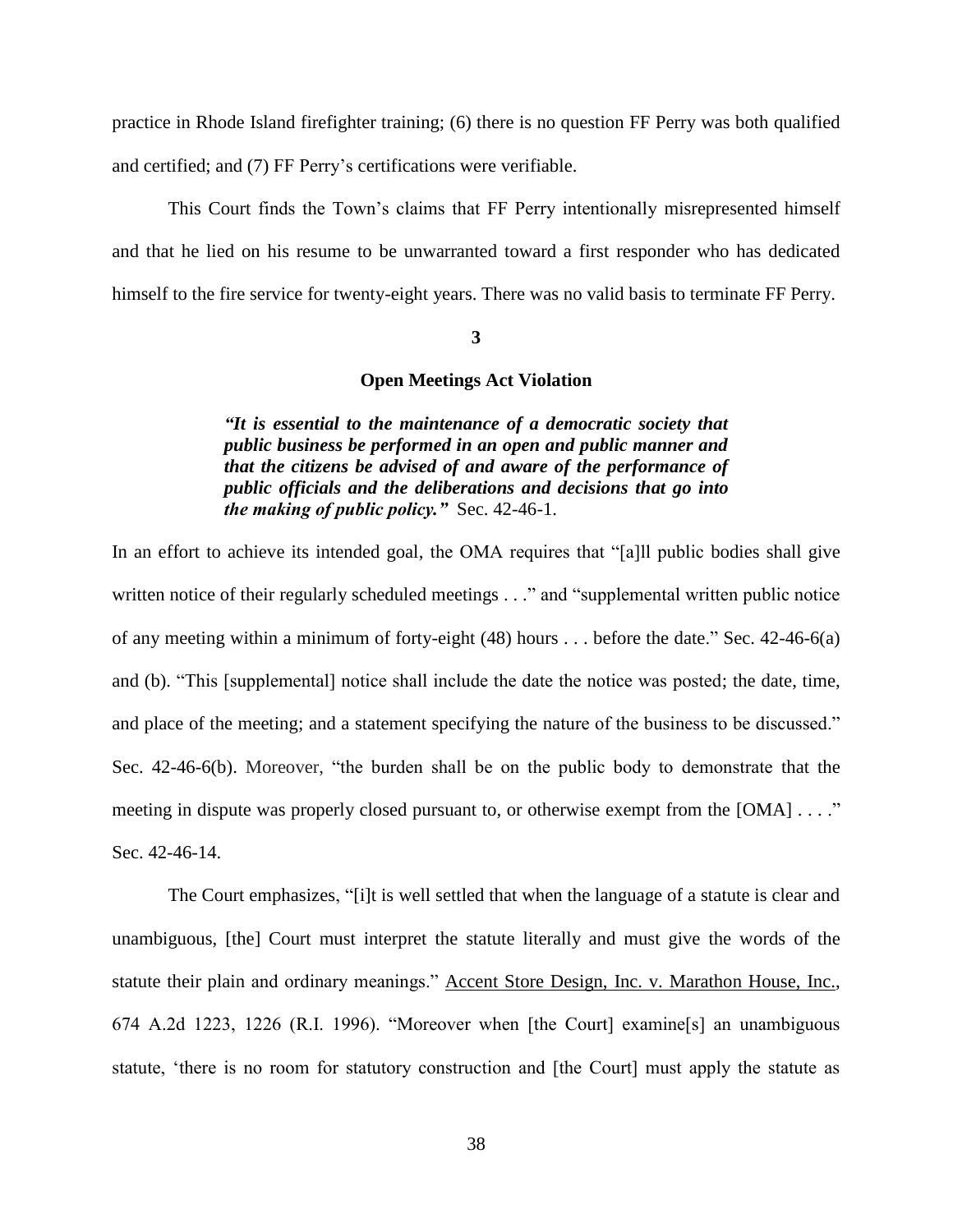written.'" State v. DiCicco, 707 A.2d 251, 253 (R.I. 1998) (quoting In re Denisewich, 643 A.2d 1194, 1197 (R.I. 1994)). The Rhode Island Supreme Court has consistently stated that "[the Court's] purpose is to 'determine and effectuate the Legislature's intent and [] attribute to the enactment the meaning most consistent with its policies or obvious purposes.'" Tanner, 880 A.2d at 796 (quoting Keystone Elevator Co. v. Johnson & Wales Univ., 850 A.2d 912, 923 (R.I. 2004)).

In Tanner, our Supreme Court held that the OMA requires

"a public body provide supplemental notice, including a 'statement specifying the nature of the business to be discussed,' obligates that public body to provide fair notice to the public under the circumstances, or such notice based on the totality of the circumstances as would fairly inform the public of the nature of the business to be discussed or acted upon." Id. at 797.

In that case, the Court found that the Town Council's agenda item stating, "Interviews for Potential Board and Commission Appointments," followed by a list of names of potential appointees and the times of their scheduled interview "[did] not reasonably describe the purpose of the meeting or the action proposed to be taken . . . ." Id. at 798. Based on the OMA's explicit purpose stated in § 42-46-1, the Court reasoned, "the Legislature intended to establish a flexible standard aimed at providing fair notice to the public . . ." Id. at 796. Ultimately, the court held that the town failed to provide adequate notice to the public since "the notice implies that the town council would not vote on the appointments, but rather conduct interviews, i.e., gather information from the potential appointees." Id. at 798.

In Anolik v. Zoning Bd. of Review of Newport, our Supreme Court held that the "action taken by the zoning board . . . [was] declared null and void" for failing to "comply with the [notice] standards established by the Open Meetings Act." 64 A.3d 1171, 1176 (R.I. 2013). The Court found that "there is no indication in the agenda item that any action would be taken . . . the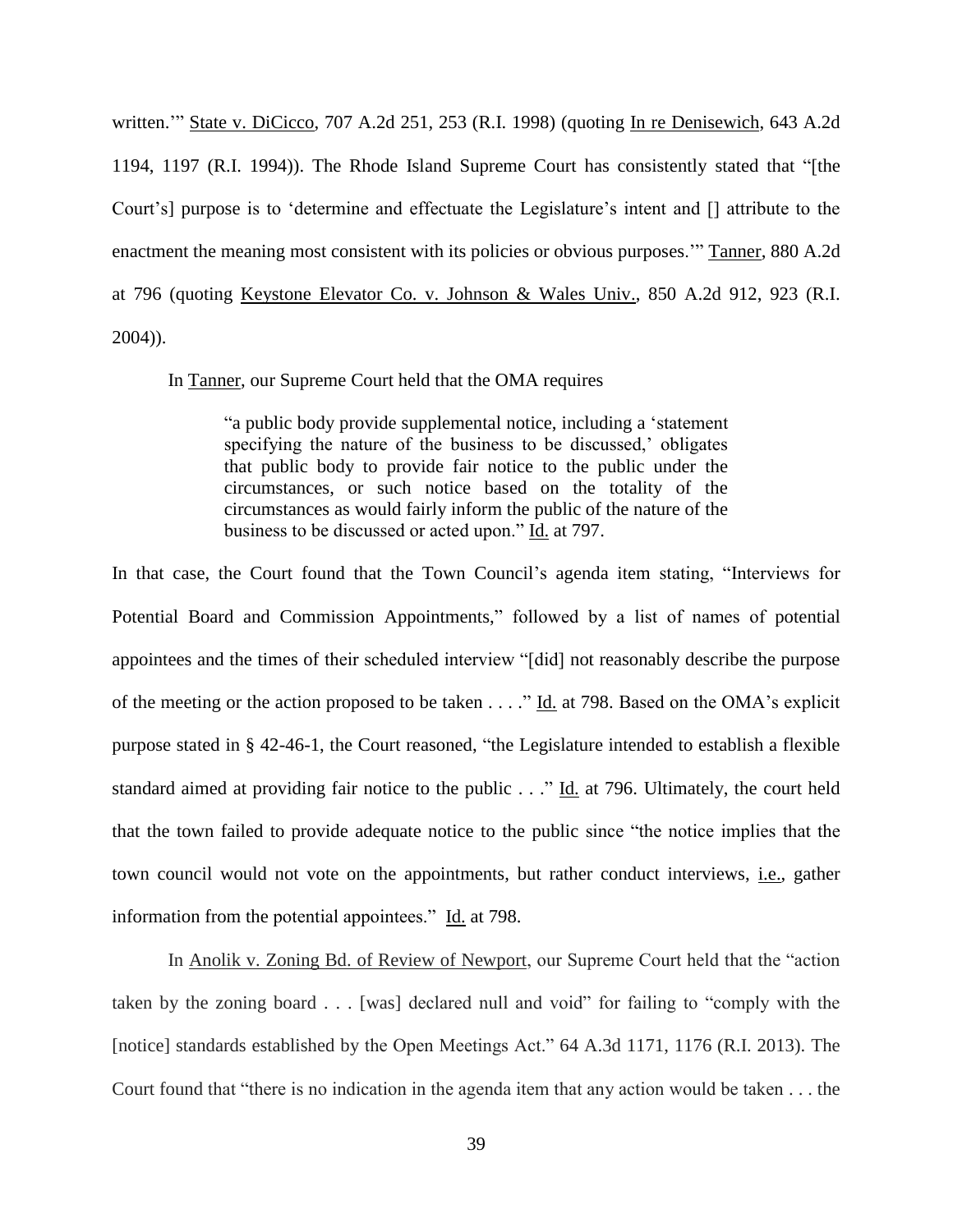agenda item simply indicates that a communication had been received . . . ." Id. at 1175-1176. As a result, the Court decided that the OMA had been violated stating: "Having considered whether, viewing the totality of the circumstances, the agenda item 'fairly inform[ed] the public of the nature of the business to be discussed or acted upon,' it is [the Court's] opinion that the agenda item at issue did not comply with the standards established by the Open Meetings Act." Id. at 1176 (citing Tanner, 880 A.2d at 797).

This Court looks to the meetings of June 19 and July 24, 2017 regarding compliance with the Open Meetings Act and the Town Charter.

**a**

# **East Greenwich Town Council Meeting**

## **June 19, 2017**

The agenda, in its entirety, posted by the Town for the meeting held on June 19, 2017—

Plaintiffs' Exhibit 12—states:

#### *"(1) Call to Order and Pledge of Allegiance to the American Flag*

*"(2) Executive Session*

*"(a) Closed pursuant to RIGL 42-46-5(a)(1) and 42-46-5(a)(2), discussions concerning the job performance, character, or physical or mental health of a person in the employ of the Town of East Greenwich, provided that such person affected shall have been notified in advance in writing and advised that they may require that the discussion be held at an open meeting, and for discussion concerning evaluation of legal rights/claim(s), including resolution of the same."*

The East Greenwich Town Clerk, Leigh Carney, testified that no minutes were taken during the open session of the June 19, 2017 Town Council meeting. (Tr. II 603-04.) Notes taken during executive session on June 19, 2017—Defendants' Exhibit AA—as represented by the Town Solicitor acting as the "Acting Town Clerk" mentioned:

> *"When the Open Session resumed, Solicitor D'Agostino was asked to report on the actions taken in Closed Session and he reported the votes. A motion to*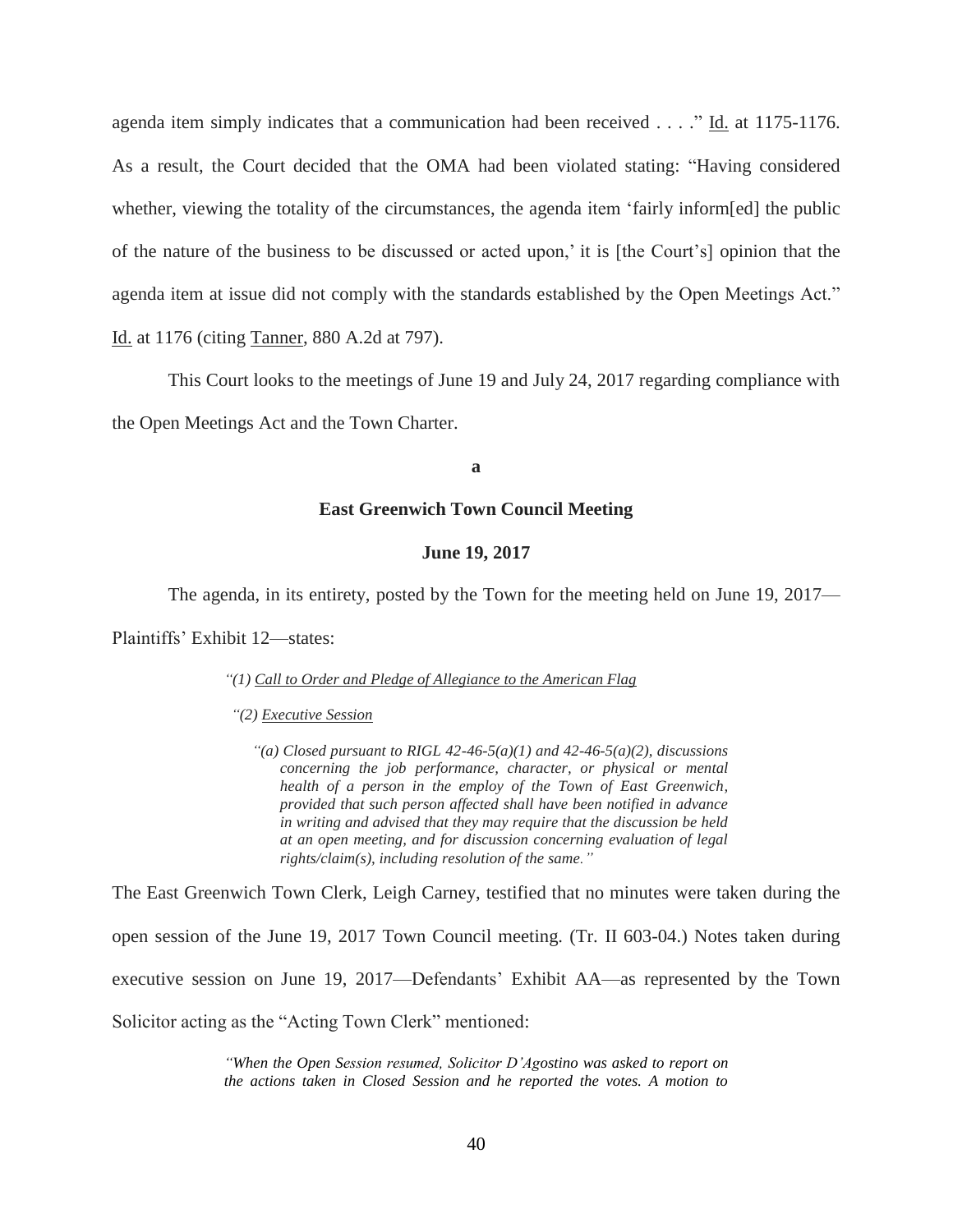*adjourn was made by Councilor Deutsch, seconded by Council Vice President Todd and unanimously approved. The meeting adjourned at 9:30 AM."*

The Town Solicitor's notes from that meeting also include:

*"A discussion was had among the Council as to who should be appointed to serve [as Town Manager]. A motion to appoint Gayle A. Corrigan, Acting Town Manager was made by Council Vice President Todd, seconded by Councilor Deutsch. As part of the discussion, Councilor Schwager noted his objection to the appointment. The vote was 3:1, with Councilor Schwager in the negative. A decision was made to begin a search process for a permanent Town Manager, which was approved on a motion by Councilor Deutsch, seconded by Councilor Schwager and unanimously approved.* 

*"A motion was made by Councilor Deutsch, seconded by Council Vice President Todd, to close the Closed/Executive Session and seal the minutes pursuant to RIGL § 42-46-4(b) and to [r]econvene to Open Session. The vote was unanimous."*

#### **OMA § 42-46-6(b) Violation**

The June 19, 2017 special meeting of the EGTC violated the OMA § 42-46-6(b) by failing to provide adequate notice to the public of the nature of the business to be discussed. Section 42-46-6(b) of the OMA requires notice that contains "a statement specifying **the nature of the business** to be discussed." (Emphasis added.) The notice of the meeting indicates that a discussion would be held concerning "the job performance, character, or physical or mental health of a person in the employ of the Town of East Greenwich." (Pls.' Ex. 12.) The Town Council did discuss such business and approved a severance package with the then Town Manager, Thomas Coyle.

The Town Council, however, also discussed and voted on a topic in executive session regarding the appointment of an Acting Town Manager. This was not noticed on the meeting agenda.<sup>7</sup> The Town Council members knew that Town Manager Coyle would be leaving at some point. He had cleaned out his office by June 18, 2017, and they had a signed separation agreement at the 8:00 a.m. meeting on June 19, 2017. (Tr. 60-61, Oct. 17, 2017.) The Town

 $\overline{a}$ 

 $<sup>7</sup>$  The Town Clerk testified that if she had been told that there was going to be a vote regarding</sup> the Town Manager position, she would have included it on the meeting's agenda. (Tr. II 621.)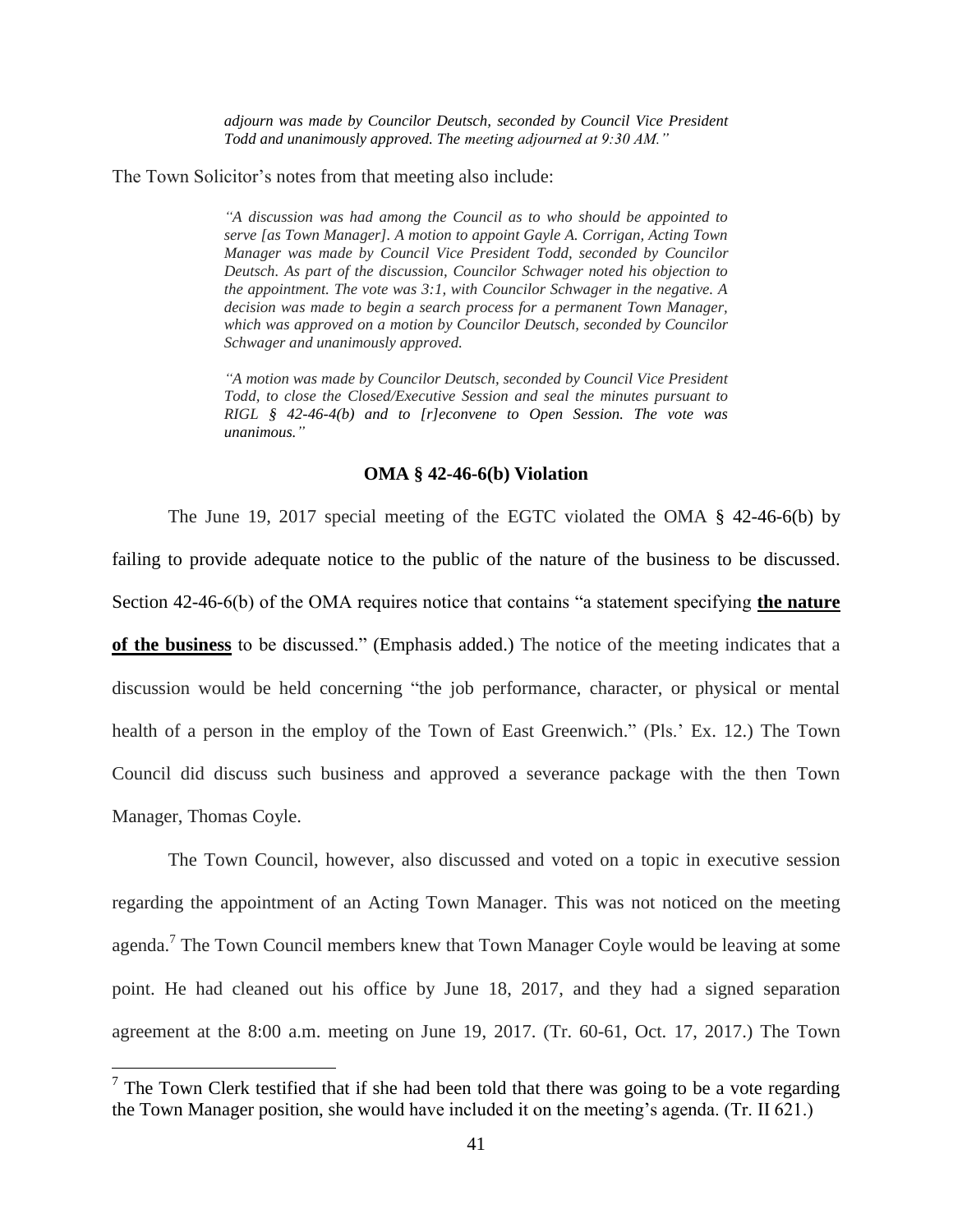Council President had discussed the position with Gayle Corrigan (Tr. II 528) and the Director of Public Works (Tr. 55-56, Oct. 17, 2017) prior to the meeting, yet no notice was given to the public. Defendants have argued that the vote to appoint an Acting Town Manager was necessary so that they would have someone in the position in case of an emergency. The Defendants cite the Emergency Management Agency (EMA), as an aspect of the Town Manager's job, is to support the Town Council's actions, even though that is not included in the Town Charter's job description. Moreover, there is also no part of the Town Charter which requires that the Town Manager serve as the EMA Director. Specifically, the Town argues that it was necessary to appoint an Acting Town Manager at that meeting so that the Town was not left without an EMA Director for any period of time. (Tr. 26, Oct. 17, 2017.) Alternatively, Plaintiffs argue that the Town had two deputy EMA Directors to handle emergencies, in addition to the Fire Chief and the Chief of Police.

The Town Council certainly has the right to appoint its own candidate to any position after notice to the public. An emergency meeting can be held under OMA  $\S$  42-46-6(c) to take actions needed to address an unexpected occurrence to protect the public. A special meeting could have also been scheduled within forty-eight hours.

The appointment of the Town Manager in a Council-Manager form of government is the single biggest decision a Town Council makes. It is among the highest paid employee positions in the Town. The citizens of the Town have great interest in such an appointment, and such actions and discussions should be done before the public. It contravenes the Legislature's intent in enacting the OMA to allow local governments to make such important decisions behind the curtain of an executive session: "It is essential to the maintenance of a democratic society that public business be performed in an open and public manner . . ." Sec. 42-46-1. The agenda item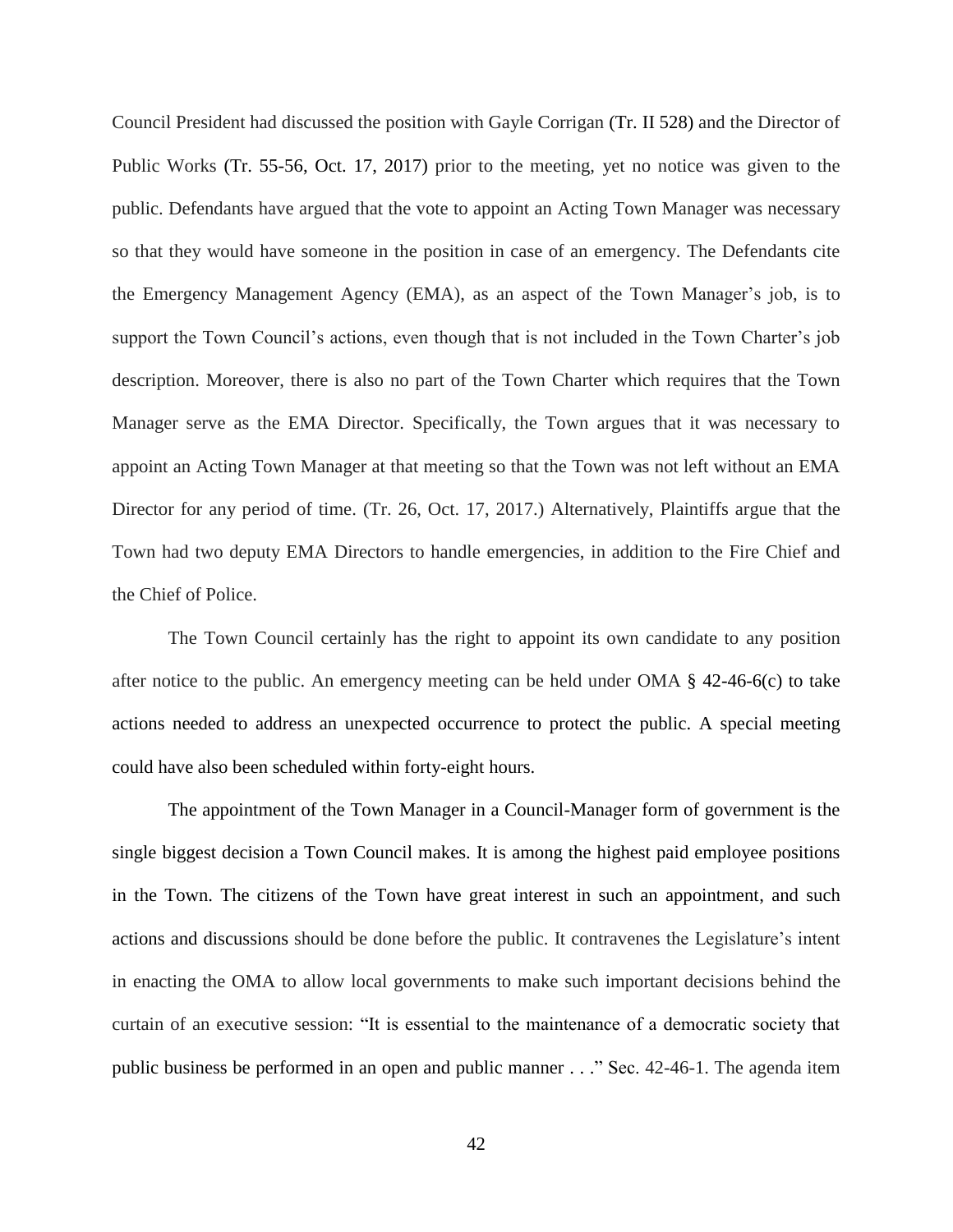in the instant matter, taking into consideration the totality of the circumstances, does not reasonably describe the purpose of the meeting or the action proposed to be taken—it, in fact, provides much less of a description of the Town Council's proposed actions than the agenda item in Tanner, 880 A.2d at 798; see also Anolik, 64 A.3d at 1175-76.

## **OMA § 42-46-5 Violation**

At the June 19, 2017 meeting, the EGTC further violated the OMA, namely § 42-46-5, by discussing and voting on the appointment of an Acting Town Manager in an executive session. Under § 42-46-3, "[e]very meeting of all public bodies **shall be open to the public** unless closed pursuant to §§ 42-46-4 and 42-46-5." (Emphasis added.) Section  $42-46-5(a)(1)$  permits executive sessions for the "discussions of the **job performance**, **character**, or **physical or mental health** of a person or persons" employed by the Town. (Emphasis added.) This Court believes the taking of the within action was improper for an executive session and did not fit within any exception of the OMA. A discussion about Corrigan's job performance in executive session would be permissible; however, no such discussions occurred since Corrigan was not a Town employee at that time. The Town Council therefore violated the OMA § 42-46-5 by discussing and voting in executive session on a matter—the appointment of an Acting Town Manager—that should have been discussed and voted upon in public session.

## **OMA § 42-46-7 Violation**

The EGTC also violated the OMA § 42-46-7 by not keeping a record of the June 19, 2017 meeting. Section 42-46-7 requires:

> "(a) All public bodies **shall keep written minutes of all their meetings**. The minutes shall include, but need not be limited to: "(1) The date, time, and place of the meeting; "(2) The members of the public body recorded as either present or absent; "(3) A record by individual members of any vote taken; and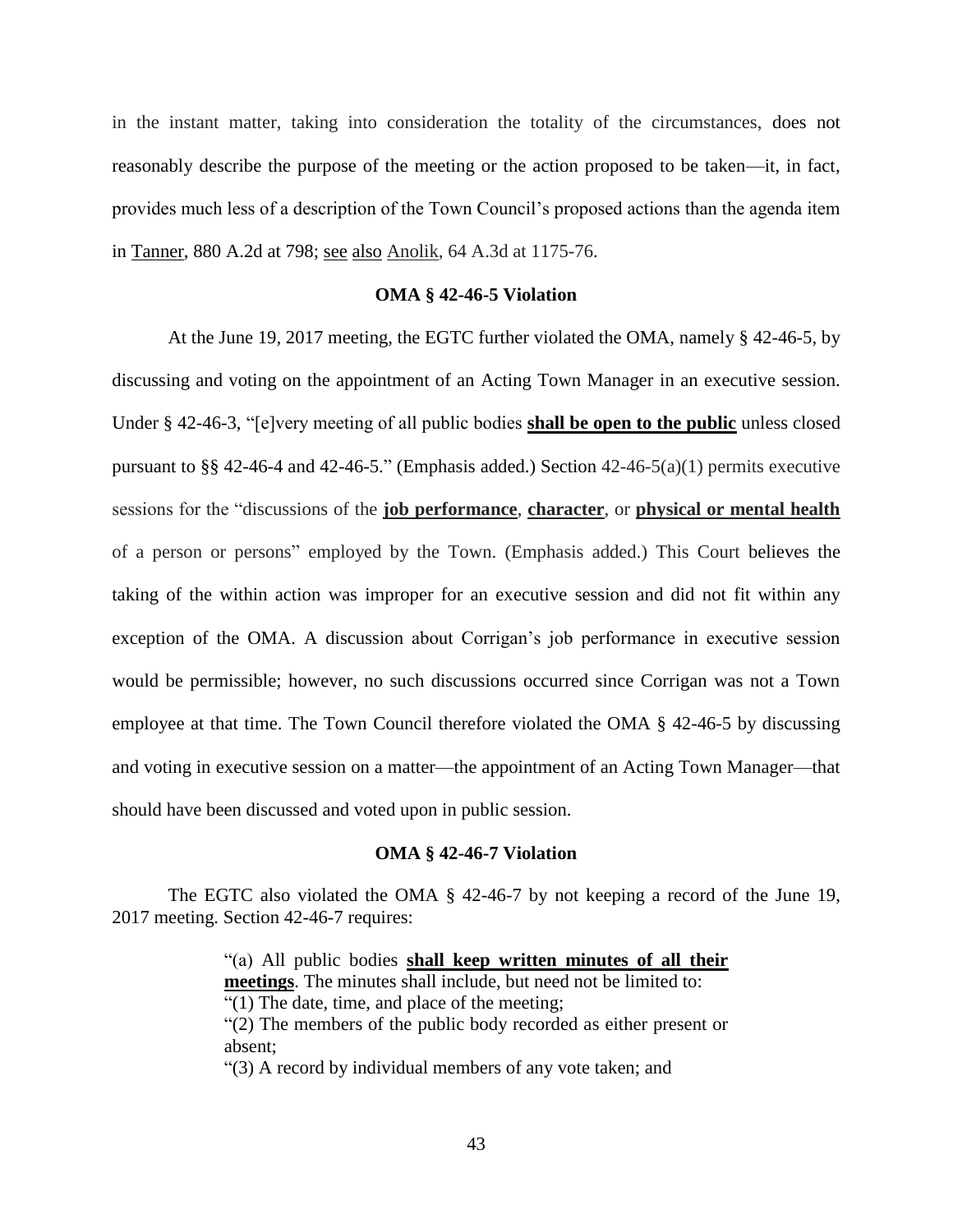"(4) Any other information relevant to the business of the public body that any member of the public body requests be included or reflected in the minutes.

 $"(b)(1)$  A record of all votes taken at all meetings of public bodies, listing how each member voted on each issue, shall be a public record and shall be available, to the public at the office of the public body, within two (2) weeks of the date of the vote. The minutes shall be public records and unofficial minutes shall be available, to the public at the office of the public body, within thirty-five (35) days of the meeting or at the next regularly scheduled meeting, whichever is earlier . . . ." (Emphasis added.)

The Town Clerk testified that she has been the Town Clerk for the Town since 2009. The

Town Clerk stated that her job responsibilities include attending all Town Council meetings as well as creating a written record of any votes or pertinent information handled during the meetings. (Tr. II 583.) She has testified that no minutes or audio recordings were made of that meeting by her in either open or executive session. Id. at 612, 616-17. The Town Solicitor took notes during the executive session and at the conclusion of the open session. Id. at 608. Those notes had not been posted or presented to the Town Council for approval in four months.<sup>8</sup>

The OMA makes clear that "[i]t is essential . . . business be performed in an open and public manner and that the citizens be advised of and aware of . . . the deliberations and decisions that go into the making of public policy." Sec. 42-46-1. Based on a plain and ordinary reading of the language contained in § 42-46-7, written minutes must be kept to protect the public and hold local governments accountable for their decisions. Accent Store Design, 674 A.2d at 1226.

In light of the evidence presented, this Court concludes that the Town Council violated the OMA by failing to record any minutes from the June 19, 2017 meeting. Additionally, the

 $\overline{a}$ 

 $8$  On October 17, 2017, after Defendants rested for the first time, the Town Solicitor presented to the Court "draft open session meeting minutes" from the June 19, 2017 meeting. The Town Solicitor indicated that the Town Council intended to vote to approve the "draft minutes" at the next Town Council Meeting.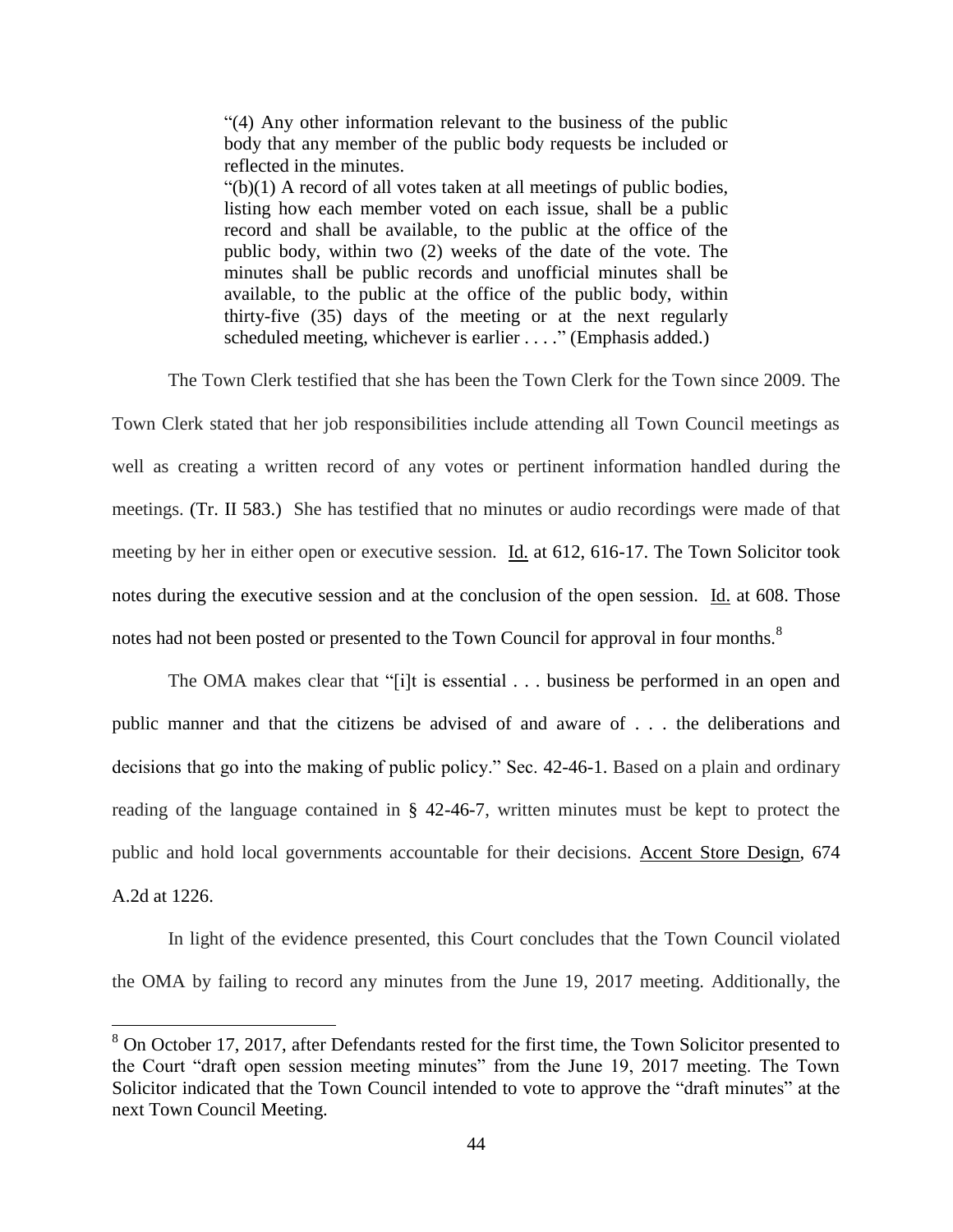Town Council voted to seal the Town Solicitor's notes from the executive session, thus preventing the dissemination of any information to the public about the decision to appoint Gayle Corrigan to the Town's most important position.<sup>9</sup>

**i**

# **Town Charter Violations**

# **June 19, 2017 Meeting**

Additionally, Plaintiffs allege that the Town Council violated sections of the Town Charter at the June 19, 2017 meeting. Our Supreme Court has held that "[t]he provisions of a town charter are the organic law of the town with respect to municipal affairs." Borromeo v. Personnel Bd. of Bristol, 117 R.I. 382, 385, 367 A.2d 711, 713 (1977). As such, "[i]t is the accepted rule that the provisions of city charters should be construed so as to give, so far as possible, reasonable meaning and effect to all parts of the section in question." Carter, 115 R.I. at 138, 341 A.2d at 56. "When a court is called upon to construe the provisions of a town charter, the rules of statutory construction apply." Borromeo, 117 R.I. at 386, 367 A.2d at 713 (citing Angel v. Murray, 113 R.I. 482, 486, 322 A.2d 630, 633 (1974)). Therefore,

> "when [the Court] interpret[s] the meaning of a charter provision, [the Court] appl[ies] the same de novo standard of review that [the Court] use[s] when faced with questions of statutory construction. When [the Court] do[es] so, [the Court] give[s] the words of a charter provision 'their usual and ordinary meaning."' Town of

<sup>&</sup>lt;sup>9</sup> In Plaintiffs' Post-Trial Memorandum, Plaintiffs assert that the Town failed to approve and timely provide to the public Town Council meeting minutes from June 15, 19, 26, and July 10, 11 and 24, 2017. (Pls.' Post-Tr. Mem. 23-24.) Specifically, Plaintiffs contend "[n]one of these minutes were provided 'within thirty-five (35) days of the meeting or the next regularly scheduled meeting, whichever is earlier." Id. (citing § 42-46-7(b)(1)). Plaintiffs stated that they repeatedly requested meeting minutes, and none were provided prior to trial. (Pls.' Pre-Tr. Mem. 18.) Plaintiffs also cite to the Town Clerk's testimony revealing that meeting minutes are not published to the public online until they are approved by the Town Council. (Pls.' Post Tr. Mem. 24 n.20.)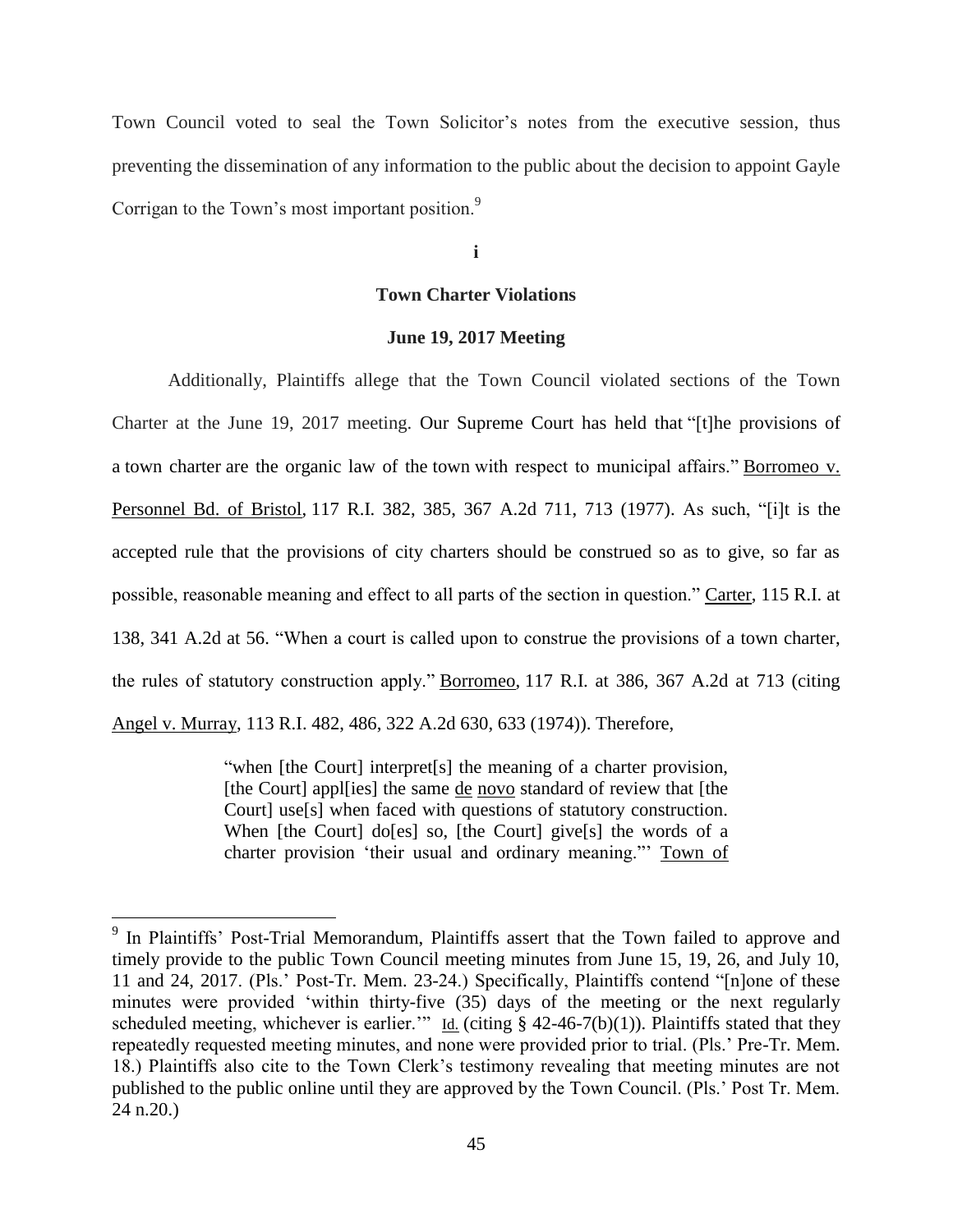Johnston v. Santilli, 892 A.2d 123, 127 (R.I. 2006) (internal citations omitted).

Moreover, in construing a town charter, if a general provision conflicts with a special provision, which

> "relat[es] to the same or to a similar subject, the two (2) provisions shall be construed, if possible, so that effect may be given to both; and in those cases, if effect cannot be given to both, the special provision shall prevail and shall be construed as an exception to the general provision." G.L. 1956 § 43-3-26.

Thus, our Supreme Court has explained, "the general rule of statutory construction clearly provides that when a statute of general application conflicts with a statute that specifically deals with a special subject matter, and when the two statutes cannot be construed harmoniously together, the special statute prevails over the statute of general application." Whitehouse v. Moran*,* 808 A.2d 626, 629-30 (R.I. 2002).

## **Town Charter § C-64 Violation**

The EGTC violated Town Charter § C-64. Section C-64 of the Town Charter states: "**[n]o official vote on any matter** shall be taken at any meeting which is **not open to the public**." (Emphasis added.) The reasonable meaning of the provision is that official votes are taken only at meetings which are open to the public. See Carter, 115 R.I. at 138, 341 A.2d at 56. Thus, the provision assures that the Town Council conducts its important business before its constituents. At the same time,  $\S$  42-46-5(a)(1) of the OMA provides that executive sessions are sometimes necessary to effectuate town business such as "discussions of the job performance, character, or physical or mental health" of the Town's employees. Sec. 42-46-5(a)(1). It is well settled that when a general provision and a special provision "cannot be construed harmoniously together, the special statute prevails . . . " Whitehouse*,* 808 A.2d at 629. Here, the special Town Charter provision—that states that votes shall be taken at meetings which are open to the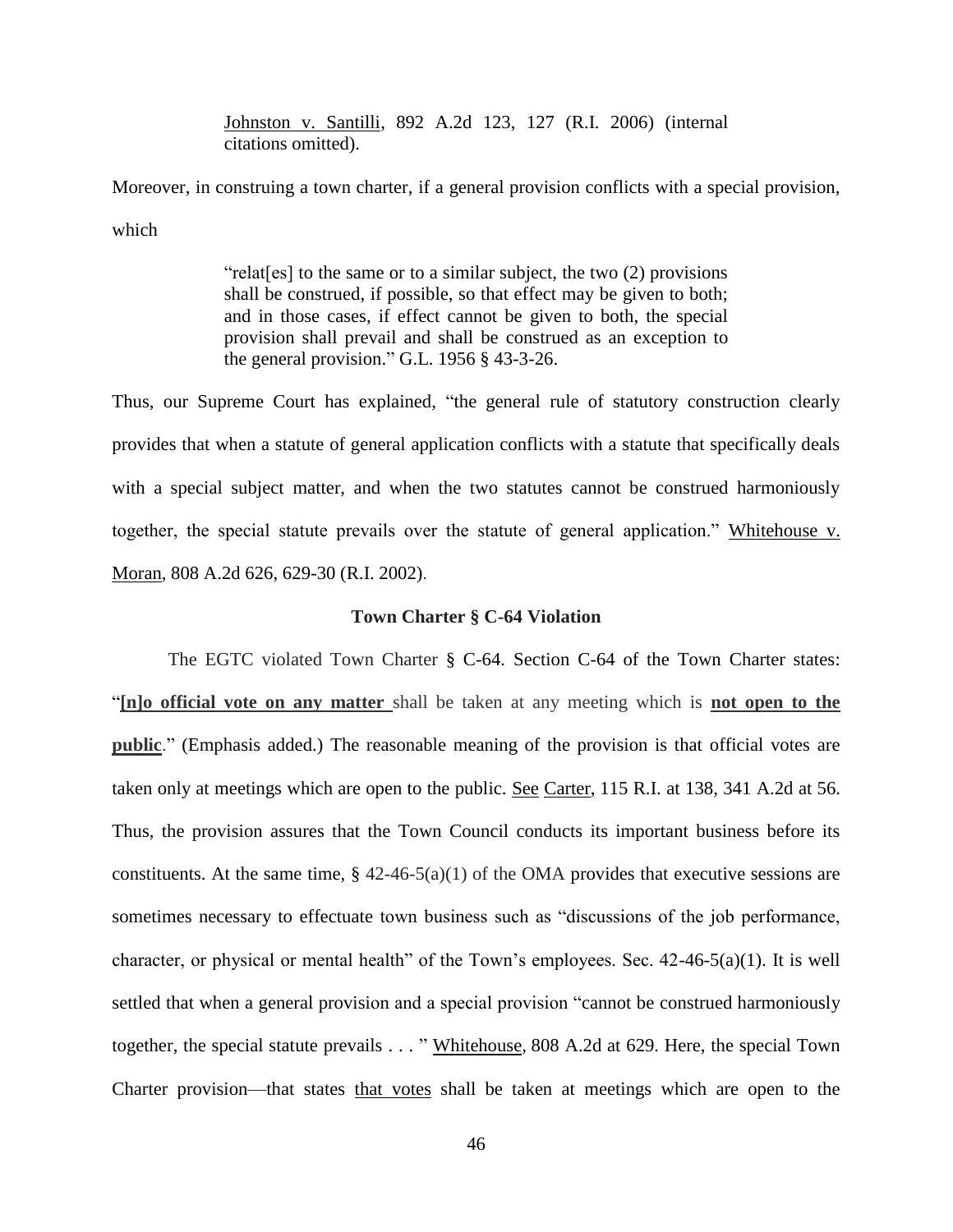public—prevails over the general OMA provision, which allows votes that fall within the exceptions of the OMA to be taken in closed session. See Borromeo, 117 R.I. at 385, 367 A.2d at 713 (emphasis added). The Town Council voted to appoint Corrigan as Acting Town Manager in an executive session. Even though the vote was reported out, it was not voted on in a public meeting pursuant to the requirements of Town Charter § C-64. Accordingly, the Town Council's vote in executive session violated § C-64 of the Town Charter.

# **Town Charter § C-67(F) Violation**

The EGTC also violated  $\S$  C-67(F) of the Town Charter. Section C-67(F) of the Town Charter provides in relevant part that the Town Council may

> "[i]n the event that the Town Manager is at any time absent or unable to perform the duties . . . or in the event that the Town Manager resigns or is removed from office or if for any other reason a vacancy exists, [] **designate an officer of the Town**, other than a Town Council member, to serve as Town Manager with all the powers and duties of the Town Manager until . . . a successor to the Town Manager has assumed the duties of the officer." (Defs.' Ex. G) (emphasis added).

Giving the language of  $\S$  C-67(F) its reasonable meaning, it is clear that the Town Council must designate an officer of the Town as Acting Town Manager if the Town Manager resigns or is removed from office. See Carter, 115 R.I. at 138, 341 A.2d at 56. Corrigan testified that prior to the Town Council's vote appointing her as Acting Town Manager at the June 19, 2017 meeting, she was neither an officer nor an employee of the Town. (Tr. II 439.) Corrigan stated that before becoming the Acting Town Manager, she was a consultant for the Town through her company, Providence Analytics. Id. Based on the reasonable meaning of § C-67(F) of the Town Charter and the testimony given by Corrigan, the Town Council violated  $\S$  C-67(F) of the Town Charter since Corrigan was not an officer of the Town at the time she was appointed Acting Town Manager.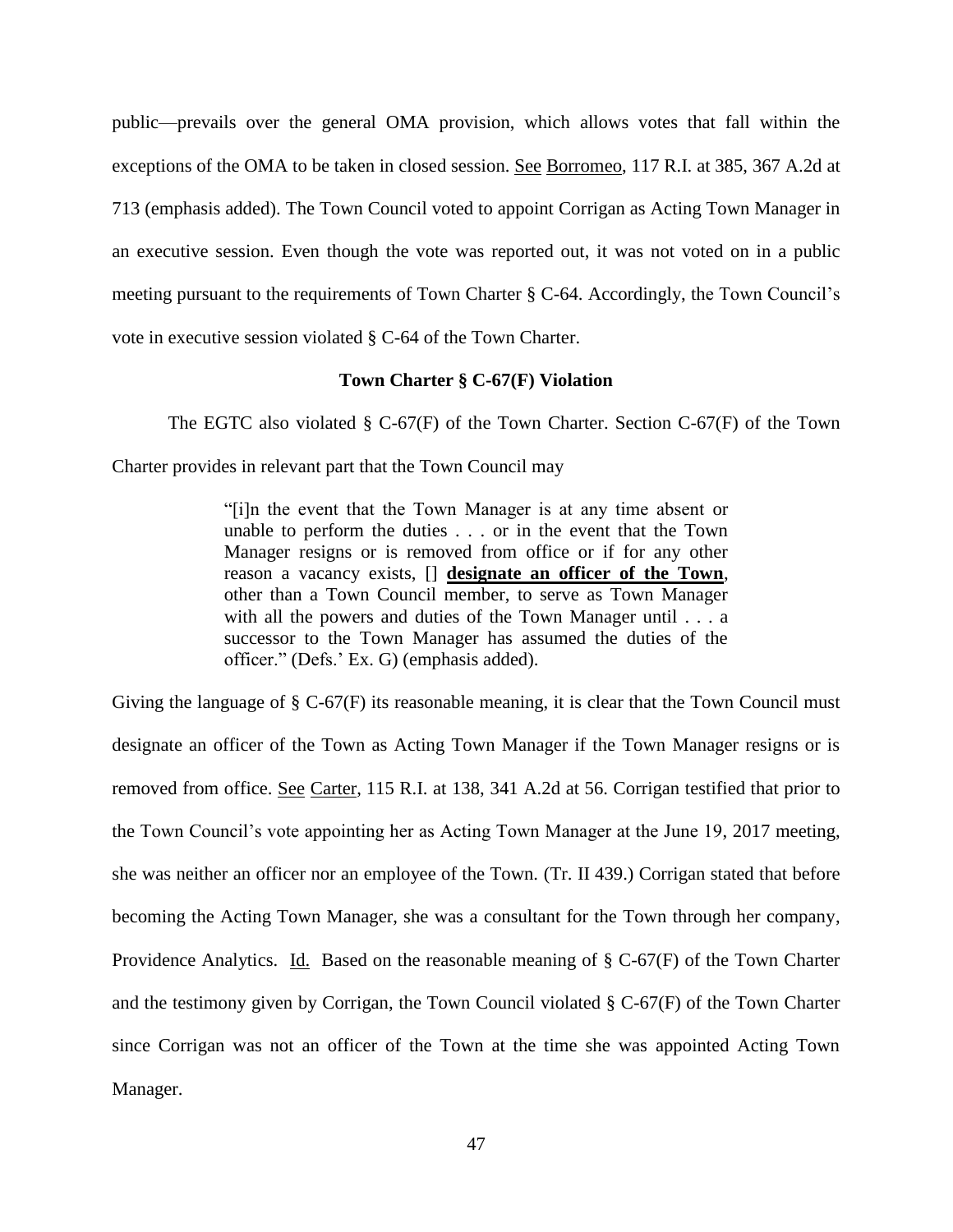# **Town Charter § C-63(B) Violation**

The EGTC additionally violated Town Charter § C-63(B). Section C-63(B) of the Town Charter reads:

> "A special meeting of the Town Council shall be called by the Town Clerk at the request of the Council President or a majority of the members of the Town Council. Written notice of a special meeting shall be delivered to each member at least 48 hours prior to the time of such meeting. The Town Council may meet upon shorter notice by unanimous consent of its members, which shall be entered in the records of proceedings. The purpose of a special meeting shall be stated in the notice of the meeting, and **no business shall be transacted at any special meeting other than that which has been stated**." (Defs.' Ex. G) (emphasis added).

Based on the plain and ordinary meaning of § C-63(B), the Town Council may call special meetings, but those meetings must be properly noticed—pursuant to the OMA—and the only business that may be conducted during a special meeting is that which is contained in the notice. Stated differently, the Town Council may only handle business that is listed on the agenda.

At the June 19, 2017 meeting, the Town Council appointed Corrigan as the Acting Town Manager. The agenda listed only one executive session item with no other information pertaining to the appointment of an Acting Town Manager. (Pls.' Ex. 12.) The Town Council exceeded the scope of the executive item listed on the agenda, which indicated that the Town Council would have "discussions concerning the job performance, character, or physical or mental health of a person in the employ of the Town of East Greenwich." Id. Discussing and voting to appoint Corrigan as the Acting Town Manager violated § C-63(B) of the Town Charter as it was not properly noticed on the agenda.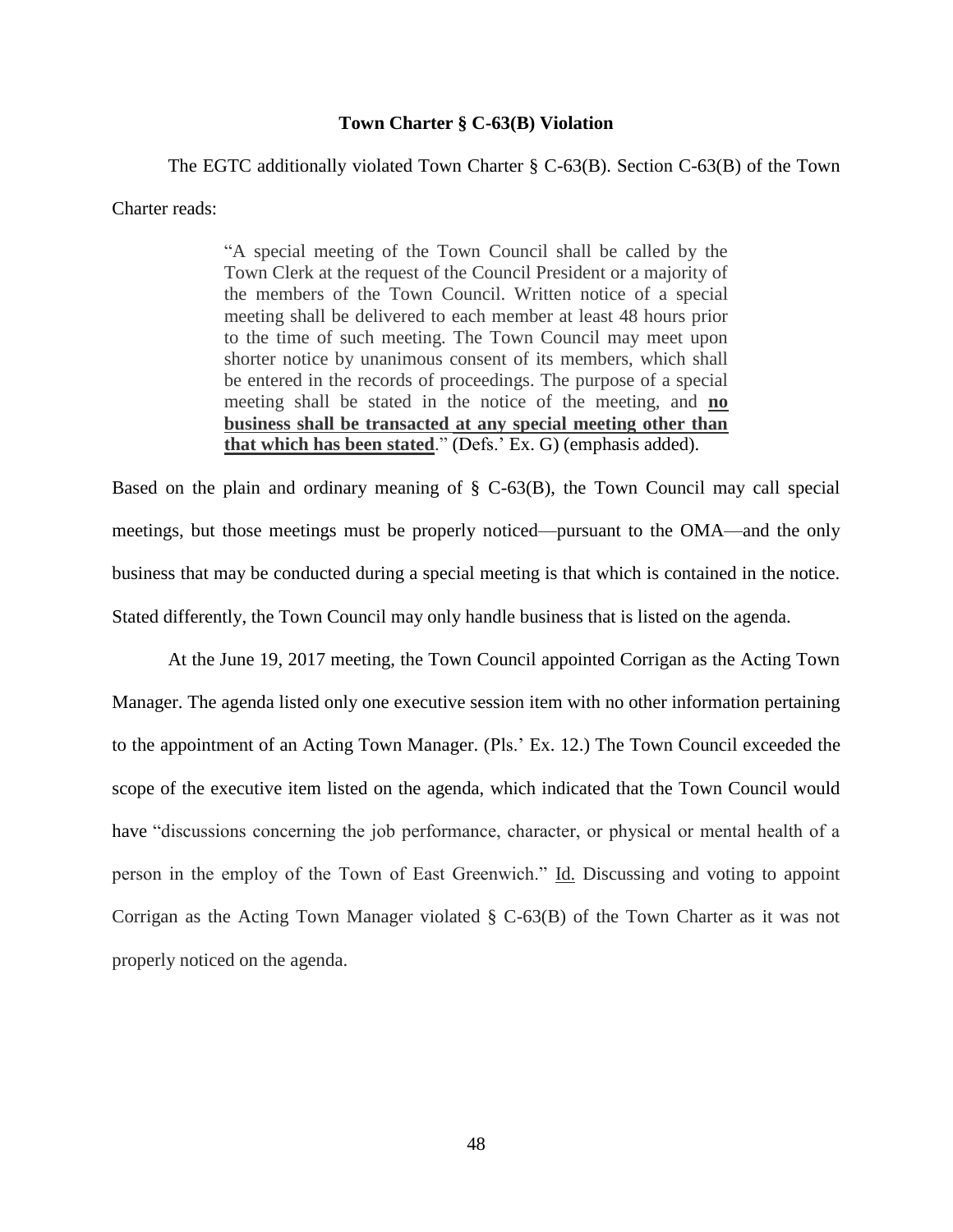## **East Greenwich Town Council Meeting**

## **July 24, 2017**

The agenda posted for the Town Council meeting held on July 24, 2017—Plaintiffs'

Exhibit 19—provides, in relevant part:

#### *"(6) New Business*

*"(h) Discussion of Town Manager position*

*"(10) Executive Session*

*"(a) Closed pursuant to RIGL 42-46-5(a)(1), sessions pertaining to discussion of the job performance, character, or physical or mental health of persons in the employ of the Town of East Greenwich. The counsel affirmatively asserts that such persons affected shall have been notified in advance in writing and advised that they may require that the discussion be held at an open meeting."*

The open session meeting minutes from that meeting—Plaintiffs' Exhibit 20—provides:

"*(h) Discussion of Town Manager position*

*"Motion to remove the designation of 'acting' as it relates to the appointment of Gayle Corrigan as the Town Manager*

*. . . .*

*"President Cienki clarified that the appointment would not stop the process of searching for a full-time Town Manager but rather just eliminate the term 'acting.'*

*"Solicitor D'Agostino reiterated that the Town Charter allows for the Town Council to appoint and/or remove the Town Manager at any time with or without cause and without appeal.* 

*. . . .*

*"Councilor Schwager stated that the intent of the Charter is not being followed as far [as] the appointment of an officer of the Town as the 'acting' Town Manager to serve until the search process was completed and a permanent replacement was appointed. Without a formal contract in place with Ms. Corrigan, he is unsure how she is getting paid. He requested codifying an agreement with her before the search process begins. President Cienki replied that Council will address those concerning in Executive Session.*

*. . . .*

*"Andrew Deutsch/Nino Granatiero/Motion Carried*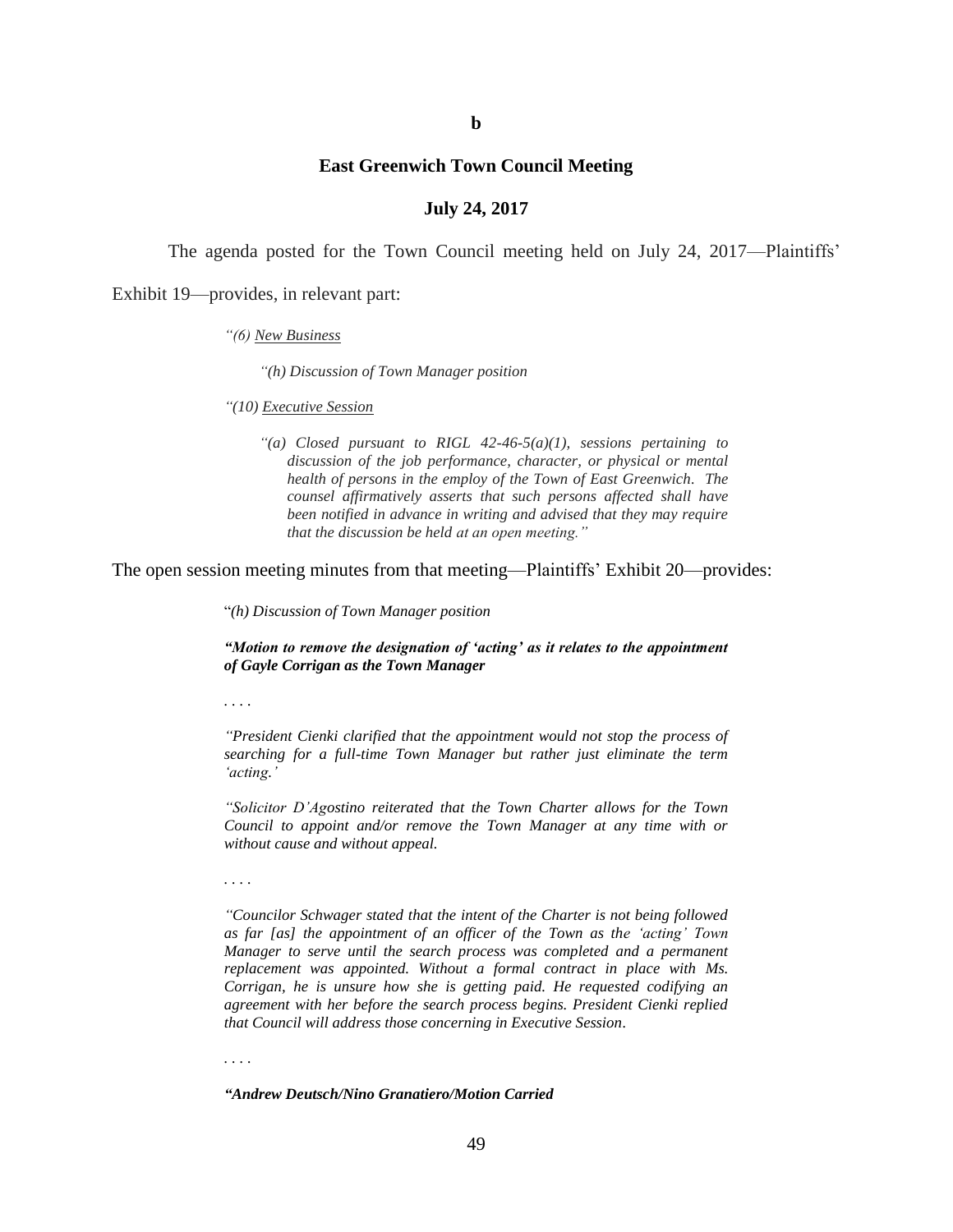#### *"Ayes: Cienki, Deutsch, Granatiero, Schwager.***"**

The open session minutes also include:

"*(10) Executive Session*

*"(a) Closed pursuant to RIGL 42-46-5(a)(1), sessions pertaining to discussion of the job performance, character, or physical or mental health of persons in the employ of the Town of East Greenwich. The Council affirmatively asserts that such persons affected shall have been notified in advance in writing and advised that they may require that the discussion be held at an open meeting.* 

*. . . .*

*"Motion to go into Executive Session per RIGL 42-46-5 (a) (2) for sessions pertaining to collective bargaining or litigation.*

*. . . .*

**"***Motion to close the Executive Session, seal the Executive Session minutes and return to Open Session "Nino Granatiero/Andrew Deutsch/Motion Carried "Ayes: Cienki, Deutsch, Granatiero, Schwager "Motion to adjourn "Mark Schwager/Andrew Deutsch/Motion Carried "Ayes: Cienki, Deutsch, Granatiero, Schwager.***"**

The Town Solicitor's notes from the executive session—Defendants' Exhibit AA—state:

"The next item discussed was convened pursuant to RIGL  $\S$  42-46-5 (a)(1), *sessions pertaining to discussion of the job performance concerning the Town Manager, including engagement and remuneration terms. A term sheet was presented by the Solicitor and discussed by the Council, including the release of information to the public, through the Town's website. A motion was made to approve the Term Sheet by Council Member Granatiero, seconded by Council Member Deutsch, and approved by a vote of 3:1 (Councilor Schwager voted "nay".).*

*"A motion was made by Council Member Granatiero, seconded by Council Member Deutsch to close the Closed/Executive Session and seal the minutes pursuant to RIGL § 42-46-4 (b) and to Reconvene to Open Session. The vote was unanimous.* 

*"Upon reconvening, the vote to approve the engagement of Gayle A. Corrigan as Town Manager, removing the "acting" designation and to confirm the Term Sheet was disclosed.*

*"A motion to adjourn was made by Council Member Schwager, seconded by Council Member Deutsch and unanimously approved. Council President Cienki adjourned the meeting at 11:51 PM.*"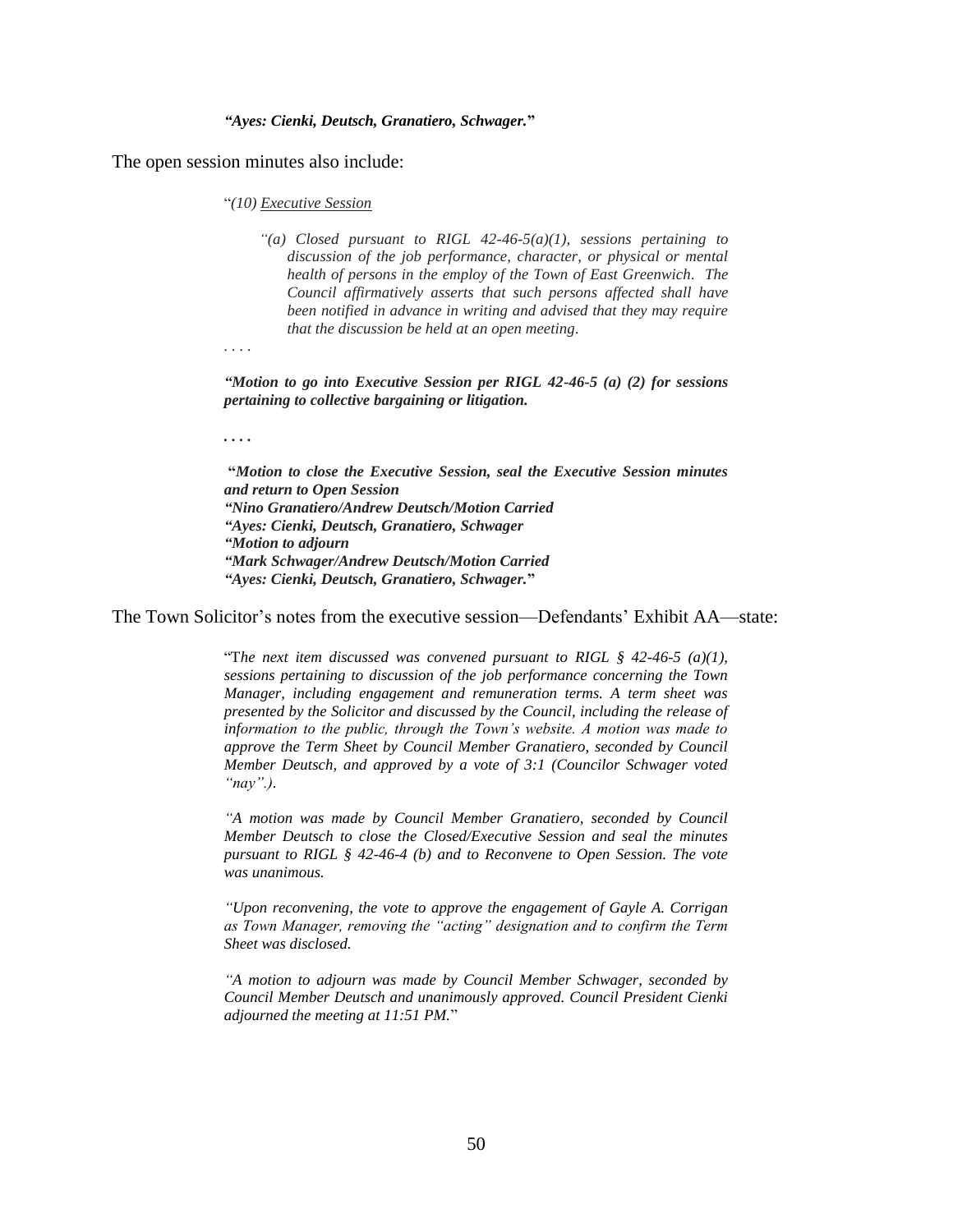### **OMA § 42-46-6(b) Violation**

The EGTC violated the OMA § 42-46-6(b) by failing to provide adequate notice to the public of its intention to remove the "Acting" from Town Manager and vote to appoint Gayle Corrigan the Town Manager. Section 42-46-6(b) of the OMA requires "a statement specifying **the nature of the business** to be discussed." (Emphasis added.)

The agenda from the July 24, 2017 meeting contained one item relating to the Town Manager position: "Discussion of Town Manager position." (Pls.' Ex. 19.) However, Corrigan testified that between July 1 and July 10, 2017, she had negotiated the terms of her employment as Town Manager with the Town Solicitor, and he had prepared a document in anticipation of its approval at the July 10, 2017 Town Council meeting. (Tr. II 533-34.) She testified, "I was ready to agree with it on July 10th meeting [sic] . . . . So it was prepared on my side, and there was going to be an executive . . . session planned." Id. at 535. Thereafter, while in open session at the July 24, 2017 meeting, the Town Council voted in favor of removing the word "Acting" from Corrigan's title—leaving only the words "Town Manager." In executive session, the Town Council voted on the terms of Corrigan's already negotiated employment contract. The agenda item containing "[d]iscussion of Town Manager position" clearly did not adequately provide a reasonable description of the actions that the Town Council intended to take so as to fairly inform the public.  $^{10}$  See Tanner, 880 A.2d at 797-98 (holding that notice "reasonably must describe the purpose of the meeting or the action proposed to be taken" and "fairly inform the public of the nature of the business to be discussed").

 $\overline{a}$ 

 $10$  Lieutenant William Perry testified that he attended the July 24, 2017 meeting. (Tr. II 325.) He indicated that if the Town Council properly noticed its intention to appoint Corrigan as Town Manager at that meeting, he would have encouraged public presence to protest her appointment. Id. at 326.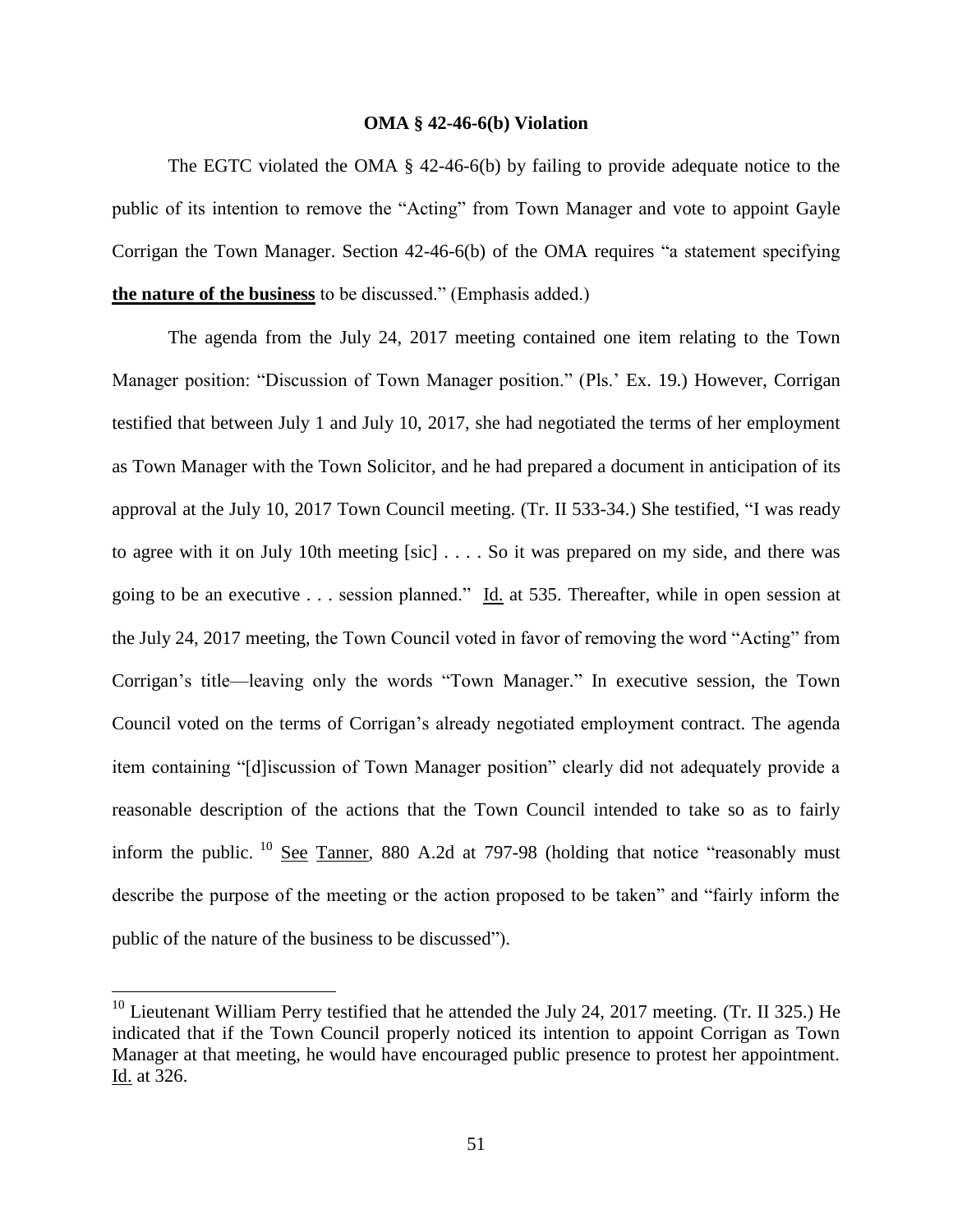# **OMA § 42-46-5 Violation**

The EGTC violated the OMA § 42-46-5 by improperly convening an executive session for a vote on the Town Manager's contract pursuant to the exceptions to the OMA. Section 42- 46-3 requires that "[e]very meeting of all public bodies **shall be open to the public** unless closed pursuant to §§ 42-46-4 and 42-46-5." (Emphasis added.) Section  $42-46-5(a)(1)$  permits executive sessions for the "discussions of the **job performance**, **character**, or **physical or mental health** of a person or persons . . ." (Emphasis added.) The Town Council held an invalid executive session for the purpose of discussing matters which should have been addressed before the public; particularly, the Town Council's approval of Corrigan's already negotiated contract. Sec. 42-46-5; Defs.' Ex. BB. Under § 42-46-5, the Town Council certainly could have discussed her job performance or the terms of her contract including her salary and benefits in executive session—there is no record of such a discussion and no witness testified to any such discussion. The vote to approve Corrigan's already negotiated and agreed-upon contract, should have been done in open session.

The Court remains mindful that the OMA's intention is to ensure that "public business be performed in an open and public manner and that the citizens be advised of and aware of the performance of public officials and the deliberations and decisions that go into the making of public policy." Sec. 42-46-1. As the employment contract was already negotiated, it was not a topic for executive session.

#### **OMA § 42-46-7 Violation**

The EGTC did not violate OMA § 42-46-7 by failing to keep a record of the July 24, 2017 meeting. Section 42-46-7 requires "[a]ll public bodies **shall keep written minutes of all their meetings.**" (Emphasis added.) The Town Council did not violate the OMA. The Town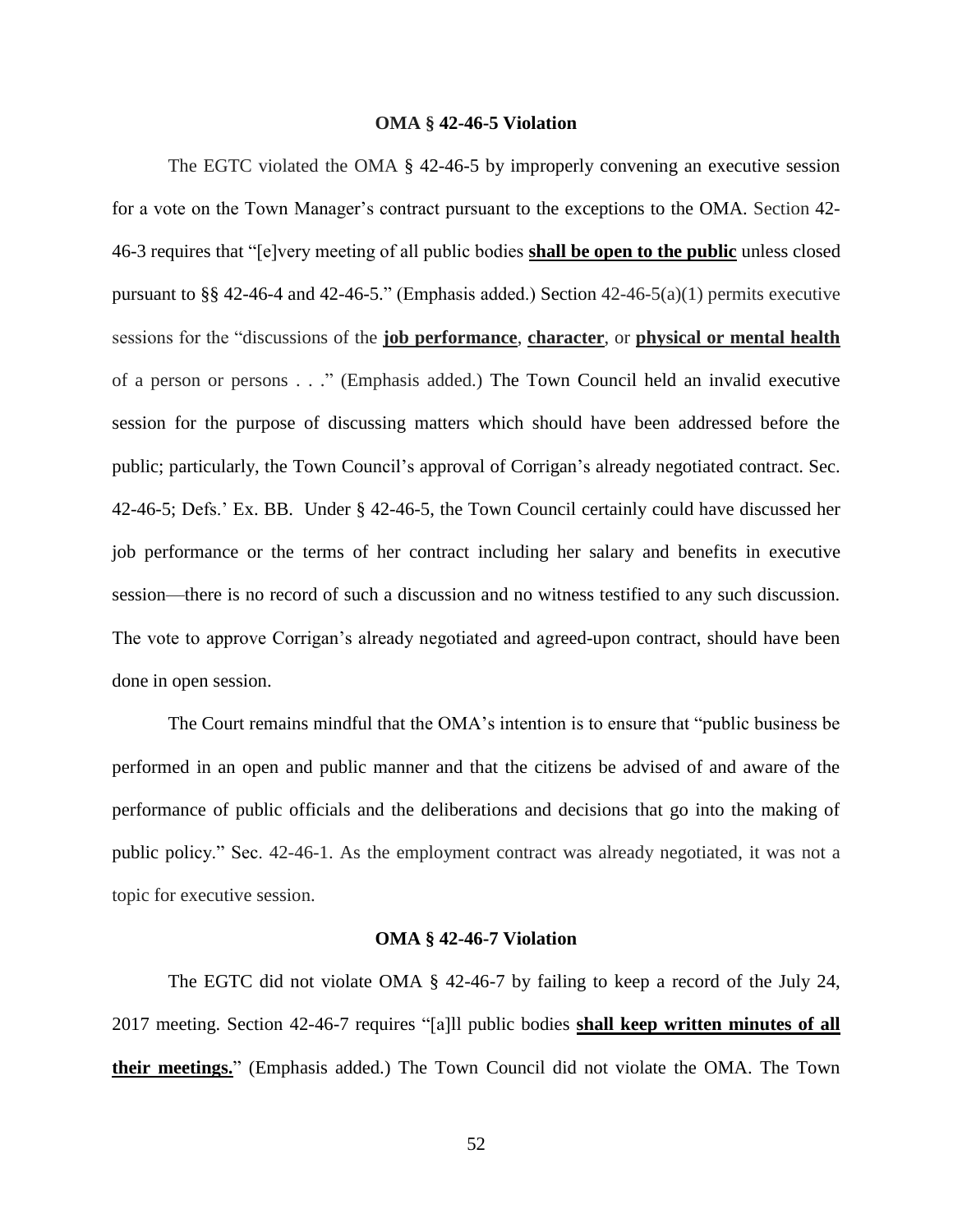Council kept minutes and recorded the meeting until the executive session. The Town Solicitor presented his notes from the executive session. Again, the Town Solicitor's notes were inconsistent with the Town Clerk's open session minutes. Inaccuracy is not a violation of the OMA. This Court notes the unexplained discrepancies in the meeting minutes from the open session and the meeting notes represented by the Town Solicitor from the executive session at the July 24, 2017 meeting. (Pls.' Ex. 20; Defs.' Ex. BB.) The Town Clerk testified that she had been dismissed from the July 24, 2017 meeting prior to the Town Council going into executive session. (Tr. II 587.) The Town Clerk testified that the Town Solicitor recorded notes during the executive session after she was excused. Id.

The minutes prepared by the Town Clerk indicate that the Town Council voted in open session to remove the "acting" designation from Corrigan's title prior to going into executive session. Then the Town Council convened in executive session, and, upon reconvening in open session, the Town Council immediately voted to adjourn. (Pls.' Ex. 20.) However, the executive session notes prepared by the Town Solicitor reveal a slightly different version of events. According to the Town Solicitor's notes, after concluding the executive session and reconvening in open session, "the vote to approve the engagement of Gayle A. Corrigan as Town Manager, removing the 'acting' designation and to confirm the Term Sheet was disclosed." (Defs.' Ex. BB.) After publically disclosing the votes that took place in executive session, the Town Council voted to adjourn the meeting.  $\underline{\text{Id.}}^{11}$ 

 $\overline{a}$ 

 $11$  It is disputed whether the terms of Corrigan's contract were reported after they were agreed to and voted on in executive session. Lieutenant Perry testified that he attended the July 24, 2017 Town Council meeting and remained at the meeting after the Town Council convened in executive session. (Tr. II 326.) He stated that around midnight, he witnessed Town Council members leave the meeting without first reconvening in open session. Id. at 327-28. Lieutenant Perry's testimony contradicts the notes taken by the Town Solicitor and the Town Council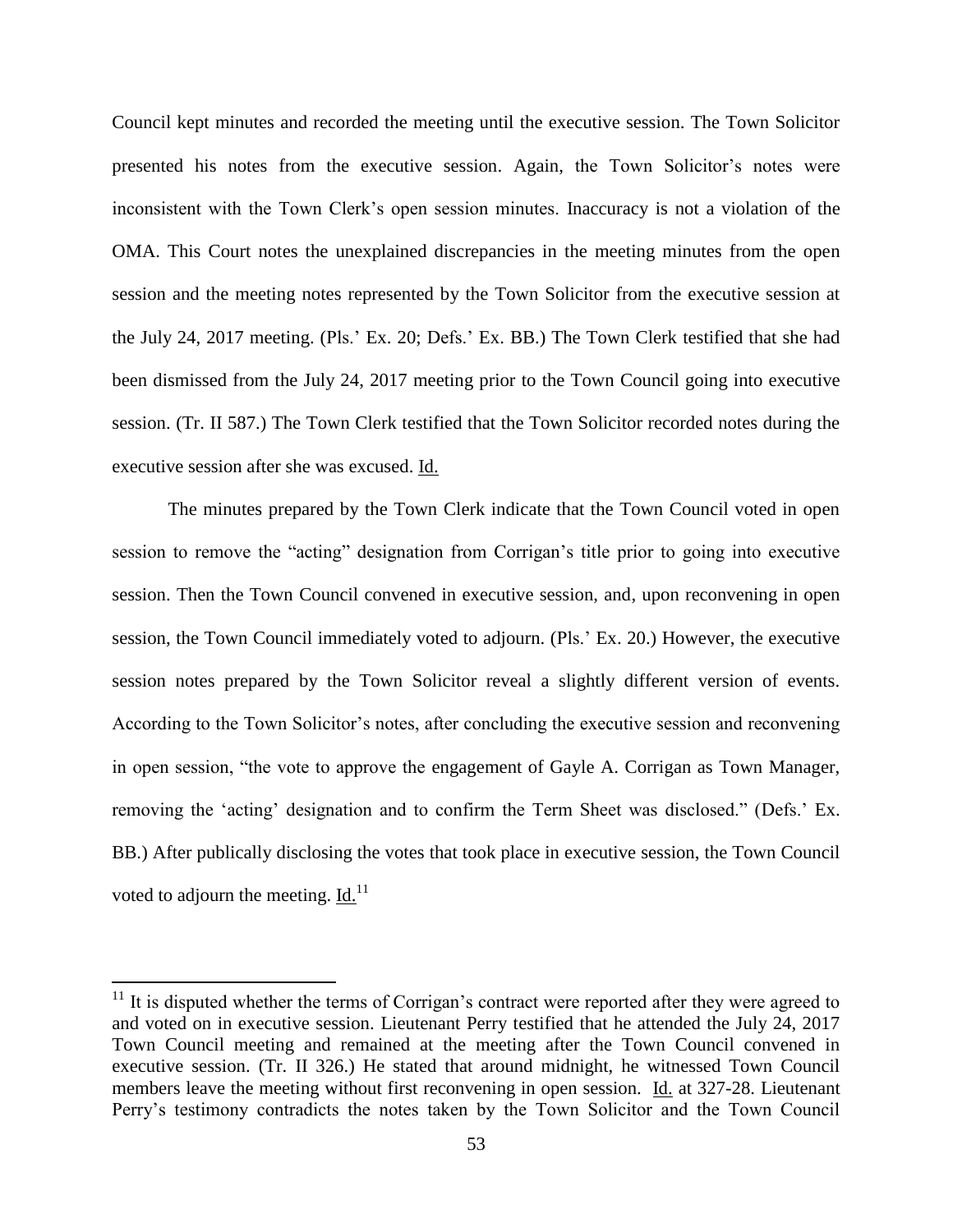#### **Town Charter Violations**

#### **July 24, 2017 Meeting**

Plaintiffs allege further violations of the Town Charter during the July 24, 2017 meeting.

## **Town Charter § C-64 Violation**

With respect to the July 24, 2017 meeting, the EGTC violated Town Charter § C-64. Section C-64 of the Town Charter states: "N**o official vote on any matter** shall be taken at any meeting which is **not open to the public**." (Emphasis added.) The reasonable meaning of the provision ensures transparency between the Town Council and the public by requiring all official votes be taken only at meetings which are open to the public. See Carter, 115 R.I. at 138, 341 A.2d at 56. The Town Council voted to approve Corrigan's contract at the July 24, 2017 meeting in executive session—despite having already negotiated the terms of Corrigan's contract prior to that meeting—preventing transparency between the Town Council and the public. Although it is unclear whether the Town Council's vote approving Corrigan's contract was reported to the public in open session, the Town Council violated Town Charter § C-64 by voting on the contract in executive session.

#### **Town Charter § C-82 Violation**

The EGTC did not violate Town Charter § C-82. A reading of this section of the Town Charter and the quorum provision of the OMA is ambiguous. Section C-82 of the Town Charter states: "The Town Manager shall be appointed by **a majority vote of all Town Council members**." It is unclear from the language of this particular section whether all council members are required to vote on appointing the Town Manager, or if all that is required is a majority of  $\overline{a}$ members' testimony, which indicate that the Town Council did, in fact, go back into open session before adjourning. (Tr. 328; Defs.' Ex. BB.)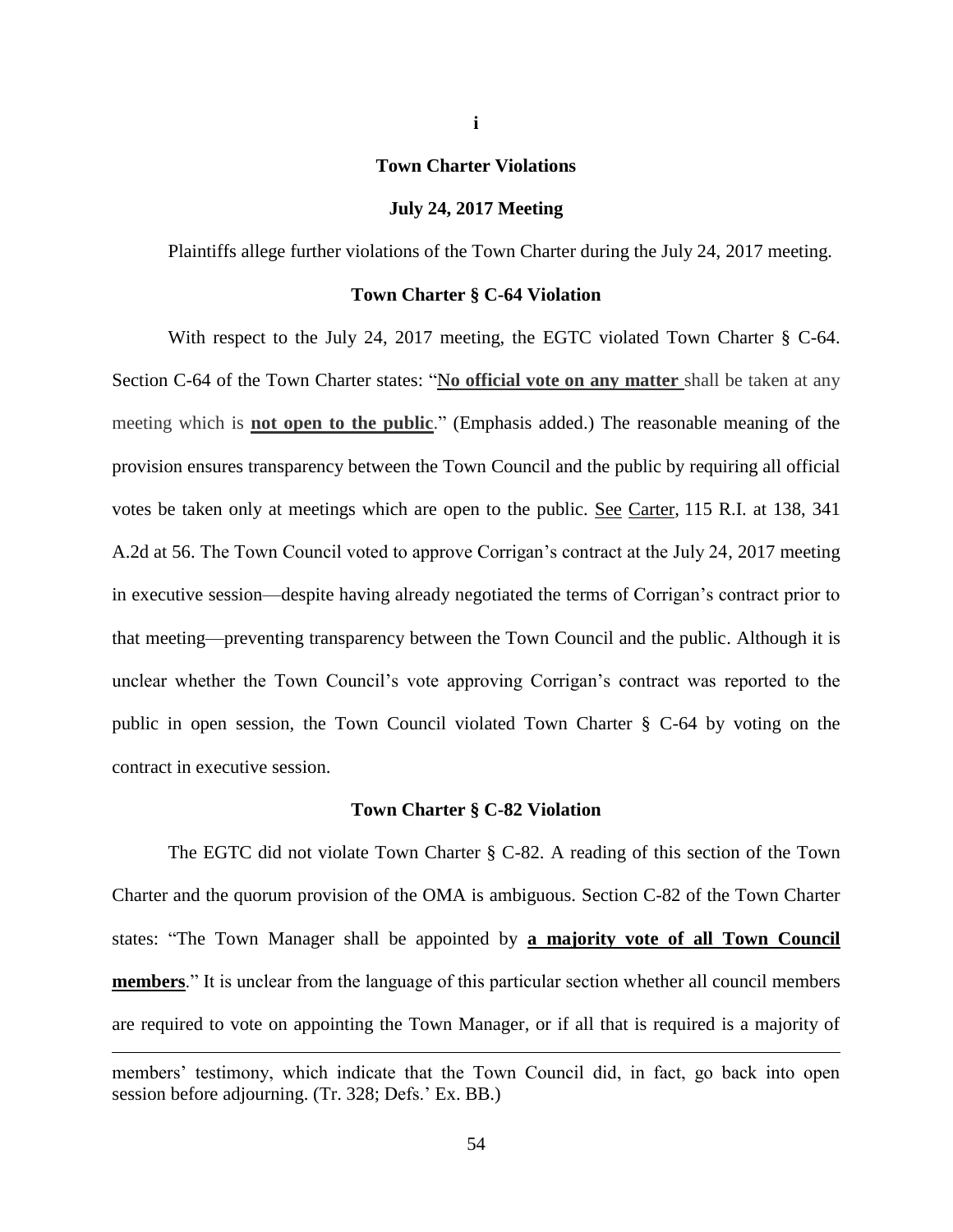votes of the Town Council in favor of the appointment, regardless of whether all council members vote. Section C-64 of the Town Charter states "[a] Town Council quorum shall be a majority of its members. A majority of the members present at any legal meeting may determine any matter legally before them . . . ." Regarding quorums and voting, our Supreme Court has stated, "[i]n the absence of persuasive circumstances or a statutory directive to the contrary, it is a well-recognized principle that a majority constitutes a quorum, and if a quorum is present the legislative, judicial or administrative body has authority to act in those matters coming within its jurisdiction." Bray v. Barry, 91 R.I. 34, 41, 160 A.2d 577, 581 (1960); see also Fargnoli v. Cianci, 121 R.I. 153, 171, 397 A.2d 68, 77 (1979) (stating "[it] is [a] well-established commonlaw principle that a majority constitutes a quorum, and if a quorum is not present, a legislative body cannot act because any action taken in the absence of a quorum is a nullity").

The Town Council consists of five members, only four of which were present at the July 24, 2017 meeting when the Town Council voted to appoint Corrigan as Town Manager: Town Council President Cienki and Council Members Deutsch, Granatiero, and Schwager. (Pls.' Ex. 20.) As it is written, under § C-82 of the Town Charter, the Town Manager must be appointed by a majority vote of all members. However, four out of the five council members were present at the July 24, 2017 meeting, clearly constituting a quorum. See Bray, 91 R.I. at 41, 160 A.2d at 581. Pursuant to the language in § C-82 of the Town Charter, the quorum had the authority to vote to appoint Corrigan as Town Manager. Id. Three out of the four council members present voted in favor of appointing Corrigan as the Town Manager. Thus, "[a] majority of the members present . . . determine[d] a[] matter legally before them," and Plaintiffs' argument that Corrigan's appointment violated § C-82 of the Town Charter fails. (Defs.' Ex. G.) This Court pauses to note that the three members who voted in favor of appointing Corrigan were not only a "majority of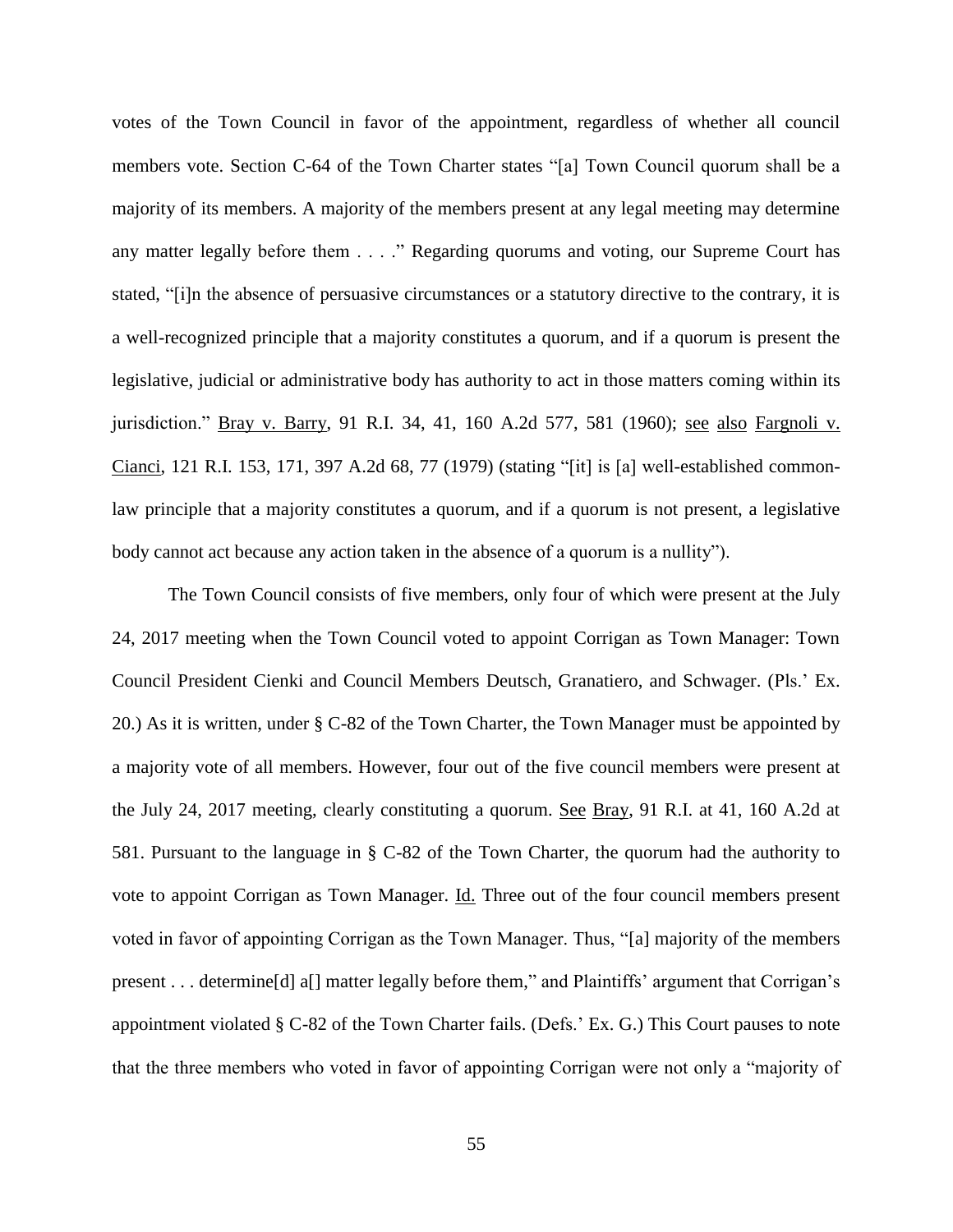the members present," but were also a majority of the board. Four out of five council members voted, and three voted in favor of the appointment. Thus, three out of five members of the Town Council voted in favor of the appointment.

**c**

# **The EGTC Pattern of Conduct Regarding the Open Meetings Act**

This Court will discuss other meetings held around that same time to reveal a pattern of

conduct. Those meetings were held on June 26, July 10, and August 19, 2017.

# **i**

### **June 26, 2017 Meeting**

The agenda posted for the Town Council meeting held on June 26, 2017—Plaintiffs'

Exhibit 13— states, in pertinent part:

*"(10) New Business*

*"(c) Discussion for search process for Town Manager*

*"(14) Executive Session*

*"(b) Closed pursuant to RIGL 42-46-5(a)(2), sessions pertaining to collective bargaining or litigation, specifically to discuss legal implications related to municipal collective bargaining agreement obligations and common-law/statutory obligations of the Town."* (Emphasis added.)

The executive session minutes from the June 26, 2017 meeting did not reveal any information

relevant to this matter. However, the open session minutes from that meeting—Plaintiffs' Exhibit

20— provided:

*"(c) Discussion for search process for Town Manager* 

*"[c]ouncilors discussed the creation of a process to search for a new Town Manager including criteria and timeline. A discussion about the Town's relationship with Mr. Corrigan [sic] was deferred to Executive Session."*  (Emphasis added.)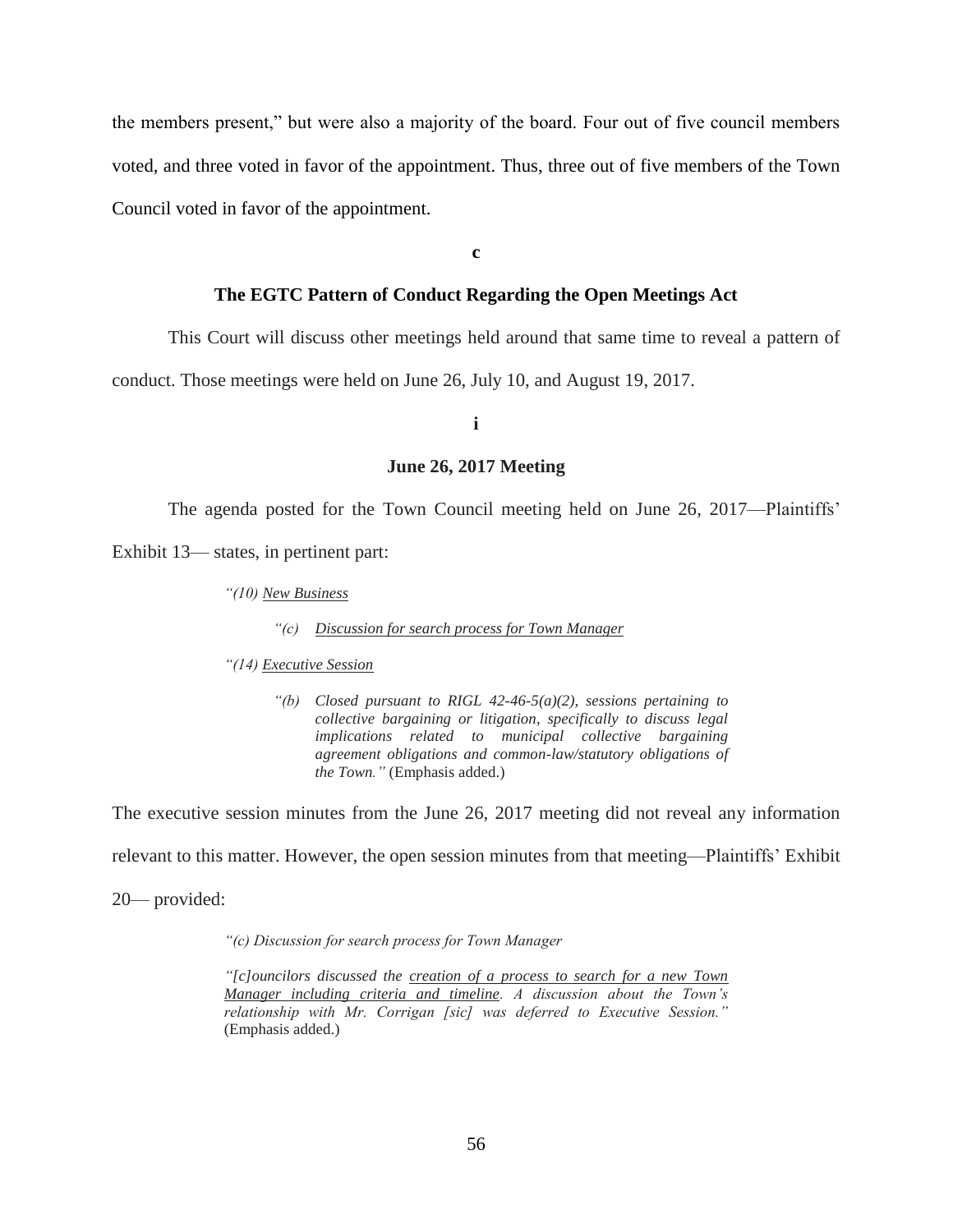The Town's discussion of its intent to create a search process for the Town Manager position is misleading. The Town Council promoted the appearance of having the intention to utilize a search process for the position, all the while negotiating a contract with Corrigan to be executed at the July 10, 2017 meeting. With respect to the June 26, 2017 meeting, this Court does not find that it is in the spirit of the OMA to have discussions pertaining to "the Town's relationship" with Corrigan in executive session. (Pls.' Ex. 20.) It is clear that the Town Council is attempting to skirt around the requirements of the OMA by only entertaining discussions regarding Corrigan and the Town Manager position in executive session.

There are also apparent inconsistencies between the open session minutes and the executive session minutes; the open session minutes indicate that "[a] discussion about the Town's relationship with M[s]. Corrigan was deferred to Executive Session," yet, the executive minutes do not reflect any such discussion. Id.

# **ii**

# **July 10, 2017 Meeting**

The agenda for the meeting that occurred on July 10, 2017—Plaintiffs' Exhibit 14 contains the following;

#### *"(7) New Business*

*"(f) Discussion of Town Manager position.* 

#### *"(12) Executive Session*

*"(a) Closed pursuant to RIGL 42-46-5(a)(1), sessions pertaining to discussion of the job performance, character, or physical or mental health of persons in the employ of the Town of East Greenwich. The counsel affirmatively asserts that such persons affected shall have been notified in advance in writing and advised that they may require that the discussion be held at an open meeting."* (Emphasis added.)

Corrigan's testimony indicates that at the July 10, 2017 meeting, the Town Council intended to execute her contract. (Tr. II 535.) Corrigan testified that she and the Town Solicitor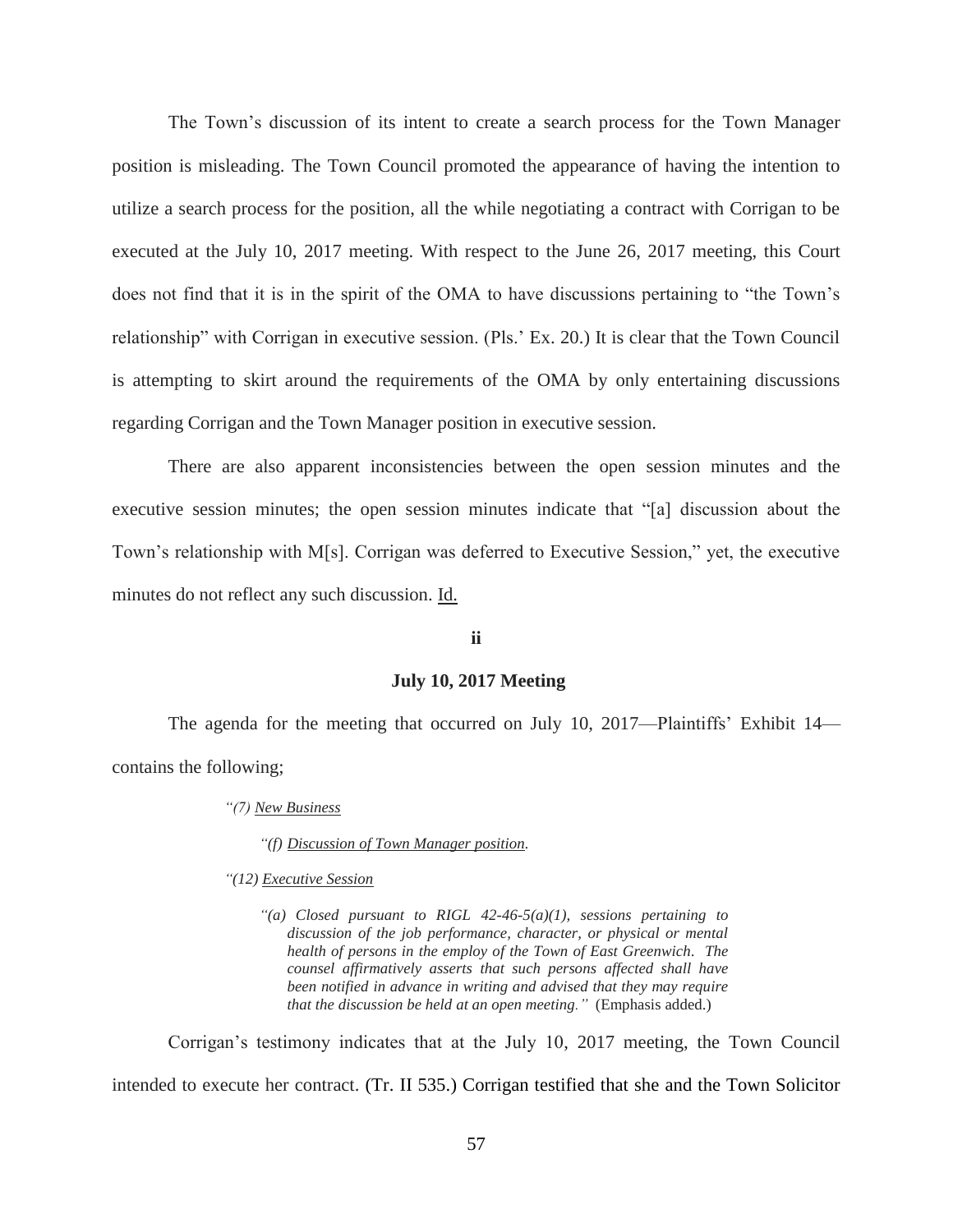had prepared and reviewed the contract sometime between July 1 and July 10, 2017. Id. at 534. Corrigan stated that she was ready to enter into the agreement at the July 10, 2017 meeting, which was clearly not indicated on that meeting's agenda. Id. at 535.

The minutes from the July 10, 2017 meeting further show that the agenda did not comply with the standard established by our Supreme Court in Tanner as it did not reasonably describe the actions that the Town Council intended to take at that meeting. 880 A.2d at 798. The public comment section of the meeting minutes from July 10, 2017 indicate that the public presented with questions regarding the hiring process for the Town Manager position:

> *"William Higgins commented that several items Ms. Corrigan was quoted as saying would be on the agenda are not; specifically related to . . . the search process for seeking and hiring a new Town Manager. He questioned why votes that were taken in Executive Session on June 26th (as reported in the Providence Journal, June 30th) pertaining to current and potentially future employees were not disclosed and why proper notice was not given to those employees. Also, the hiring of Ms. Dykeman as the Finance Director . . . .*

*. . . .* 

*"Roberta Anderson, 32 Atherton Road, commented that as an older resident she is very upset by the way things have transpired in Town. She was concerned about a possible conflict of interest with Ms. Corrigan being paid as an outside consultant and now being hired as the Town Manager. She asked that the Financial Town Meeting is added to a referendum.*

*"Solicitor D'Agostino explained that matters related to a particular person are not appropriate for discussion during the public comment portion of an open meeting."* (Pls.' Ex. 15) (emphasis added).

The nature of the public discussion at that meeting provides further evidence of the fact that the items listed on the agenda did not fairly inform the public that the Town Council intended to appoint Corrigan to the position. At that time, the Town Solicitor and Corrigan had prepared and reviewed a contract that the Town Council intended to execute, while the notice stated only that the Town Council would be discussing the Town Manager position.

Moreover, Town Council Vice President Sean Todd's testimony may conflict with the meeting minutes. In his testimony, Vice President Todd stated that the July 10, 2017 meeting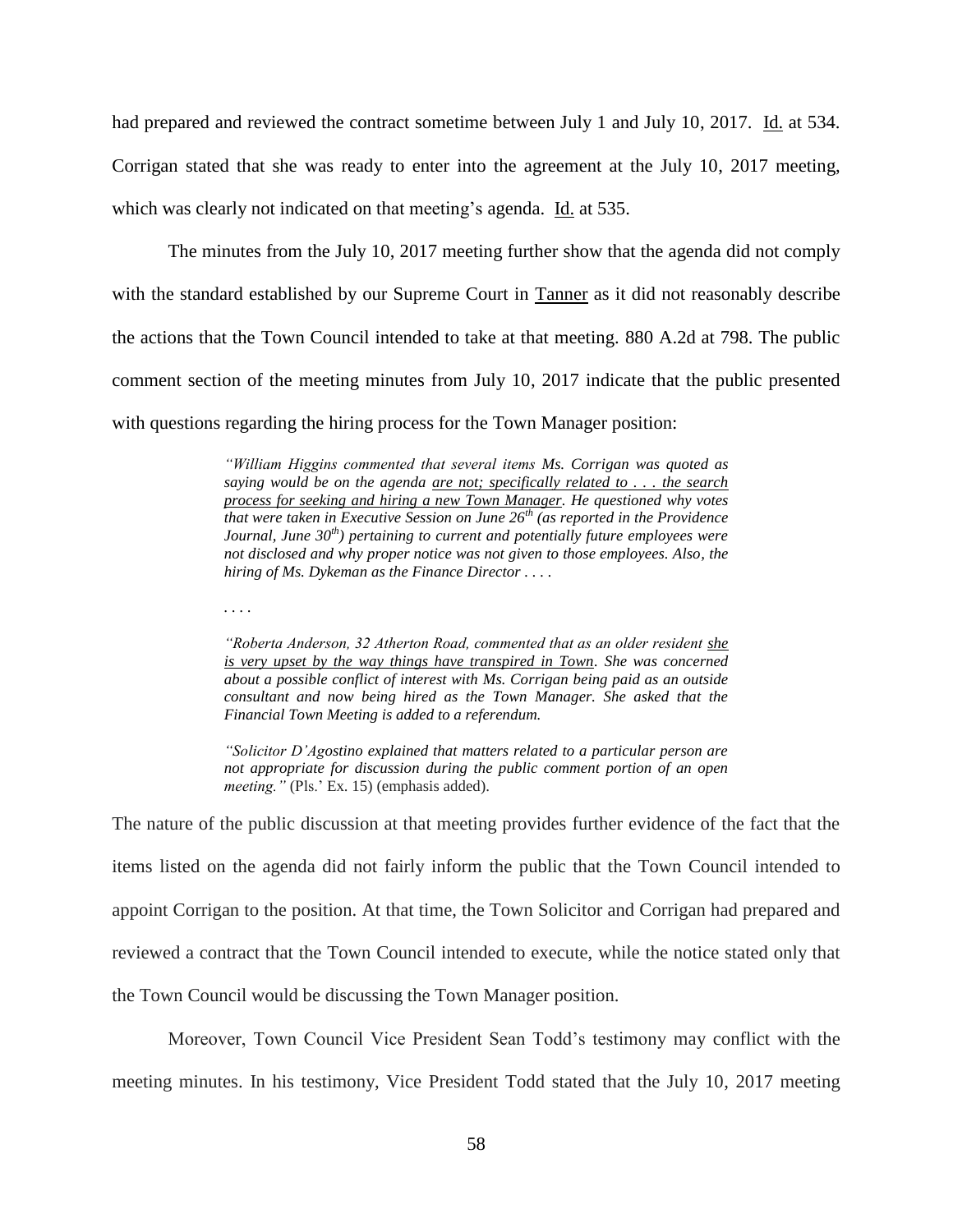abruptly ended after the pledge of allegiance. (Tr. 92, Oct. 17, 2017.) Both the meeting minutes and testimony from other witnesses indicate that the meeting erupted into discord during the public comment section.

Taking into consideration that notice must reasonably describe the actions that the Town Council intends to take during a meeting, it is evident that the Town Council again did not provide proper notice of its intended actions with regard to the Town Manager position. See Tanner, 880 A.2d at 798. The agenda for the July 10, 2017 meeting did not reasonably describe its intentions to enter into a contract with Corrigan at that meeting.

### **iii**

#### **August 19, 2017 Meeting**

The Town Council's agenda for the August 19, 2017 meeting—Plaintiffs' Exhibit 28 contained only one item:

*"(1) New Business*

*"(a) Appointment of acting Fire Chief pursuant to Charter Section 109-1(B), until August 29, 2017."*

The open session minutes of the August 19, 2017 meeting stated:

*"After the pledge, Council President address [sic] the single item of New Business, specifically, the appointment of acting fire chief pursuant to Town Charter section 109.1(B). A motion to appoint senior Captain Mears as Acting Fire Chief for operations until such time as Chief McGillivray returns was made by Councilor Granatiero, seconded by Councilor Schwager."* (Pls.' Ex. 29.)

Notwithstanding the issues already addressed by this Court regarding the peculiar nature of the

August 19, 2017 meeting with respect to FF Perry, the meeting appears to comply with the requirements of the OMA and indicates that the Town Council can prepare proper notice when it wishes to do so. See §§ 42-46-1 et seq.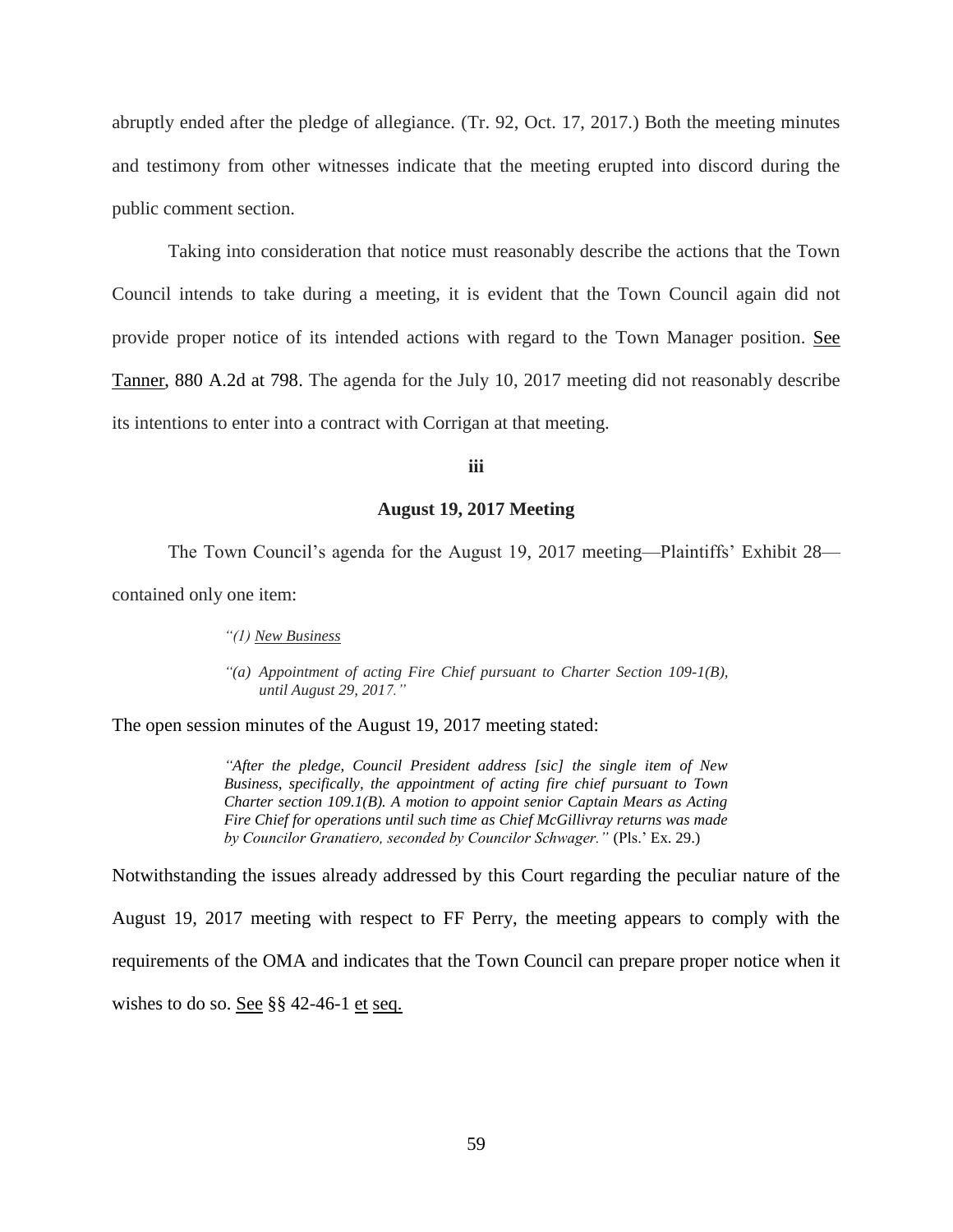# **Town's Record Keeping Practices**

There is no requirement that minutes under the OMA have to be taken by a town clerk or any specified individual or town official. Section C-89 of the Town Charter does designate that responsibility under the powers and duties of the Town Clerk. Section C-89 of the Town Charter states:

> "The Town Clerk shall be the Clerk of the Town Council, Clerk of the Probate Court, Clerk of the Board of Canvassers, and the Recorder of Deeds. It shall be the Duty of the Town Clerk to:

> "A. Make a permanent record of all proceedings and certify by signature all actions of the aforesaid bodies[.]" (Defs.' Ex. G.)

The Town Clerk testified to the practice and policy of the Town Council, the Town Clerk, and minutes. The Town Clerk attends all Town Council meetings both in open and executive session. During a meeting, the Town Clerk takes minutes of the meeting, then types the meeting minutes, and submits the minutes to the Town Council to vote on their approval. (Tr. II 607.) In addition to the minutes, the Town Clerk makes an audio recording of the entire meeting. Id. at 616. The Town Clerk testified that this had been the usual practice for the past eight years until the Town Council meeting held on June 15, 2017. Id. The Town Clerk explained that in all the time she has served as Town Clerk, she had never been dismissed from any Town Council meeting or executive session, and the Town Solicitor had never been the one to produce the minutes from a Town Council meeting. Id. at 598, 608.

At the June 15, 2017 Town Council meeting, for the first time since the Town Clerk was appointed to her position, the Town Council President dismissed the Town Clerk from the executive session. Id. at 598. The Town Clerk testified that she did not know exactly why she had been dismissed from that meeting but that she assumed "it was due to the sensitive nature of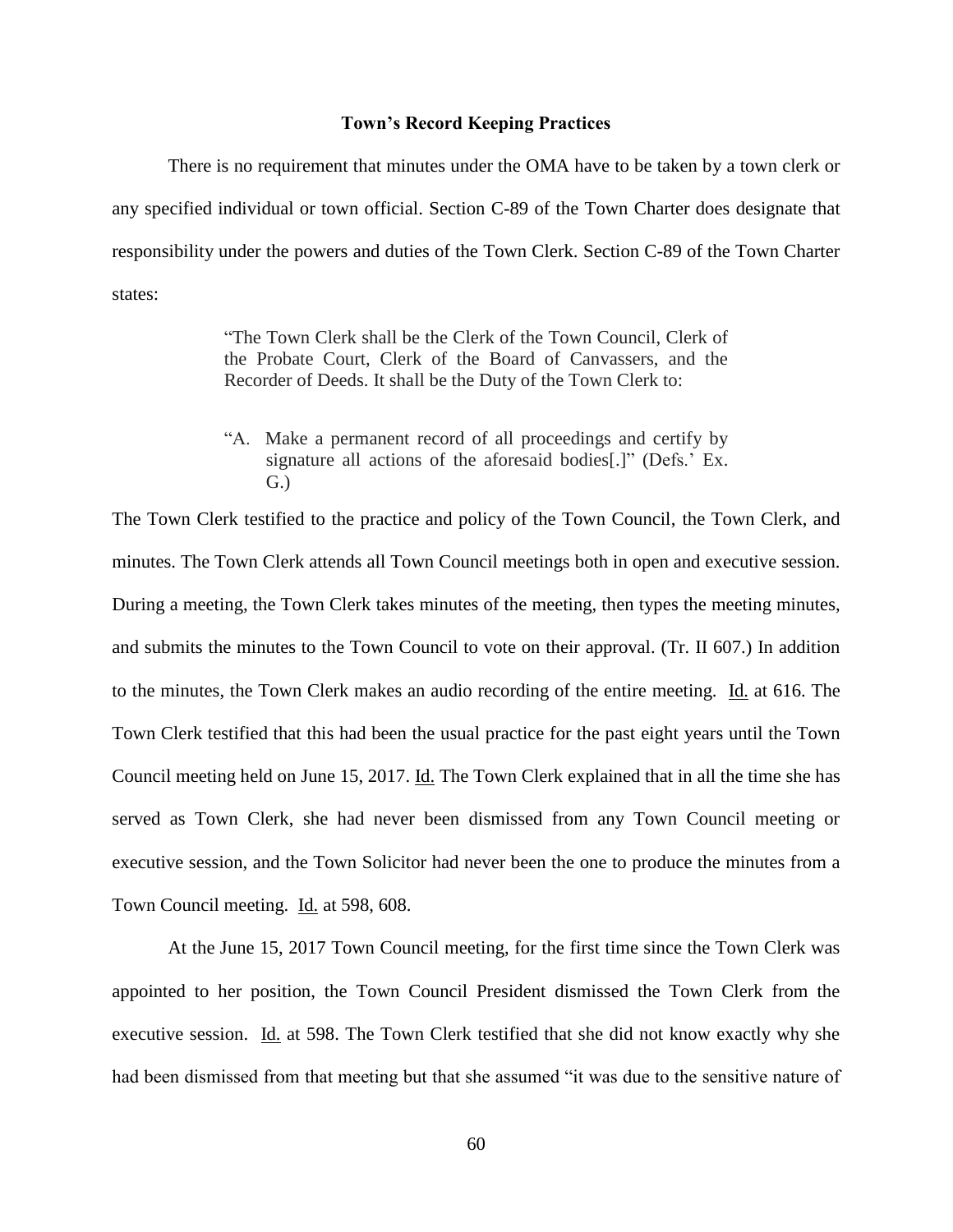the matters being discussed" by the Town Council in executive session—personnel matters involving the former Town Manager. Id. at 584, 598.

When asked about the minutes from the June 19, 2017 Town Council meeting, the Town Clerk testified that she did not attend that meeting. Id. at 584. She stated she did not attend the meeting because the Town Council planned on discussing the same matters at that meeting as those discussed at the June 15, 2017 meeting, four days prior. Id. Since the same "sensitive" matters were being discussed, the Town Clerk believed she did not need to be present. Id. at 598. The Town Clerk confirmed that there were no open session minutes or audio recordings from that meeting but that the Town Solicitor had taken notes during the executive session. Id. at 604.

The Town Clerk went on to testify that she attended the open session of the following Town Council meeting held on June 26, 2017. Id. at 586. She stated that she was again dismissed by the Town Council President and the Town Manager when the Town Council went into executive session. Id. The Town Clerk explained that she planned on attending the executive session but was unsure of whether she would be dismissed due to her prior dismissals. Id. at 599. She approached the Town Council President and Town Manager and asked if she was needed during the executive session to which they replied, she "was all set to go home." Id. at 599-600. The Town Clerk stated that no one asked her if the Deputy Town Clerk was available to attend the executive session in her absence. Id. at 613.

On July 10, 2017, the Town Clerk was out on medical leave and did not attend the meeting. Id. at 593-94. The Deputy Town Clerk attended the meeting in her place, but the meeting adjourned early due to public discord. **Id.** at 594. The Town Clerk testified that the Deputy Town Clerk attempted to prepare the draft minutes from that meeting. Id. This Court has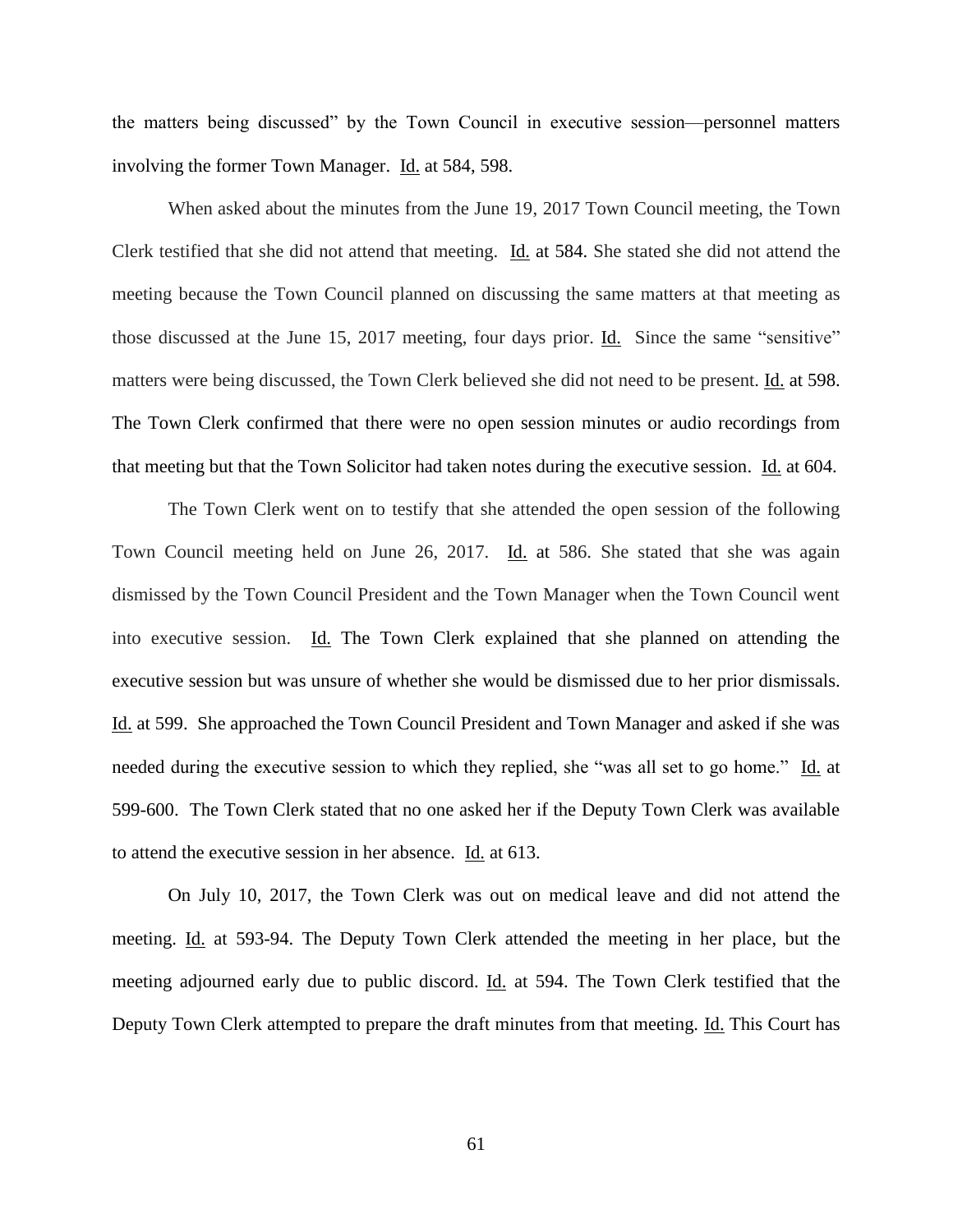already found that the minutes are inconsistent with Town Council Vice President Sean Todd's testimony that the meeting abruptly ended after the pledge of allegiance.

Once again, at the July 24, 2017 meeting, the Town Council dismissed the Town Clerk upon convening in executive session. Id. at 587. After asking the Town Council President whether she should stay, the Town Council President told her she was not needed, the Town Solicitor would be taking minutes during the executive session. Id. at 618. The Town Clerk testified that she did not return to the Town Council meeting after being dismissed, and therefore, the open session minutes do not reflect the Town Council reconvening in open session. Id. Instead, the Town Solicitor took notes during the executive session, which indicate that the Town Council reconvened in open session—those notes are the only record from the meeting as no audio recordings were made. Id.

At the Town Council meeting on September 11, 2017, the Town Clerk was again told that she was not needed in executive session. Id. at 600. The Town Clerk testified she insisted on staying and taking the minutes for the executive session, but she was subsequently dismissed after only one item was taken up. Id. The Town Clerk stated that she was told the reason for her dismissal was that "no more votes [were] being taken." Id.

The unique circumstances surrounding the aforementioned meetings offer further evidence of the Town's pattern of conduct surrounding the Town's dealings with Corrigan and her appointment as Acting Town Manager and Town Manager, evidencing the Town's lack of respect for the spirit and intention of the OMA.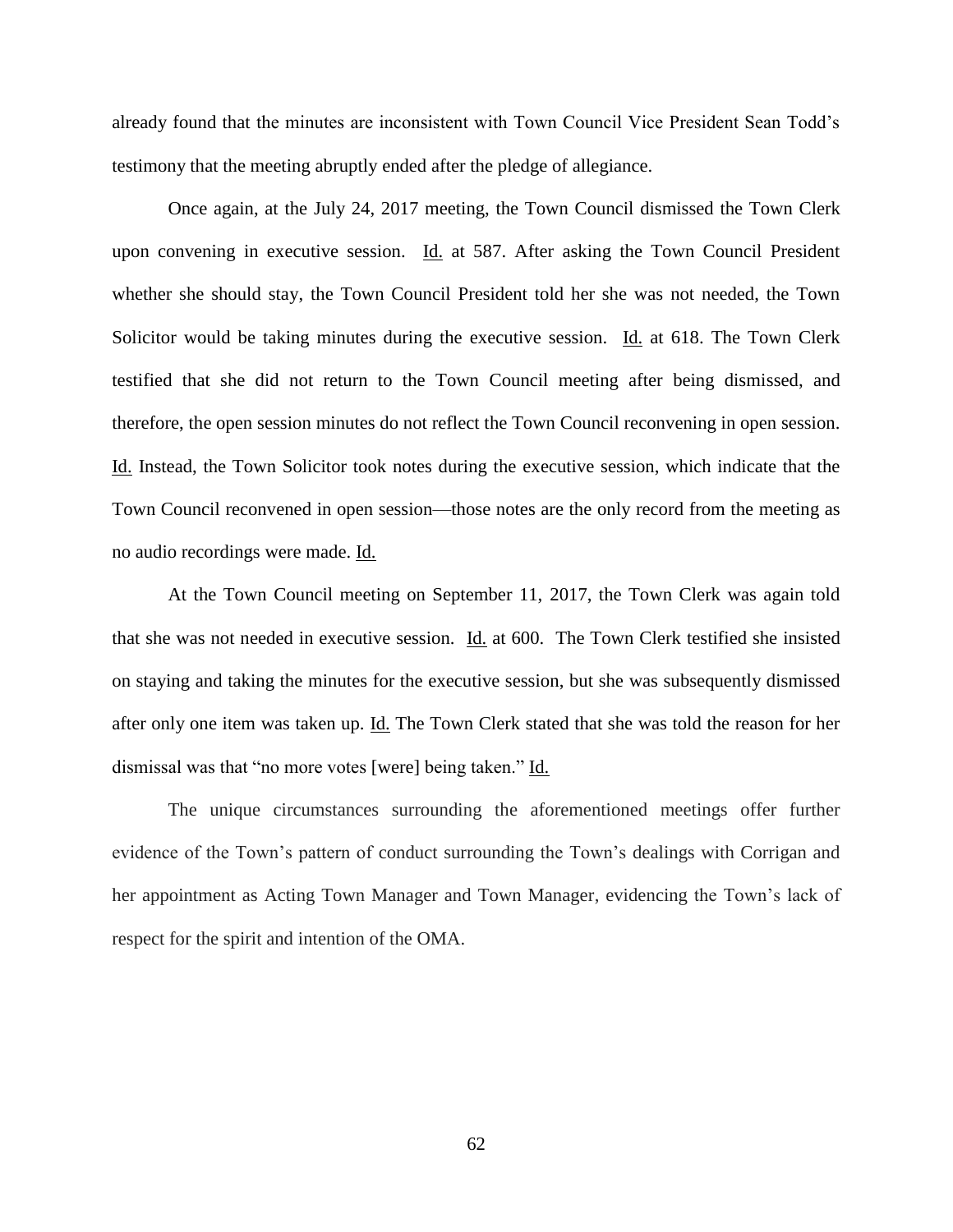# **Allegations Unsupported by Evidence at Trial**

There were several allegations generally raised by Plaintiffs in their pleadings, testimony,

and arguments that this Court does not find are supported by evidence.

**i**

# **Anti-Nepotism Policy**

During trial, there was discussion of whether Lieutenant Perry and FF Perry's working

together at the EGFD was a violation of an anti-nepotism policy located in the Town's personnel

manual. The Town's anti-nepotism policy passed by resolution in 1982 and is included in the

Town's personnel manual. The policy provides:

# "Section D. Nepotism

"Applicants for employment, promotion, transfer, or any other change of working status, who have members of their immediate family working for the Town, shall have their applications considered by the Town Manager on the following basis:

"1) New hires may not be hired in a department where an immediate family member is already employed.

"2) If in the best interests of the Town, an individual may be promoted within his current department regardless of any immediate family member being part of that same department.

"3) An individual may not transfer or be promoted to another department if the other department has a member of his or her immediate family already employed." (Defs.' Ex. U.)

This policy is not included in either the Town Charter or the CBA. (Tr. II 622, 623.) The

Town Clerk testified that the Town's personnel manual was located in her office; however, she was now unaware of where that copy is. Id. at 605. This Court heard further evidence from the Town Clerk that she "[could not] say [whether] [the charter] actually refers to a personnel manual" and that she was not aware of the manual being incorporated into any type of Town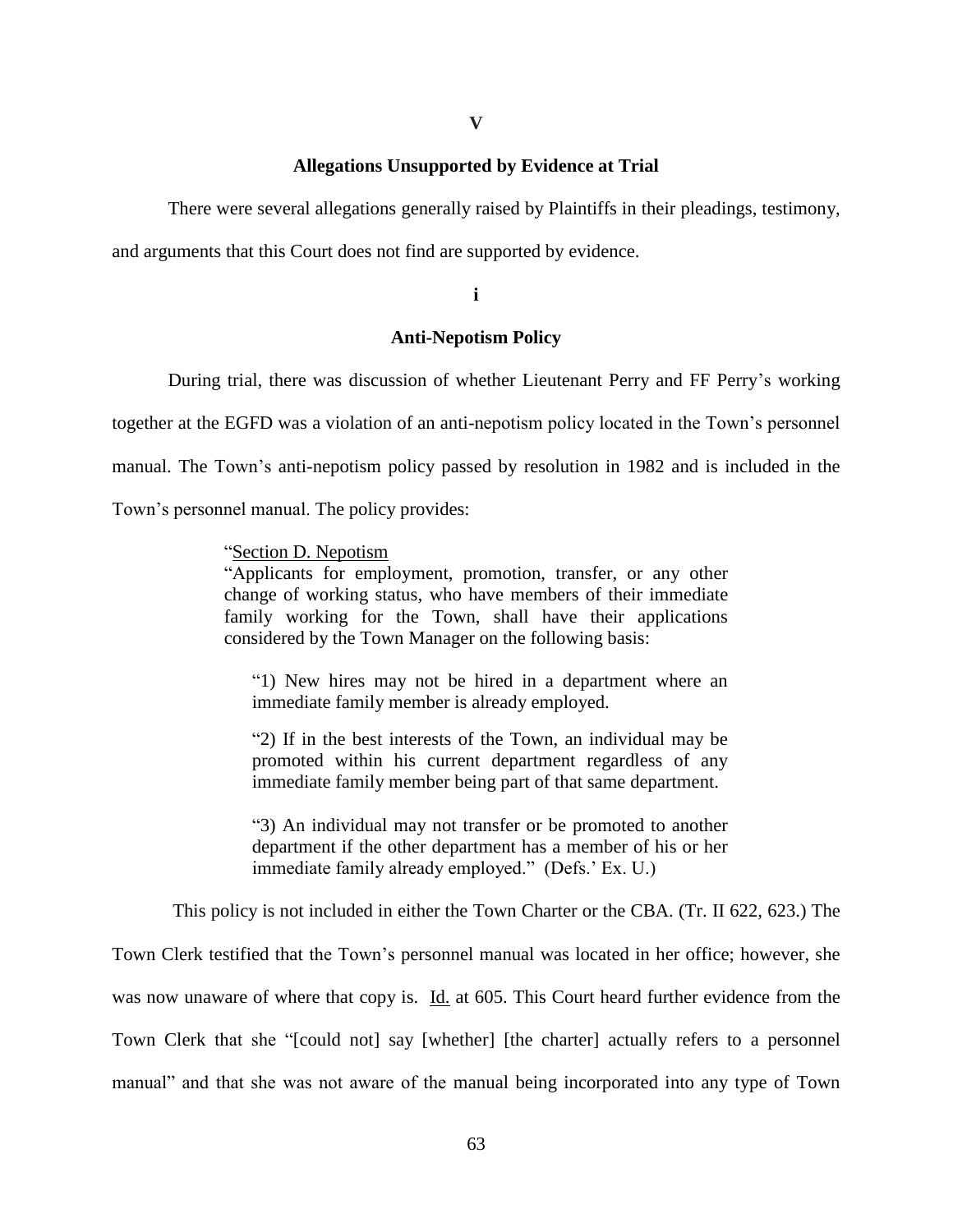ordinance. Id. at 623. There was no testimony offered as to whether any employees were notified of or familiar with the policy.

The anti-nepotism policy, in fact, is not discussed in either the Town Charter or the Town Code. (Defs.' Ex. G.) Section C-19 of the Town Charter does address "Conflicts of interest." The provision states, in relevant part:

> "(A)(1) No member of the Town Council, School Committee, nor the Town Manager, nor any officer or employee of the Town shall (a) make a contract with the Town (with the exception of his or her own contract of employment), or (b) receive any commission, discount, bonus, gift, contribution, or award from, or any share in, the profits of any person making or performing such contract . . .

. . . .

"(B) No Town officer or employee shall accept any gratuity or thing of value from any person who has business with the Town . . . . No Town officer or employee of the Town shall sell, give or loan equipment, property or supplies belonging to the Town . . . to any person or organization without authorization in writing from the Town Manager." Id.

Nowhere within that section is an anti-nepotism policy incorporated or referenced. Similarly, the CBA does not contain language similar to that found in the anti-nepotism policy.

Lieutenant Perry testified that the Director of Human Resources suggested that Lieutenant Perry receive an advisory opinion from the Rhode Island Ethics Commission to avoid potential issues with the anti-nepotism policy arising from Lieutenant Perry and FF Perry working together as brothers. (Tr. II 359-60.) Lieutenant Perry went on to testify that he eliminated any concerns related to the anti-nepotism policy by obtaining the requested advisory opinion—even though he personally knew of two brothers working as patrolmen for the East Greenwich Police Department who were not asked to do the same. (Pls.' Ex. 10; Tr. II 360-61.)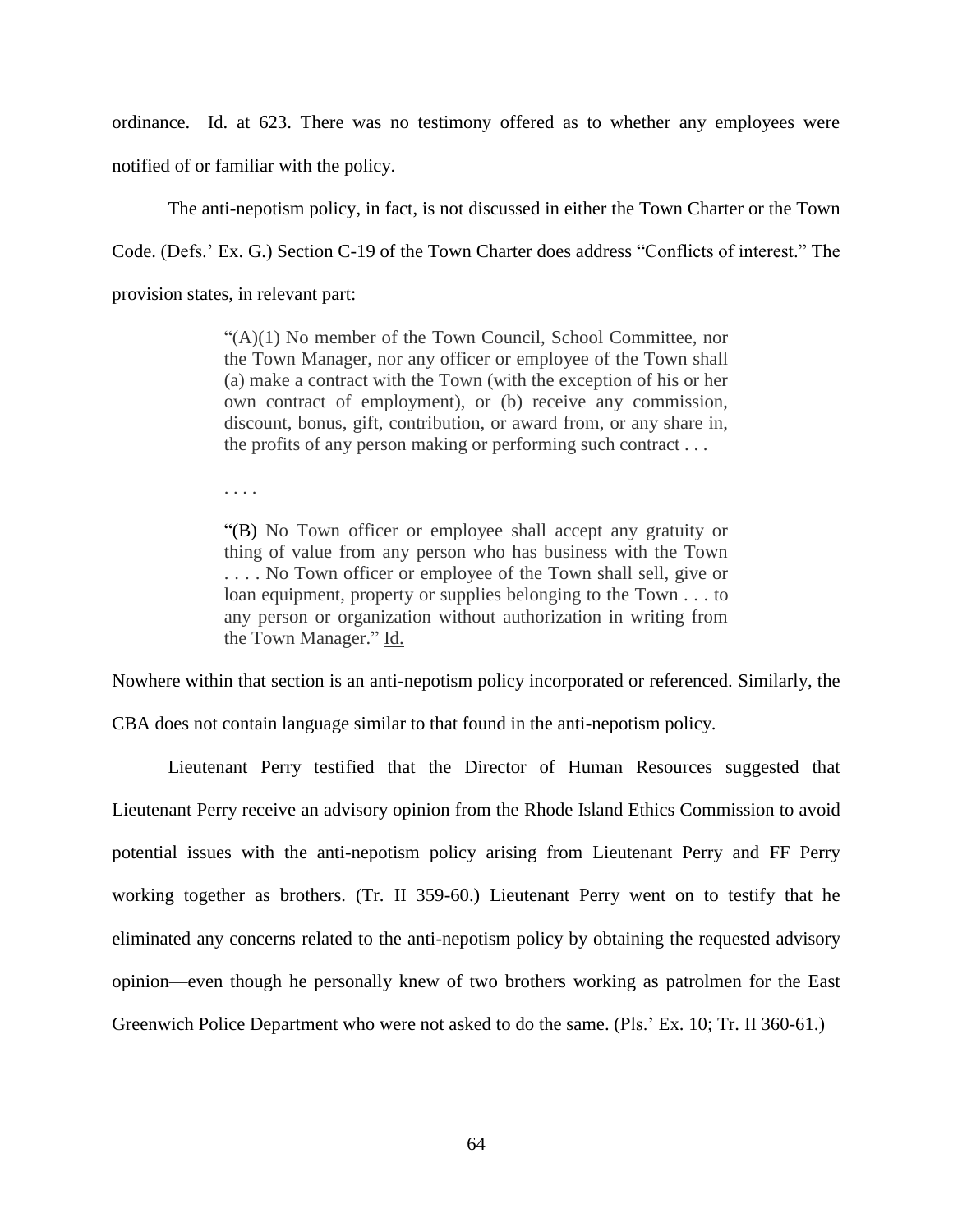Although the Town's anti-nepotism policy was discussed at trial, there is insufficient evidence to support any findings regarding it, and the policy was not a basis for FF Perry's termination. Consequently, comment by this Court is unnecessary. FF Perry was terminated because of an alleged material misrepresentation. Nowhere in Corrigan's letter terminating FF Perry did she reference a violation of the anti-nepotism policy, which is thus of no moment. This Court will not make any findings regarding a violation of the policy as it is not a basis for FF Perry's termination, and there was insufficient evidence offered to support such a finding.

## **ii**

### **Allegations of Bias and Retaliation**

At the outset of trial, Plaintiffs asserted that Corrigan's actions were driven by her biases against the Perry family and the EGFD's hiring of lateral transfers. Plaintiffs maintained that numerous acts by Corrigan and the Town Council towards FF Perry, Lieutenant Perry, Lieutenant Perry's wife, and the EGFD lateral transfers were retaliatory efforts based on personal biases against the firefighters. Plaintiffs cite to many alleged incidents in support of their accusation: (1) Corrigan's budget review and investigation of the EGFD; specifically, a slide show presentation in which she stated the lateral hiring process was a "short-sighted employment practice"; (2) Lieutenant Perry's e-mail to Town Council President Cienki requesting a meeting to discuss what Lieutenant Perry felt to be an "unprovoked attack on the firefighters" in Corrigan's slide show; (3) Town Council President Cienki's statement that she was unhappy that the Town had hired lateral transfers and calling David Gorman the former Union President of the Coventry Firefighter's Union a "sociopath" even though she had never met him and the Town Council President's statement to Lieutenant Perry that she would "cut [his] [expletive] balls off and feed them to [his] dog" if he did not keep the firefighters in line; (4) the Town Council's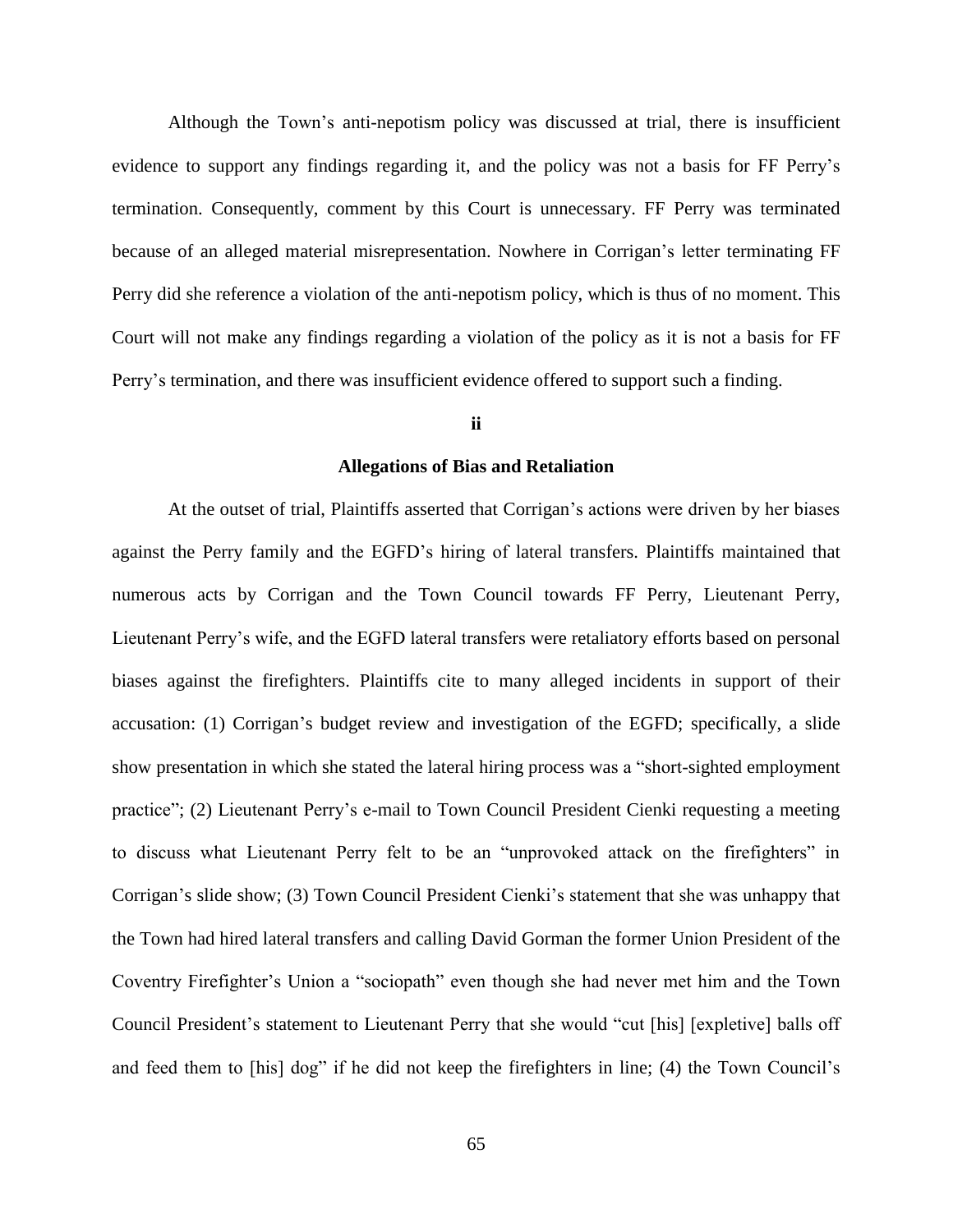sharing a document on the Town's Facebook page that listed the Town employees' salaries, highlighting Lieutenant Perry's salary as well as other members of the Firefighters' Union; (5) the Town Council's posting a notice on the Town's website and publishing an e-mail to those who subscribed to the Town's e-mail list that stated a Town Council meeting had adjourned due to the "tremendous discord and disruption from members of the Firefighters Union and NEA"; (6) Lieutenant Perry's filing an internal complaint against the Town Council stating, "[a]s Union President, please know I am reluctant to file this complaint as I fear for retaliation against myself, my family, and my fellow firefighters"; (7) the rehiring of Kristin Henrikson—a former Town employee who previously sued the Union and the Town—instead of Lieutenant Perry's wife for a position as the Clerk of the EGFD; (8) Mrs. Perry's Rhode Island Commission for Human Rights complaint against the Town in which she referred to the Town's actions as retaliation against her and Lieutenant Perry; (9) a letter dated August 17, 2017 (the same day the Town Council posted notice of the August 19, 2017 special meeting) sent by Lieutenant Perry to the Town Solicitor stating that Lieutenant Perry still feared retaliation from the Town and that he would pursue other avenues of relief if necessary.

Even though Plaintiffs raised these claims of retaliation and bias in their pleadings, there was insufficient evidence presented to this Court in support of the accusations. Accordingly, this Court will not address these claims as there are other avenues of relief available to the Plaintiffs.

#### **VI**

### **Termination while on IOD**

The Plaintiffs assert that FF Perry is entitled to continue to receive his salary and benefits while he is IOD and unable to work due to his on-the-job injury. Pursuant to  $\S$  45-19-1 of the Rhode Island General Laws: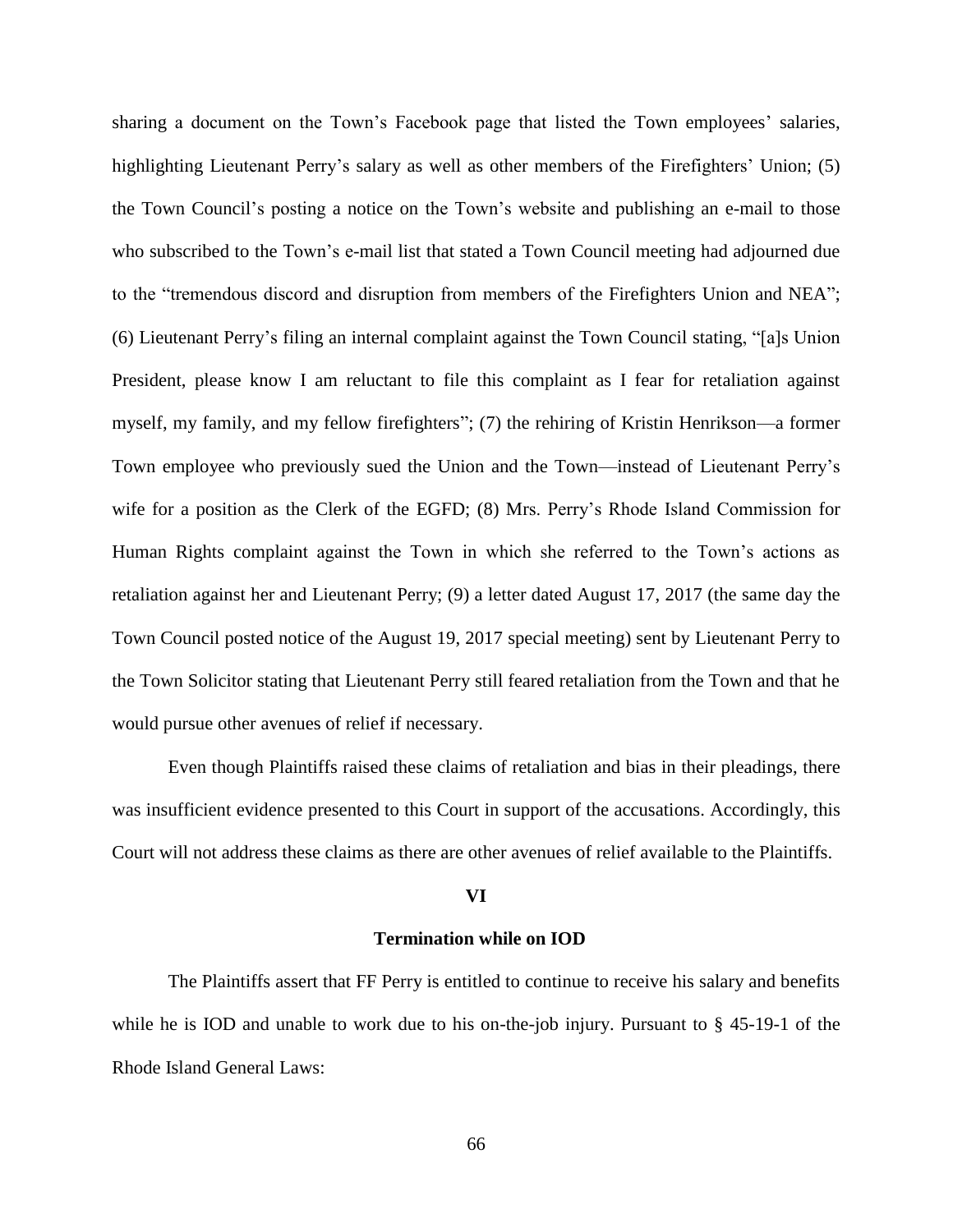"Whenever any . . . fire fighter . . . of any city, town, fire district, or the state of Rhode Island is wholly or partially incapacitated by reason of injuries received or sickness contracted in the performance of his or her duties . . . the respective city, town, fire district  $\ldots$  shall, during the period of the incapacity, pay the  $\ldots$ fire fighter . . . the salary or wage and benefits to which the . . . fire fighter . . . would be entitled had he or she not been incapacitated, and shall pay the medical, surgical, dental, optical, or other attendance, or treatment, nurses, and hospital services, medicines, crutches, and apparatus for the necessary period . . ."

In enacting § 45-19-1, the IOD statute, "the Legislature intended to 'provide greater workrelated-injury benefits to certain public employees whose jobs require them to serve the state or its municipalities, often in dangerous situations.'" McCain v. Town of N. Providence ex rel Lombardi, 41 A.3d 239, 244 (R.I. 2012) (quoting Hargreaves v. Jack, 750 A.2d 430, 433 (R.I. 2000)). Our Supreme Court has consistently "declared that the IOD statute 'is a substitute for workers' compensation and affords greater protection to injured police officers and firefighters' than other benefit schemes, including the state Workers' Compensation Act." Hagenberg v. Avedisian, 879 A.2d 436, 441 (R.I. 2005) (quoting Webster v. Perrotta, 774 A.2d 68, 80 (R.I. 2001)).

Defendants argue that FF Perry's termination does not constitute incapacitation under § 45-19-1. Moreover, Defendants contend that a firefighter is not entitled to a salary payment for a work-related injury if the firefighter is not otherwise entitled to employment. In support of their argument, Defendants cite to Aiudi v. Pepin to suggest that FF Perry is not entitled to his salary since he is no longer employed. 417 A.2d 320 (R.I. 1980).

The facts in Aiudi, however, are distinguishable from those in the instant matter. In Aiudi, a police officer suffered a work-related injury for which he received salary and medical compensation. Id. at 321. While he was on leave, the police department suspended him and filed charges for "conduct-unbecoming-an-officer." Id. at 320. The charges involved numerous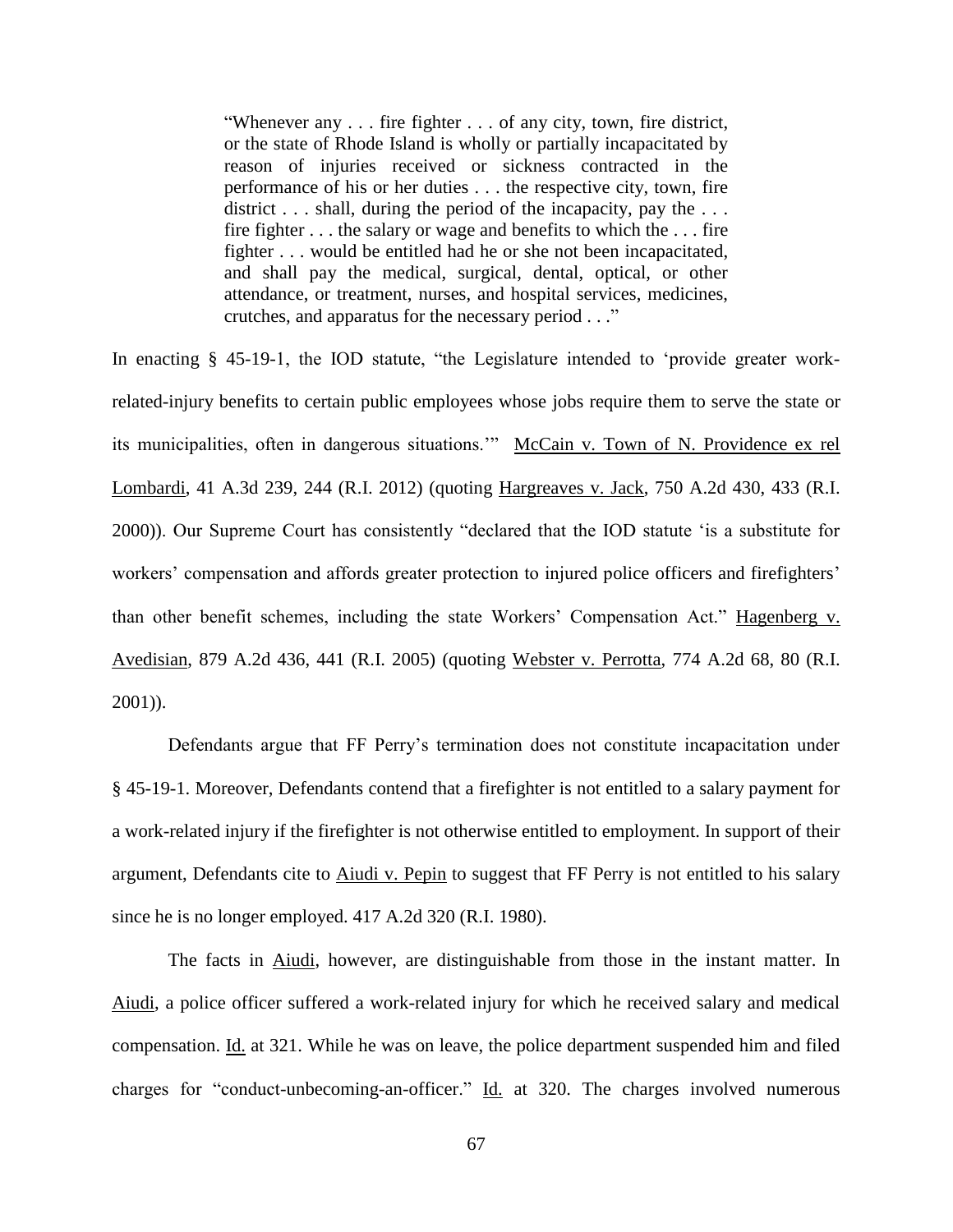incidents of the plaintiff, while working as a security guard at a supermarket, stealing groceries and other items from the store. Id. at 320-21. The charges were ultimately sustained, and the plaintiff was terminated. Id. at 321. Due to the circumstances of the plaintiff's dismissal, the Court held, "[s]alary . . . [becomes] payable only if, at the time of the demand, the officer would have been eligible to receive a salary." Id.

Unlike the plaintiff's conduct in Aiudi, FF Perry was not charged with any acts of misconduct. The alleged reason for FF Perry's termination is that he made a material misrepresentation on his resume—he failed to provide a physical certificate. The issue here determining whether a probationary firefighter is entitled to receive continued benefits when that firefighter has been wrongfully terminated while on IOD—appears to be an issue of first impression. As the Court has found that Corrigan lacked both proper authority and just cause to terminate FF Perry, the Court need not address the issue of the Town continuing to provide benefits to FF Perry while he is on IOD.

### **VII**

## **Relief**

# **Open Meetings Act – Appointment of Town Manager**

With respect to the OMA, § 42-46-8(d) provides:

"The court may issue injunctive relief and declare null and void any actions of a public body found to be in violation of [the Act]. In addition, the court may impose a civil fine not exceeding five thousand dollars (\$5,000) against a public body or any of its members found to have committed a willful or knowing violation of this chapter," and "award reasonable attorney fees and costs to a prevailing plaintiff, other than the attorney general, except where special circumstances would render such an award unjust." Sec.  $42-46-8(d)$ .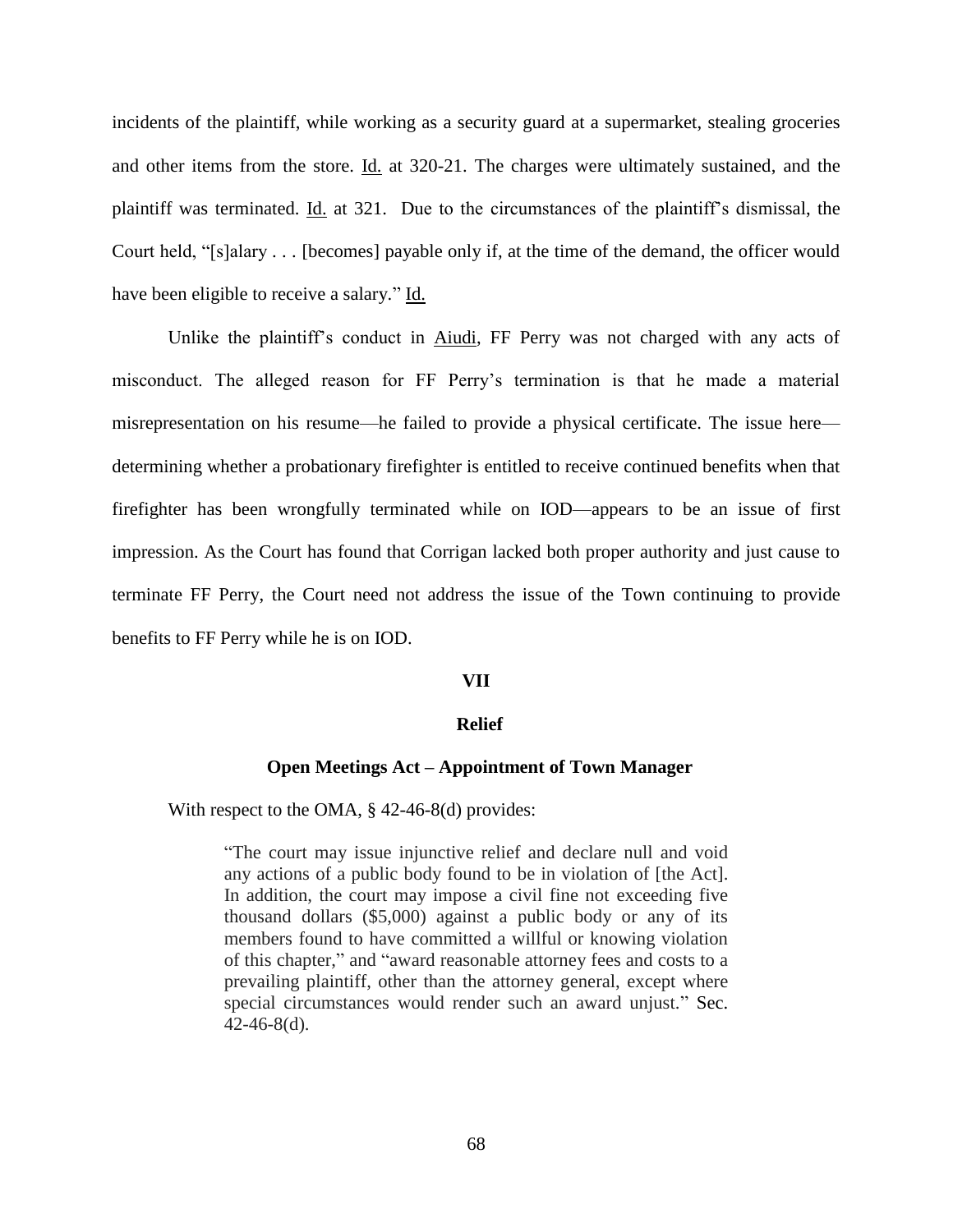Based on the compelling and credible evidence before it, this Court finds that the Town's appointment of the Town Manager misled the public. The Plaintiffs argued that the Town's efforts were designed to secure Corrigan's appointment as Town Manager and minimize public opposition. Irrespective of the intent, the Town Council did not provide notice to the public, which limited the public's opportunity to attend Town Council meetings and be heard. Instead of allowing the people of East Greenwich to be a part of the Town's appointment process, the Town circumvented the requirements of the OMA to make decisions related to the Town's most important appointed position that should have been subject to public scrutiny. In essence, the purpose of the OMA is to hold the Town Council accountable for the decisions it makes on the public's behalf.

Accordingly, declaratory judgment shall enter for Plaintiffs against the EGTC for the Town Council's violation of the OMA. Pursuant to its authority under § 42-46-8 of the OMA, this Court declares the Town Council's vote on June 19, 2017 appointing Corrigan as Acting Town Manager null and void. This Court further declares the Town Council's vote on July 24, 2017 to remove the term "Acting" from Corrigan's designation and appointing her as Town Manager, as well as the Town Council's vote to approve the terms of Corrigan's contract in executive session, null and void.

#### **Validity of FF Perry's Termination**

Regardless of Corrigan's authority to act as Town Manager, on the compelling and credible evidence presented, this Court finds that there was no valid basis to terminate FF Perry. The new Town Manager did not approve of the process under which FF Perry was hired. She certainly had a right to that viewpoint. The new Town Manager did not like it that FF Perry did not have a "certificate." At the same time, she could not fire him for that reason since a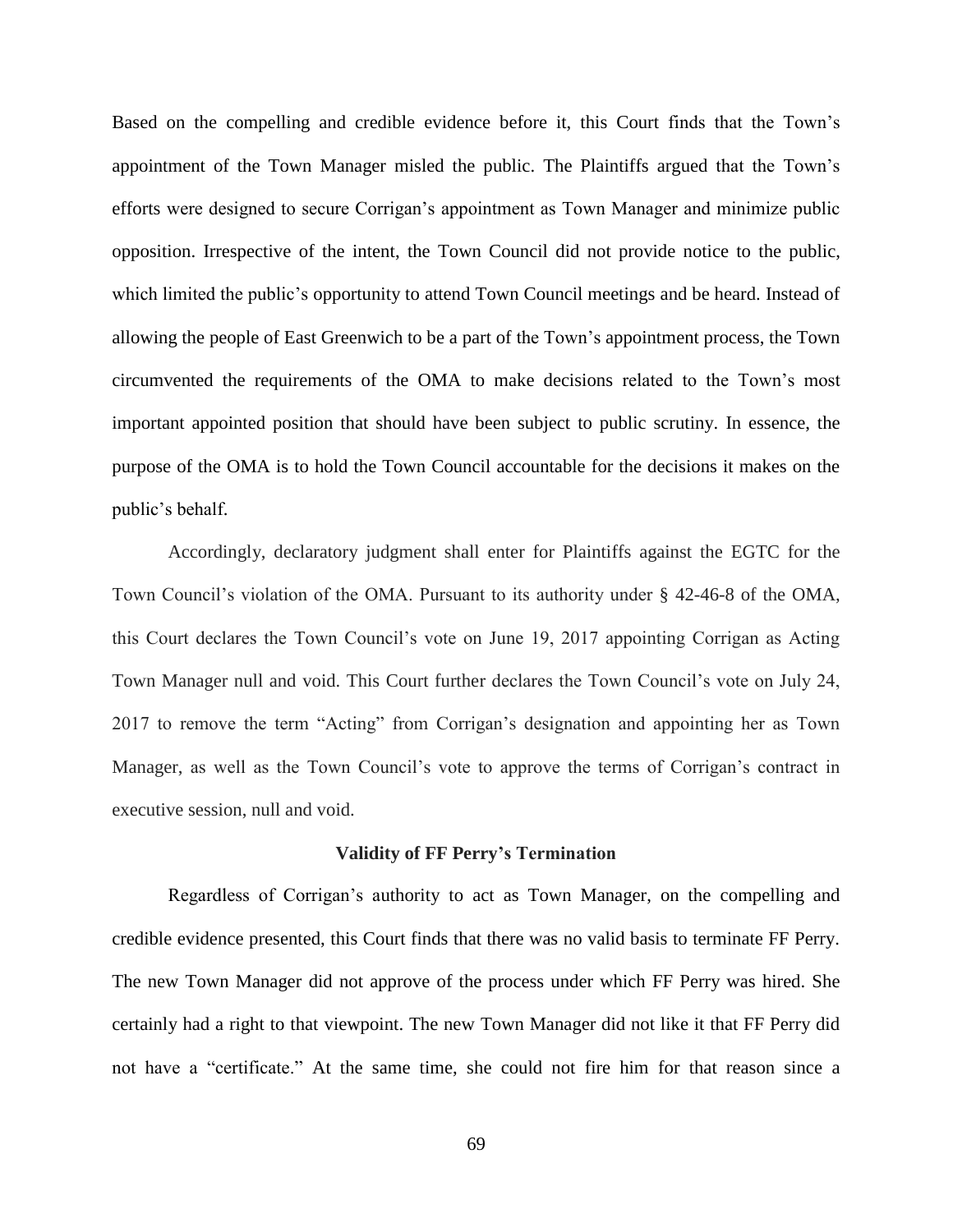certificate was not required for the job. As a result, the Town Manager accused him of lying and fraudulently insinuating whether he said he had a certificate. FF Perry did not lie. He never said he had a certificate—in fact, he stated that he did not. The claim that he somehow said or wrote he did on his resume is false. He wrote certifications and indicated he received those certifications through the Coventry Fire Academy. FF Perry explained why he wrote it the way he did—to explain how he was trained. Testimony showed that was a common way to write it on a resume, and it was not misleading. The Town Manager was wrong. FF Perry did not lie. FF Perry did not misrepresent anything. This Court finds it somewhat shocking that after hearing all of the credible testimony in the trial that contradicts her opinion, the Town Manager continues her inexplicable attitude and accusations regarding FF Perry.

FF Perry is a twenty-eight-year veteran of the fire service. He is injured due to his care and treatment of a patient during a rescue call. He deserves better than he received from his employer, the Town of East Greenwich. Corrigan had no valid basis to terminate FF Perry. As a result of this Decision, FF Perry is ordered reinstated to his position with the EGFD as Corrigan's actions on behalf of the Town are hereinafter null and void.

### **Town Charter Violations**

Furthermore, for the reasons contained herein, this Court declares that the Town Council violated the Town Charter. Whereas there are no penalties included in the Town Charter, the Court is not going to assess any penalties. The Court will leave it to the citizens of the Town.

#### **Open Meetings Act - Attorney's Fees**

In Tanner, our Supreme Court held "the OMA affords three possible remedies for a violation of its provisions—attorney's fees, injunctive relief, and/or a civil fine . . . ." and that a prevailing plaintiff is entitled to a "mandatory award of reasonable attorney's fees unless such an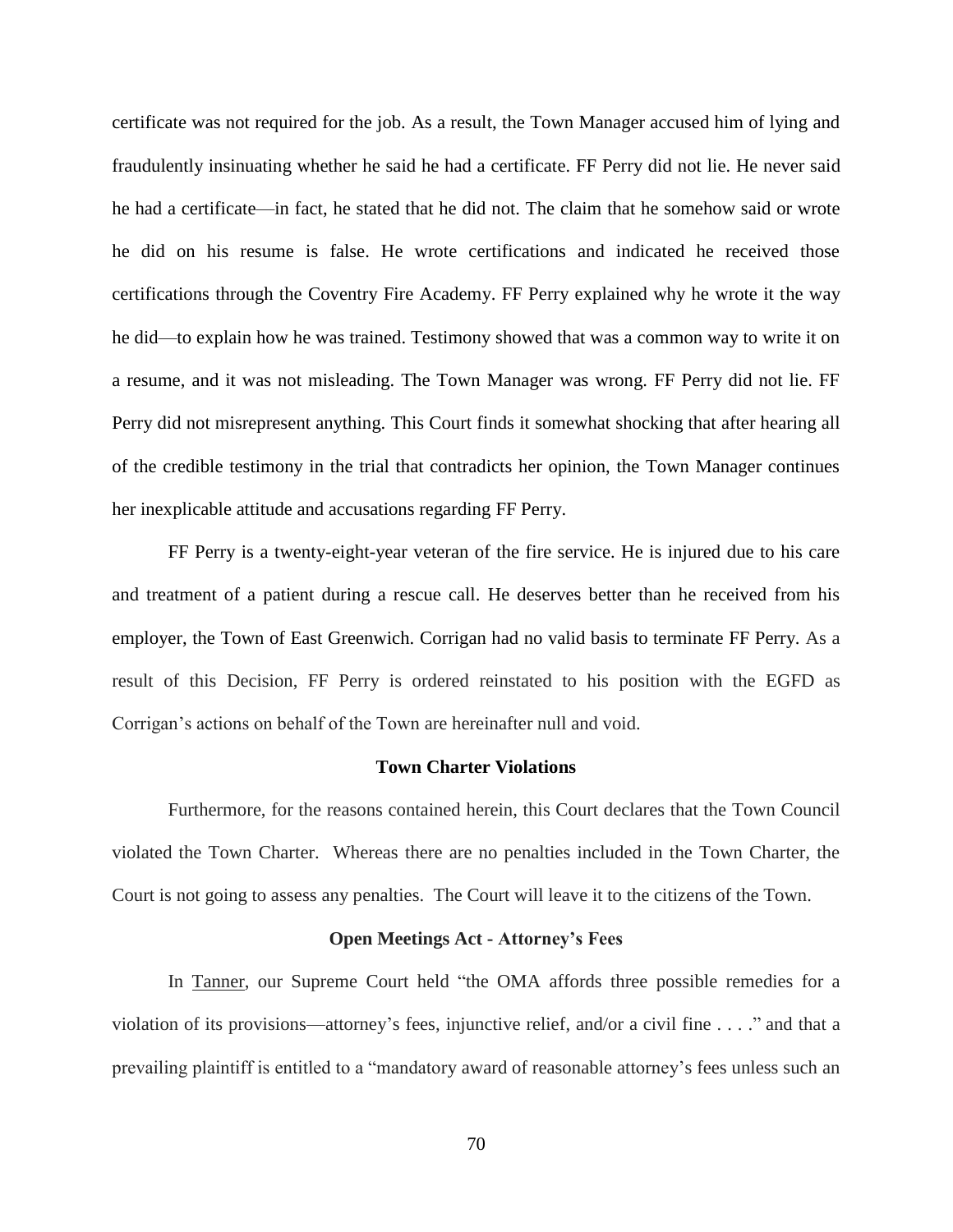award would be unjust." 880 A.2d at 799-800 (citing Solas v. Emergency Hiring Council, 774 A.2d 820, 825 (R.I. 2001)). Our Supreme Court instructed with respect to the remedy of attorney's fees under the OMA: "attorney's fees are a remedy under the OMA; the OMA clearly indicates that the Legislature intended the courts to consider the myriad of circumstances involved with providing public notice of meetings and instructed the courts to rely upon tenets of justice and fairness in fashioning an award of attorney's fees." Id. (citing Edwards v. State, 677 A.2d 1347, 1349 (R.I. 1996)).

Moreover, the OMA places "the burden of bringing forth evidence of special circumstances on a defendant who seeks to avoid the remedy of attorney's fees; however, the court also must consider inherent tenets of justice and fairness in determining the amount, ensuring that the remedy is 'proportional to the breach and the effect thereof.'" Id. (citing Edwards, 677 A.2d at 1349). Here, the myriad of circumstances surrounding the Town's appointment of the Town Manager warrants the award of attorney's fees. See id. Defendants have brought forth no evidence of special circumstances which would dissuade this Court from awarding attorney's fees to the Plaintiffs. Accordingly, this Court awards reasonable attorney's fees to the Plaintiffs.

#### **Open Meetings Act – Civil Fines**

In determining whether to assess fines against the Town, the Court considers the violations already discussed and the pattern of conduct during this short period of time. During this time, the Town Council appointed an Acting Town Manager and Town Manager and approved a contract for the Town Manager, all in executive session. The people of the Town were entitled to hear their representatives' discussions and their reasoning for voting on Corrigan's appointment and for Corrigan's compensation package. In the meetings at which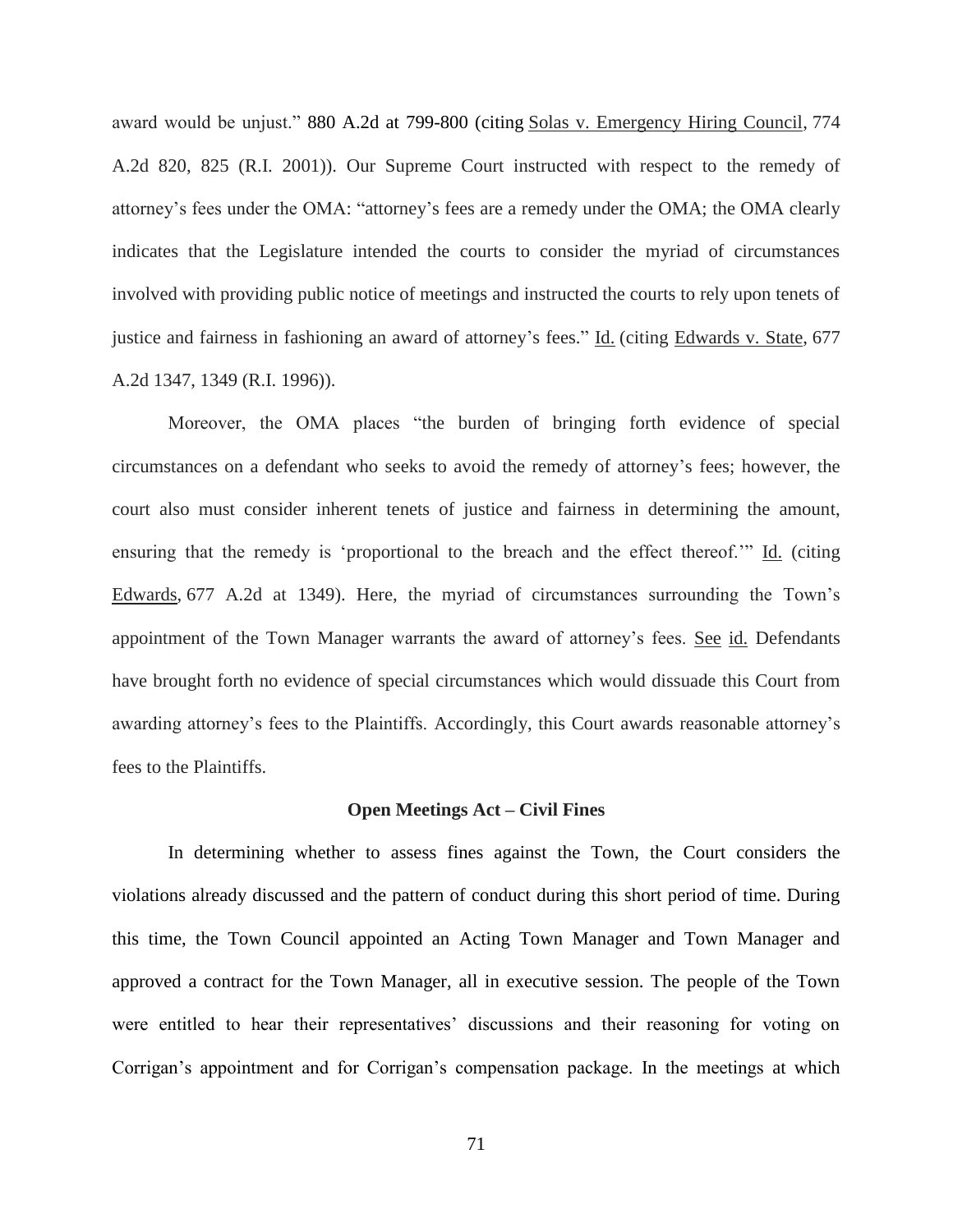appointments were made, the Town Council did not provide any notice of their intention to vote for the Town Manager or approve her contract. The Town Council voted for the appointment and contract behind closed doors. The Town Council did not always keep minutes of their meetings or an audio recording.

The notices provided for the meetings held on June 19 and July 24, 2017 were misleading. The Town Clerk, for the first time, was excluded and dismissed from some Town Council meetings and all executive sessions. Minutes were not properly recorded or maintained; they were inconsistent. It is impossible to view this period of time as anything but willful attempts to violate the OMA.

Under the OMA, the imposition of a civil fine is predicated on willful or knowing violations. Section 42-46-8 allows for the imposition of a civil fine not exceeding \$5000 when "a public body or any of its members [are] found to have committed a willful or knowing violation . . . " It is apparent that the Town Council willfully and knowingly violated the OMA. The Town's conduct directly contravened the Legislature's intent in enacting the OMA, which is that "public business be performed in an open and public manner and that the citizens be advised of and aware of the performance of public officials and the deliberations and decisions that go into the making of public policy." Sec. 42-46-1.

Public service is an honor. Public officials are voted upon and trusted to represent their constituents and make decisions for them. The process is done in the light, not in the dark. The people have the right to hear those officials' explanations, their decisions, and their votes. The OMA importantly "safeguard[s] the public's interest in knowing and observing the workings of its governmental bodies." Tanner, 880 A.2d at 797.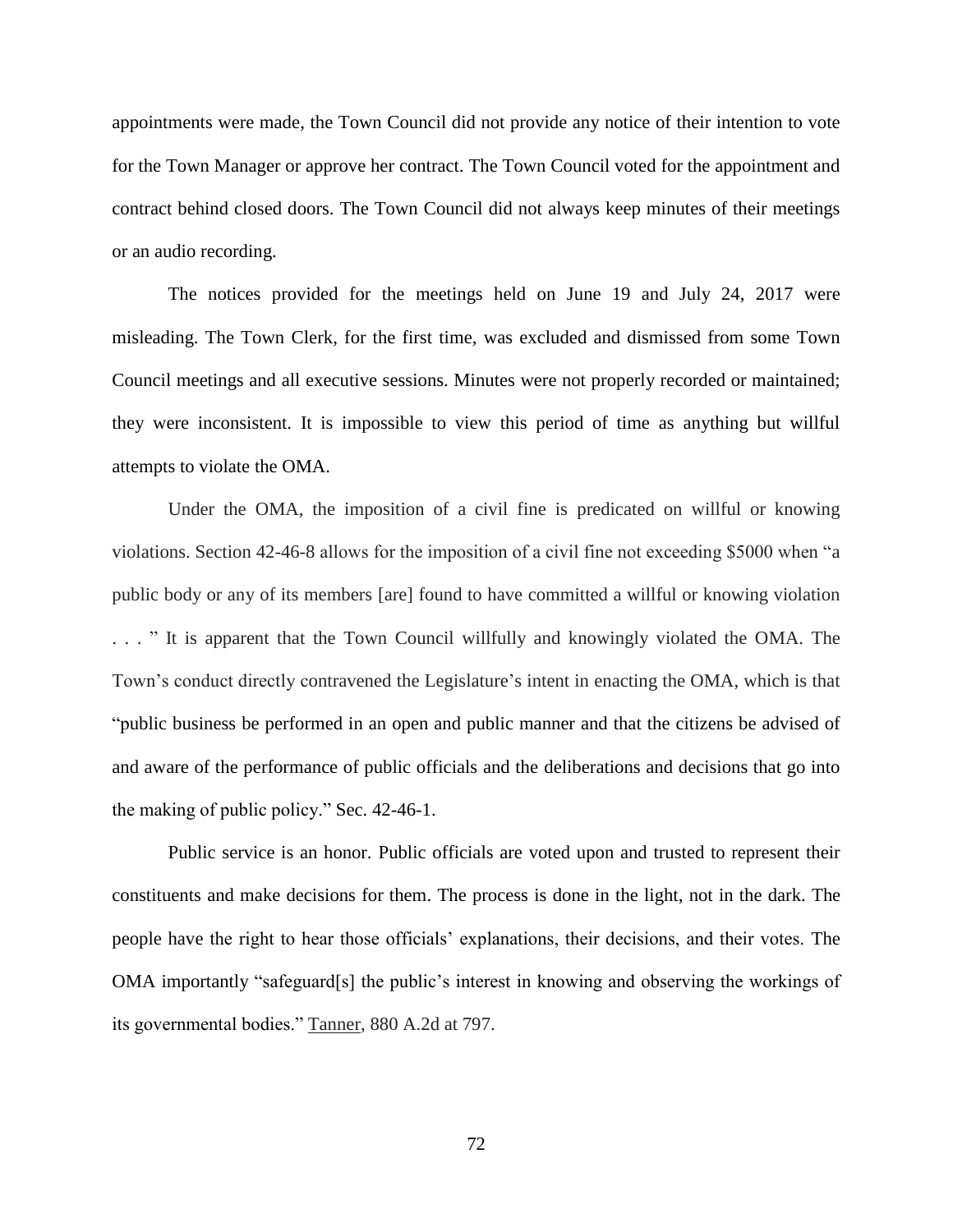This Court finds that Defendants committed five willful and knowing violations of the OMA. With respect to the June 19, 2017 Town Council meeting, these violations are (1) failing to provide proper notice under § 42-46-6; (2) improperly voting in executive session under § 42- 46-5; and (3) failing to keep meeting minutes under § 42-46-7, and with respect to the July 24, 2017 Town Council meeting, these violations are (4) failing to provide adequate notice under § 42-46-6; and (5) improperly voting in executive session under § 42-46-5. Accordingly, pursuant to § 42-46-8 of the OMA, this Court shall impose a \$1000 fine for the violations committed at the June 19, 2017 meeting and a \$1000 fine for the violations committed at the July 24, 2017 meeting. Prevailing counsel shall prepare the appropriate order for entry.